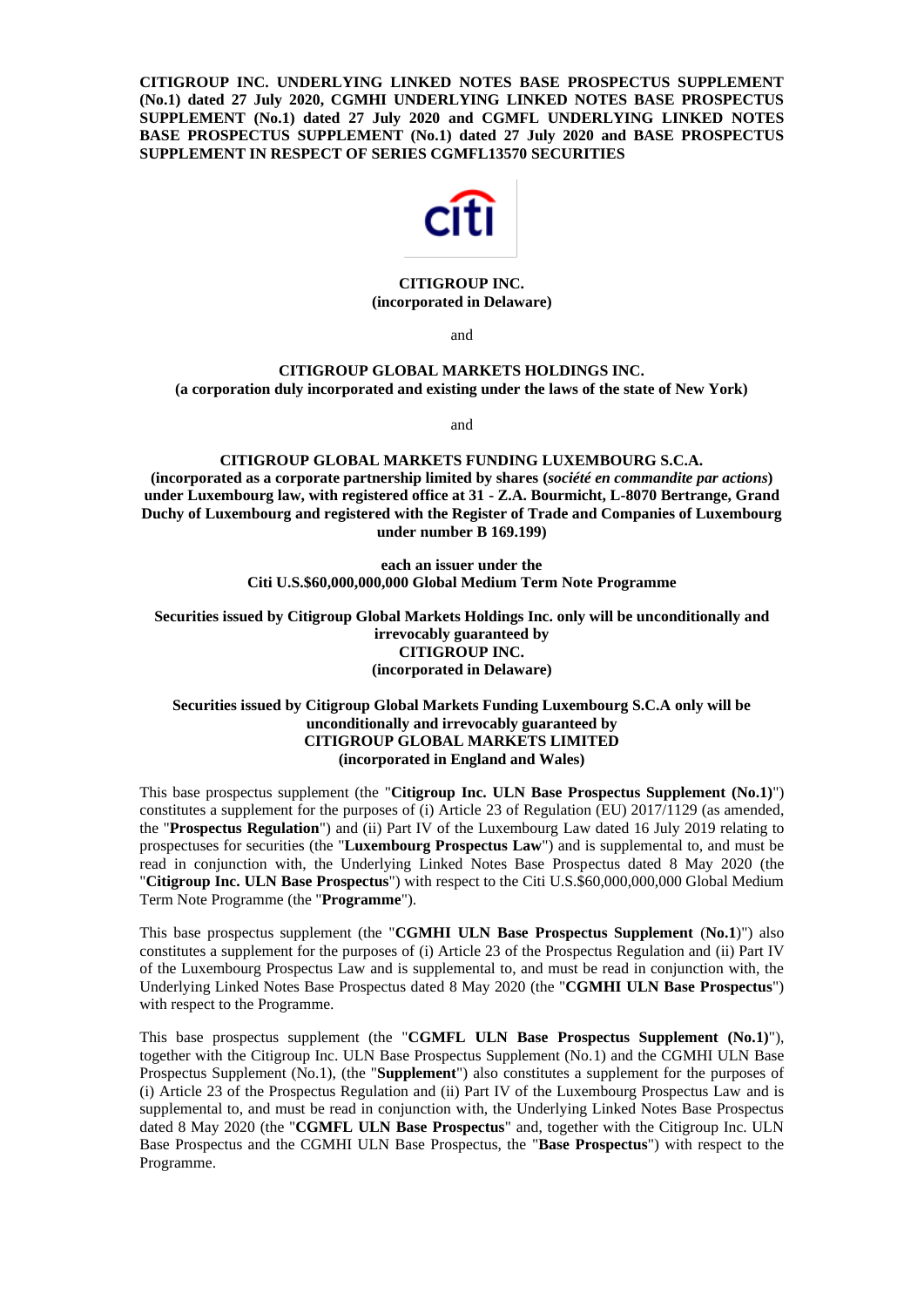This Supplement also constitutes a supplement for the purposes of Article 23 of the Prospectus Regulation only with respect to Series CGMFL13570 (the **CGMFL Series CGMFL13570 Supplement**) of up to EUR 20,000,000 Citigroup Global Markets Funding Luxembourg S.C.A. (LU) Global Equities Bonus Note 2030 (ISIN: XS2137896275) to be issued by CGMFL under the Programme (the "**Securities**"). The Securities are the subject of an offer under the Base Prospectus. The offer period is from 15 May 2020 to 27 July 2020, and the Issuer expects that the Securities will be issued on 31 July 2020. Application has been made by the Issuer (or on its behalf) for the Securities to be admitted to trading on the Regulated Market of Euronext Dublin and to listing on the official list of Euronext Dublin with effect from on or around the Issue Date.

Terms defined in the Base Prospectus shall, unless the context otherwise requires, have the same meaning when used in this Supplement.

This Supplement has been approved by the Central Bank of Ireland (the "**Central Bank**"), as competent authority under the Prospectus Regulation. The Central Bank only approves this Supplement as meeting the the standards of completeness, comprehensibility and consistency imposed by the Prospectus Regulation. Such approval should not be considered an endorsement of the Issuer or of the quality of the Securities that are the subject of the Base Prospectus. Investors should make their own assessment as to the suitability of investing in the Securities. This Supplement (other than with respect to Series CGMFL13570) has also been approved by the Luxembourg Stock Exchange under Part IV of the Luxembourg Prospectus Law and the Rules and Regulations of the Luxembourg Stock Exchange.

Application has been made to the Irish Stock Exchange plc, trading as Euronext Dublin ("**Euronext Dublin**") for the approval of the Citigroup Inc. ULN Base Prospectus Supplement (No.1), the CGMHI ULN Base Prospectus Supplement (No.1) and the CGMFL ULN Base Prospectus Supplement (No.1) (other than with respect to Series CGMFL13570) as Base Listing Particulars Supplements (the "**Citigroup Inc. ULN Base Listing Particulars Supplement** (**No.1**)", the "**CGMHI ULN Base Listing Particulars Supplement** (**No.1**)" and the "**CGMFL ULN Base Listing Particulars Supplement** (**No.1**)", respectively, and together, the "**Base Listing Particulars Supplement**"). Save where expressly provided or the context otherwise requires, where Securities are to be admitted to trading on the Global Exchange Market references herein to "Supplement", "Citigroup Inc. ULN Base Prospectus Supplement (No.1)", "CGMHI ULN Base Prospectus Supplement (No.1)" and "CGMFL ULN Base Prospectus Supplement (No.1)" shall be construed to be to "Base Listing Particulars Supplement", "Citigroup Inc. ULN Base Listing Particulars Supplement (No.1)", "CGMHI ULN Base Listing Particulars Supplement (No.1)" and "CGMFL ULN Base Listing Particulars Supplement (No.1)", respectively.

Citigroup Inc. accepts responsibility for the information contained in this Supplement (other than the CGMFL Series CGMFL13570 Supplement and excluding the paragraphs set out under the headings "*Information relating to the CGMHI ULN Base Prospectus*" and "*Information relating to the CGMFL ULN Base Prospectus*" below). To the best of the knowledge of Citigroup Inc., the information contained in this Supplement (other than the CGMFL Series CGMFL13570 Supplement and excluding the paragraphs set out under the headings "*Information relating to the CGMHI ULN Base Prospectus*" and "*Information relating to the CGMFL ULN Base Prospectus*" below) is in accordance with the facts and does not omit anything likely to affect the import of such information.

CGMHI accepts responsibility for the information contained in this Supplement (other than the CGMFL Series CGMFL13570 Supplement and excluding the paragraphs set out under the headings "*Information relating to the Citigroup Inc. ULN Base Prospectus"* and *"Information relating to the CGMFL ULN Base Prospectus*" below). To the best of the knowledge of CGMHI, the information contained in this Supplement (other than the CGMFL Series CGMFL13570 Supplement and excluding the paragraphs set out under the headings "*Information relating to the Citigroup Inc. ULN Base Prospectus*" and "*Information relating to the CGMFL ULN Base Prospectus*" below) is in accordance with the facts and does not omit anything likely to affect the import of such information.

The CGMHI Guarantor accepts responsibility for the information contained in this Supplement (other than the CGMFL Series CGMFL13570 Supplement and excluding the paragraphs set out under the headings "*Information relating to the Citigroup Inc. ULN Base Prospectus*" and "*Information relating to the CGMFL ULN Base Prospectus*" below). To the best of the knowledge of the CGMHI Guarantor, the information contained in this Supplement (other than the CGMFL Series CGMFL13570 Supplement and excluding the paragraphs set out under the headings "*Information relating to the*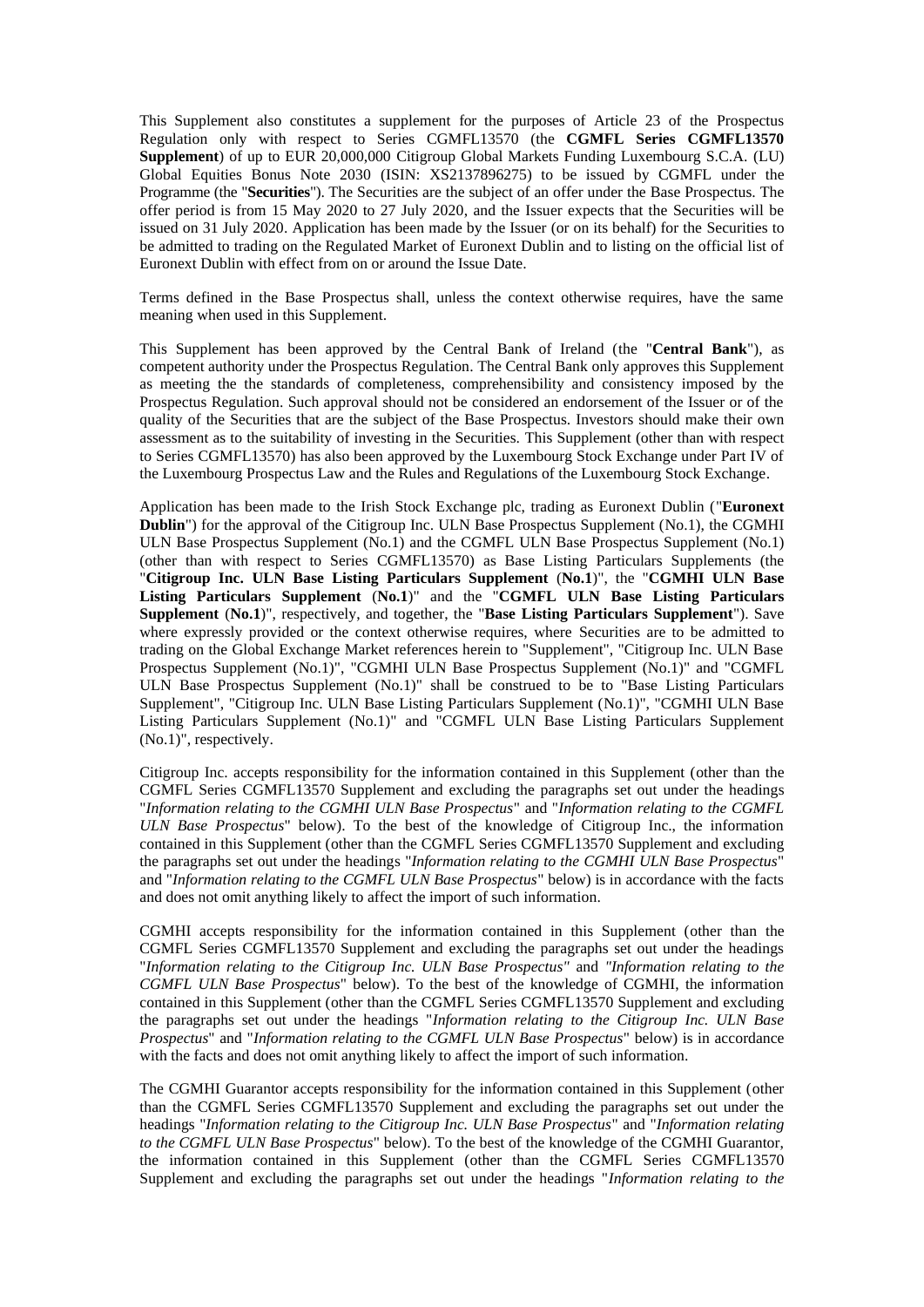*Citigroup Inc. ULN Base Prospectus*" and "*Information relating to the CGMFL ULN Base Prospectus*" below) is in accordance with the facts and does not omit anything likely to affect the import of such information.

CGMFL accepts responsibility for the information contained in this Supplement (excluding the paragraphs set out under the headings "*Information relating to the Citigroup Inc. ULN Base Prospectus*" and "*Information relating to the CGMHI ULN Base Prospectus*" below). To the best of the knowledge of CGMFL and the CGMFL Guarantor, the information contained in this Supplement (excluding the paragraphs set out under the headings "*Information relating to the Citigroup Inc. ULN Base Prospectus*" and "*Information relating to the CGMHI ULN Base Prospectus*" below) is in accordance with the facts and does not omit anything likely to affect the import of such information.

The CGMFL Guarantor accepts responsibility for the information contained in this Supplement (excluding (i) the paragraphs set out under the headings "*Information relating to the Citigroup Inc. ULN Base Prospectus*" and "*Information relating to the CGMHI ULN Base Prospectus*" below and (ii) the information set out in Schedule 1 hereto (*Alternative Performance Measures (Citigroup Inc. July 2020 Form 8-K)*)). To the best of the knowledge of the CGMFL Guarantor, the information contained in this Supplement (excluding (i) the paragraphs set out under the headings "*Information relating to the Citigroup Inc. ULN Base Prospectus*" and "*Information relating to the CGMHI ULN Base Prospectus*" below and (ii) the information set out in Schedule 1 hereto (*Alternative Performance Measures (Citigroup Inc. July 2020 Form 8-K))*) is in accordance with the facts and does not omit anything likely to affect the import of such information.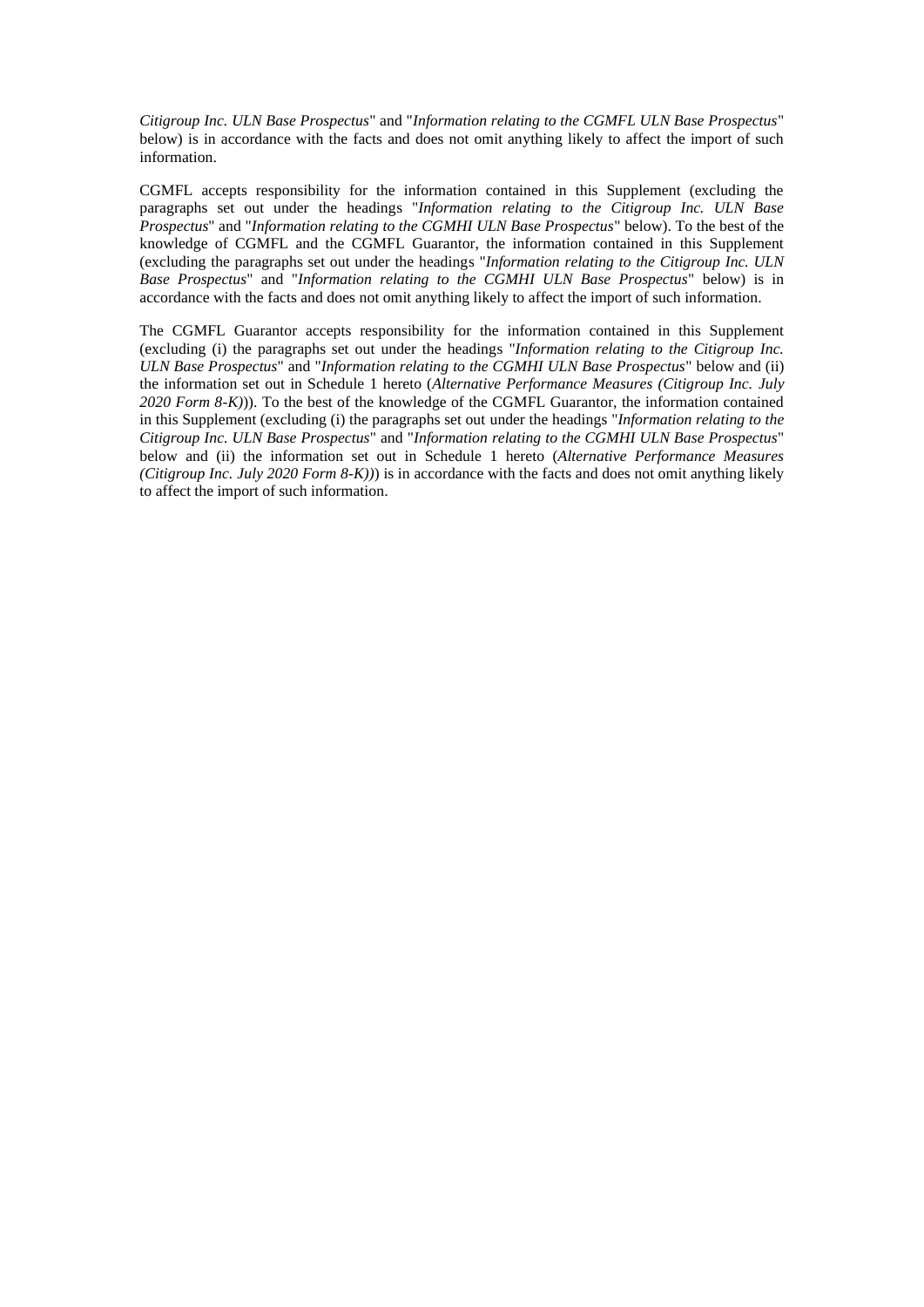# **INFORMATION RELATING TO THE CITIGROUP INC. ULN BASE PROSPECTUS**

*Publication of the Form 8-K of Citigroup Inc. on 14 July 2020*

On 14 July 2020, Citigroup Inc. (as an Issuer under the Programme) filed a Current Report on Form 8- K (the **"Citigroup Inc. July 2020 Form 8-K"**) with the Securities and Exchange Commission of the United States (the **"SEC"**) in connection with the publication of its Quarterly Financial Data Supplement for the quarter ended 30 June 2020. A copy of the Citigroup Inc. July 2020 Form 8-K has been filed with the Central Bank, Euronext Dublin and the *Commission de Surveillance du Secteur Financier* (the **"CSSF"**) and has been published on the website of the Luxembourg Stock Exchange [\(https://dl.bourse.lu/dl?v=2Hr+DrCkfGY2lhvAauy2jbq7n3mqXxOhdJoZuv0P+4MfIPh9GZjKFozPR5](https://dl.bourse.lu/dl?v=2Hr+DrCkfGY2lhvAauy2jbq7n3mqXxOhdJoZuv0P+4MfIPh9GZjKFozPR5YELKIUYOcKpEAiu1z7F8x7k/R9kTSc4nvGZo6Bxw5dRlRTkqqGjgd2/+yUOE9wTiHeAvArj3ef4LLrJsBGJoi9KUHQVSspNtududY4cfC2Ji0Md+AZQfHze8nol0L7xrHnUjYOoLHK5lVEm81s+7eTbYFi6A==) [YELKIUYOcKpEAiu1z7F8x7k/R9kTSc4nvGZo6Bxw5dRlRTkqqGjgd2/+yUOE9wTiHeAvArj3ef4L](https://dl.bourse.lu/dl?v=2Hr+DrCkfGY2lhvAauy2jbq7n3mqXxOhdJoZuv0P+4MfIPh9GZjKFozPR5YELKIUYOcKpEAiu1z7F8x7k/R9kTSc4nvGZo6Bxw5dRlRTkqqGjgd2/+yUOE9wTiHeAvArj3ef4LLrJsBGJoi9KUHQVSspNtududY4cfC2Ji0Md+AZQfHze8nol0L7xrHnUjYOoLHK5lVEm81s+7eTbYFi6A==) [LrJsBGJoi9KUHQVSspNtududY4cfC2Ji0Md+AZQfHze8nol0L7xrHnUjYOoLHK5lVEm81s+7eTbY](https://dl.bourse.lu/dl?v=2Hr+DrCkfGY2lhvAauy2jbq7n3mqXxOhdJoZuv0P+4MfIPh9GZjKFozPR5YELKIUYOcKpEAiu1z7F8x7k/R9kTSc4nvGZo6Bxw5dRlRTkqqGjgd2/+yUOE9wTiHeAvArj3ef4LLrJsBGJoi9KUHQVSspNtududY4cfC2Ji0Md+AZQfHze8nol0L7xrHnUjYOoLHK5lVEm81s+7eTbYFi6A==) [Fi6A==\)](https://dl.bourse.lu/dl?v=2Hr+DrCkfGY2lhvAauy2jbq7n3mqXxOhdJoZuv0P+4MfIPh9GZjKFozPR5YELKIUYOcKpEAiu1z7F8x7k/R9kTSc4nvGZo6Bxw5dRlRTkqqGjgd2/+yUOE9wTiHeAvArj3ef4LLrJsBGJoi9KUHQVSspNtududY4cfC2Ji0Md+AZQfHze8nol0L7xrHnUjYOoLHK5lVEm81s+7eTbYFi6A==). By virtue of this Supplement, the Citigroup Inc. July 2020 Form 8-K is incorporated by reference in, and forms part of, the Citigroup Inc. ULN Base Prospectus.

The following information appears on the page(s) of the Citigroup Inc. July 2020 Form 8-K as set out below:

|     |                                                        | Page(s)                      |
|-----|--------------------------------------------------------|------------------------------|
| (a) | Press Release, dated 14 July 2020, issued by Citigroup | Exhibit Number 99.1 on pages |
|     | Inc.                                                   | $4 - 15$                     |
| (b) | Citigroup Inc. Quarterly Financial Data Supplement for | Exhibit Number 99.2 on pages |
|     | the quarter ended 30 June 2020.                        | 6-44                         |

Any information not listed in the cross-reference list above but included in the Citigroup Inc. July 2020 Form 8-K is not incorporated by reference and is given for information purposes only.

#### *Alternative Performance Measures*

Information relating to alternative performance measures (**"APMs"**) for the purposes of the Guidelines published by the European Securities and Markets Authority (**"ESMA"**) is set out in Schedule 1 to this Supplement.

### *Amendments to the Credit Ratings*

The information set out in the section entitled "*Credit Ratings*" of the Citigroup Inc. ULN Base Prospectus shall be amended as set out in Schedule 2 to this Supplement.

## *Amendments to the Risk Factors*

The risk factors set out in Section B of the Citigroup Inc. ULN Base Prospectus entitled "*Risk Factors*" shall be amended as set out in Schedule 3 to this Supplement.

## *Amendments to the Documents Available for Inspection*

The information set out in Section D.4 of the Citigroup Inc. ULN Base Prospectus entitled "*Documents Available for Inspection*" shall be amended as set out in Schedule 4 to this Supplement.

### *General*

Save as disclosed in this Supplement (including any documents incorporated by reference herein), there has been no other significant new factor, material mistake or material inaccuracy relating to information included in the Citigroup Inc. ULN Base Prospectus since the publication of the Citigroup Inc. ULN Base Prospectus.

Copies of the Citigroup Inc. ULN Base Prospectus and this Supplement will be obtainable free of charge in electronic form, for so long as the Programme remains in effect or any Securities remain outstanding, at the specified office of the Fiscal Agent and each of the other Paying Agents and all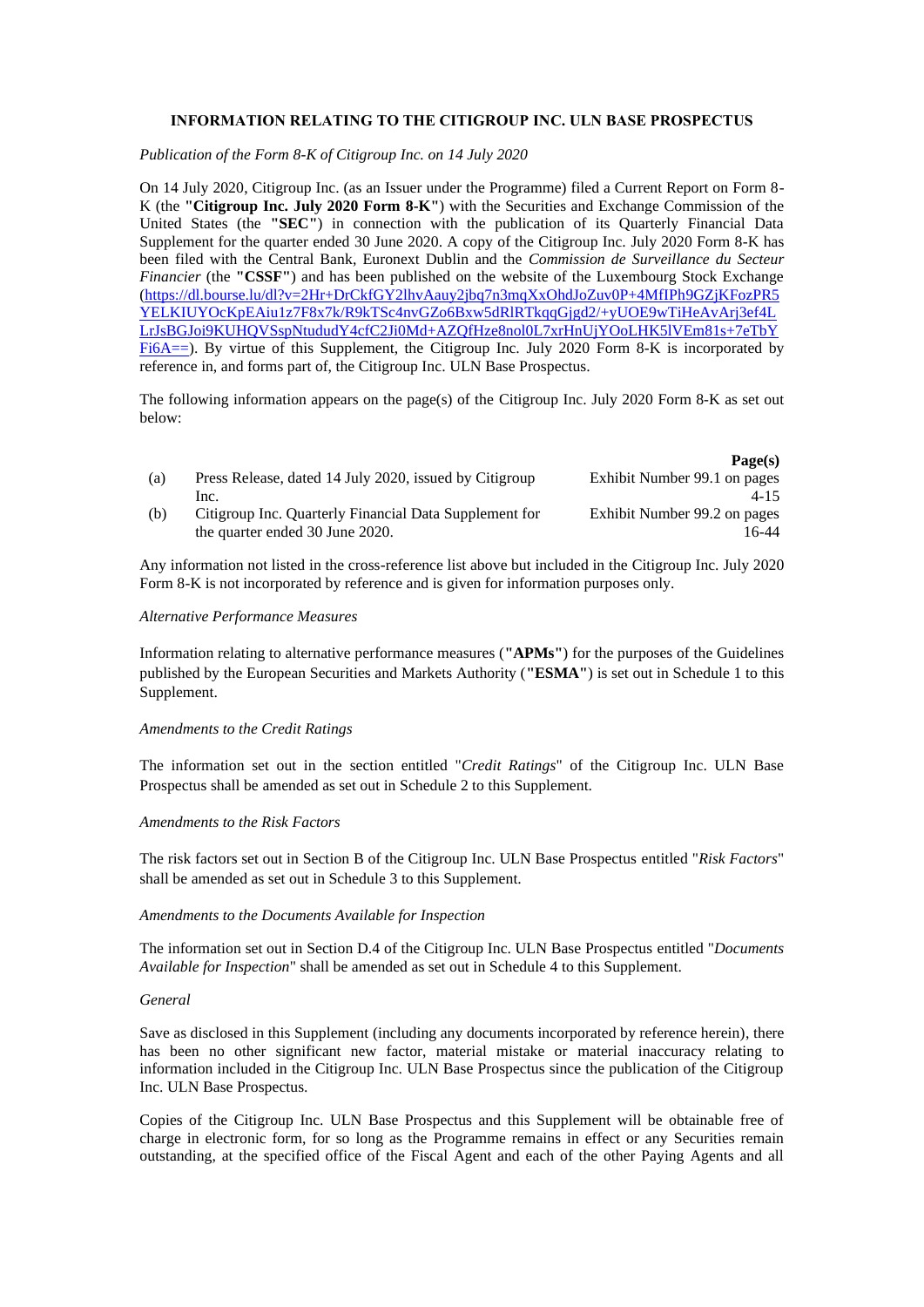documents incorporated by reference in the Citigroup Inc. ULN Base Prospectus will be available on the website specified for each such document in the Citigroup Inc. ULN Base Prospectus.

To the extent that there is any inconsistency between (a) any statement in this Supplement or any statement incorporated by reference into the Citigroup Inc. ULN Base Prospectus by this Supplement and (b) any statement in the Citigroup Inc. ULN Base Prospectus or otherwise incorporated by reference into the Citigroup Inc. ULN Base Prospectus, the statements in (a) above will prevail.

### *Withdrawal rights*

No non-exempt offers of Securities to the public made by Citigroup Inc. as Issuer pursuant to the Citigroup Inc. ULN Base Prospectus are on-going as of the date hereof, and consequently, no rights of withdrawal arise in accordance with Article 23(2) of the Prospectus Regulation following the publication of this Supplement.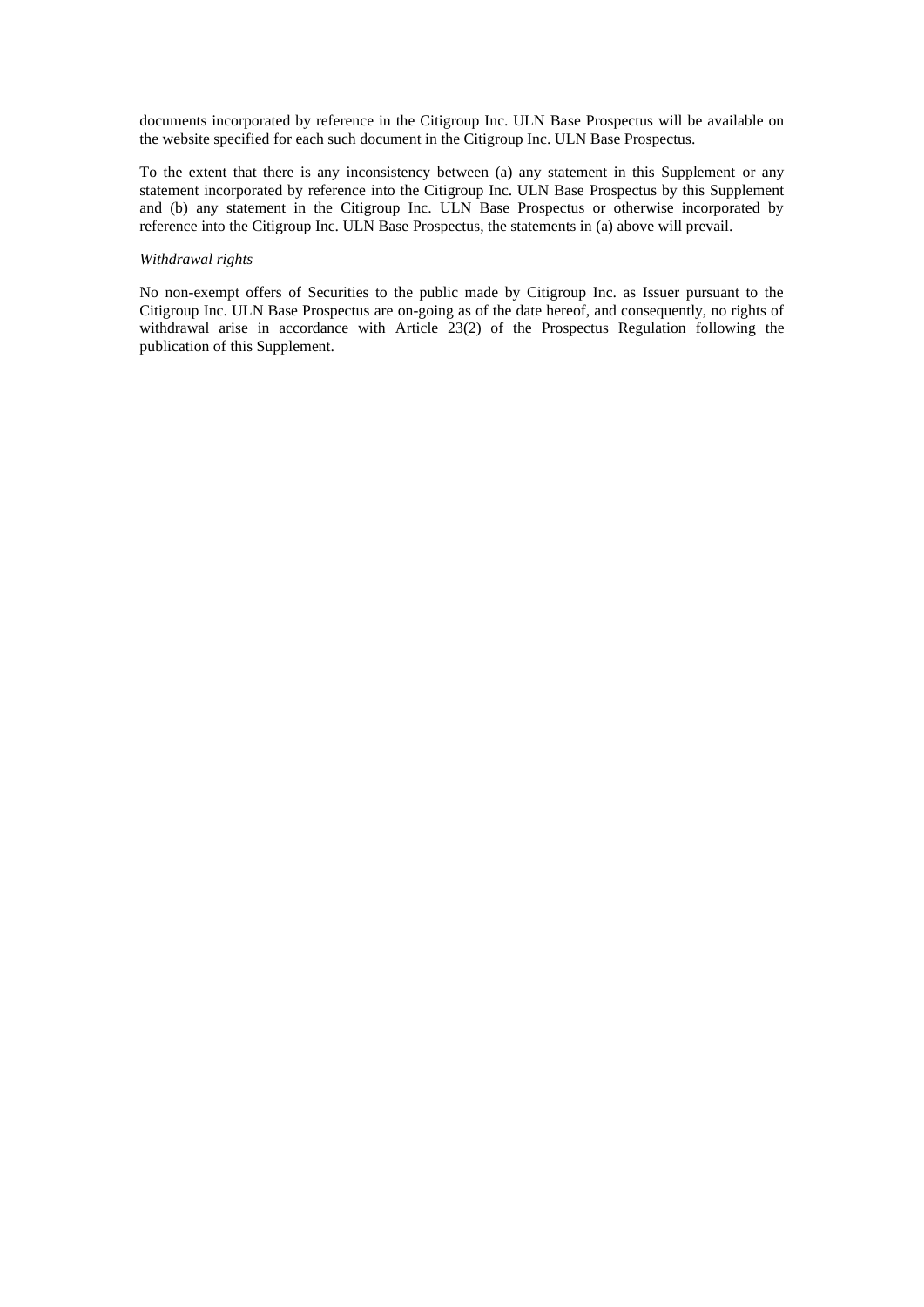# **INFORMATION RELATING TO THE CGMHI ULN BASE PROSPECTUS**

*Publication of the Form 8-K of Citigroup Inc. on 14 July 2020*

On 14 July 2020, Citigroup Inc. (as CGMHI Guarantor under the Programme) filed a Current Report on Form 8-K (the **"Citigroup Inc. July 2020 Form 8-K"**) with the Securities and Exchange Commission of the United States (the **"SEC"**) in connection with the publication of its Quarterly Financial Data Supplement for the quarter ended 30 June 2020. A copy of the Citigroup Inc. July 2020 Form 8-K has been filed with the Central Bank, Euronext Dublin and the *Commission de Surveillance du Secteur Financier* (the **"CSSF"**) and has been published on the website of the Luxembourg Stock Exchange

[\(https://dl.bourse.lu/dl?v=2Hr+DrCkfGY2lhvAauy2jbq7n3mqXxOhdJoZuv0P+4MfIPh9GZjKFozPR5](https://dl.bourse.lu/dl?v=2Hr+DrCkfGY2lhvAauy2jbq7n3mqXxOhdJoZuv0P+4MfIPh9GZjKFozPR5YELKIUYOcKpEAiu1z7F8x7k/R9kTSc4nvGZo6Bxw5dRlRTkqqGjgd2/+yUOE9wTiHeAvArj3ef4LLrJsBGJoi9KUHQVSspNtududY4cfC2Ji0Md+AZQfHze8nol0L7xrHnUjYOoLHK5lVEm81s+7eTbYFi6A==) [YELKIUYOcKpEAiu1z7F8x7k/R9kTSc4nvGZo6Bxw5dRlRTkqqGjgd2/+yUOE9wTiHeAvArj3ef4L](https://dl.bourse.lu/dl?v=2Hr+DrCkfGY2lhvAauy2jbq7n3mqXxOhdJoZuv0P+4MfIPh9GZjKFozPR5YELKIUYOcKpEAiu1z7F8x7k/R9kTSc4nvGZo6Bxw5dRlRTkqqGjgd2/+yUOE9wTiHeAvArj3ef4LLrJsBGJoi9KUHQVSspNtududY4cfC2Ji0Md+AZQfHze8nol0L7xrHnUjYOoLHK5lVEm81s+7eTbYFi6A==) [LrJsBGJoi9KUHQVSspNtududY4cfC2Ji0Md+AZQfHze8nol0L7xrHnUjYOoLHK5lVEm81s+7eTbY](https://dl.bourse.lu/dl?v=2Hr+DrCkfGY2lhvAauy2jbq7n3mqXxOhdJoZuv0P+4MfIPh9GZjKFozPR5YELKIUYOcKpEAiu1z7F8x7k/R9kTSc4nvGZo6Bxw5dRlRTkqqGjgd2/+yUOE9wTiHeAvArj3ef4LLrJsBGJoi9KUHQVSspNtududY4cfC2Ji0Md+AZQfHze8nol0L7xrHnUjYOoLHK5lVEm81s+7eTbYFi6A==) [Fi6A==\)](https://dl.bourse.lu/dl?v=2Hr+DrCkfGY2lhvAauy2jbq7n3mqXxOhdJoZuv0P+4MfIPh9GZjKFozPR5YELKIUYOcKpEAiu1z7F8x7k/R9kTSc4nvGZo6Bxw5dRlRTkqqGjgd2/+yUOE9wTiHeAvArj3ef4LLrJsBGJoi9KUHQVSspNtududY4cfC2Ji0Md+AZQfHze8nol0L7xrHnUjYOoLHK5lVEm81s+7eTbYFi6A==). By virtue of this Supplement, the Citigroup Inc. July 2020 Form 8-K is incorporated by reference in, and forms part of, the CGMHI. ULN Base Prospectus.

The following information appears on the page(s) of the Citigroup Inc. July 2020 Form 8-K as set out below:

|     |                                                        | Page(s)                      |
|-----|--------------------------------------------------------|------------------------------|
| (a) | Press Release, dated 14 July 2020, issued by Citigroup | Exhibit Number 99.1 on pages |
|     | Inc.                                                   | $4 - 15$                     |
| (b) | Citigroup Inc. Quarterly Financial Data Supplement for | Exhibit Number 99.2 on pages |
|     | the quarter ended 30 June 2020                         | 6-44                         |

Any information not listed in the cross-reference list above but included in the Citigroup Inc. July 2020 Form 8-K is not incorporated by reference and is given for information purposes only.

### *Alternative Performance Measures*

Information relating to alternative performance measures (**"APMs"**) for the purposes of the Guidelines published by the European Securities and Markets Authority (**"ESMA"**) is set out in Schedule 1 to this Supplement.

### *Amendments to the Credit Ratings*

The information set out in the section entitled "*Credit Ratings*" of the CGMHI ULN Base Prospectus shall be amended as set out in Schedule 2 to this Supplement.

### *Amendments to the Risk Factors*

The risk factors set out in Section B of the CGMHI ULN Base Prospectus entitled "*Risk Factors*" shall be amended as set out in Schedule 3 to this Supplement.

### *Amendments to the Documents Available for Inspection*

The information set out in Section D.4 of the CGMHI Inc. ULN Base Prospectus entitled "*Documents Available for Inspection*" shall be amended as set out in Schedule 4 to this Supplement.

## *General*

Save as disclosed in this Supplement (including any documents incorporated by reference herein), there has been no other significant new factor, material mistake or material inaccuracy relating to information included in the CGMHI ULN Base Prospectus since the publication of the CGMHI ULN Base Prospectus.

Copies of the CGMHI ULN Base Prospectus and this Supplement will be obtainable free of charge in electronic form, for so long as the Programme remains in effect or any Securities remain outstanding,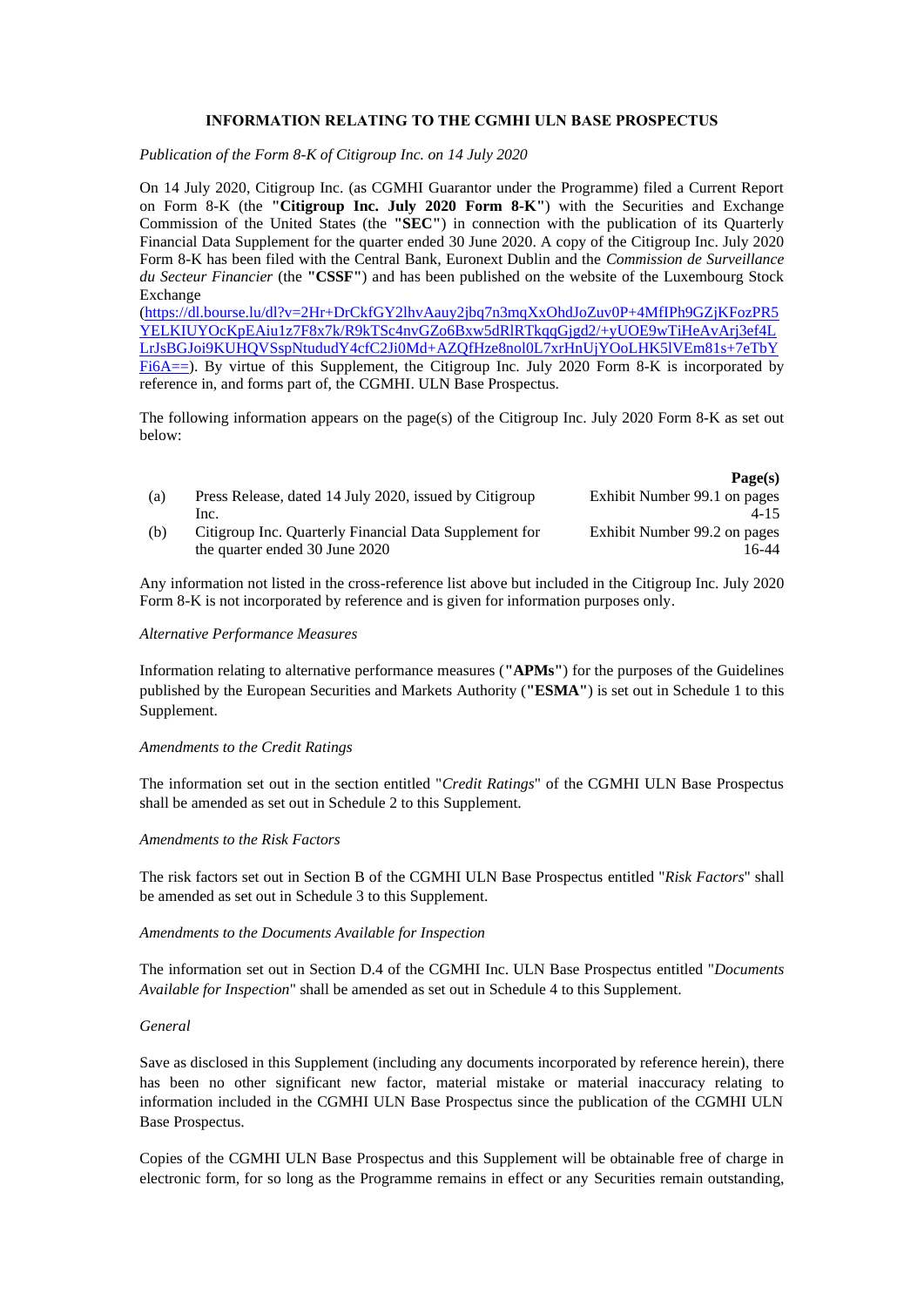at the specified office of the Fiscal Agent and each of the other Paying Agents and all documents incorporated by reference in the CGMHI ULN Base Prospectus will be available on the website specified for each such document in the CGMHI ULN Base Prospectus.

To the extent that there is any inconsistency between (a) any statement in this Supplement or any statement incorporated by reference into the CGMHI ULN Base Prospectus by this Supplement and (b) any statement in the CGMHI ULN Base Prospectus or otherwise incorporated by reference into the CGMHI ULN Base Prospectus, the statements in (a) above will prevail.

#### *Withdrawal rights*

No non-exempt offers of Securities to the public made by CGMHI as Issuer pursuant to the CGMHI ULN Base Prospectus are on-going as of the date hereof, and consequently, no rights of withdrawal arise in accordance with Article 23(2) of the Prospectus Regulation following the publication of this Supplement.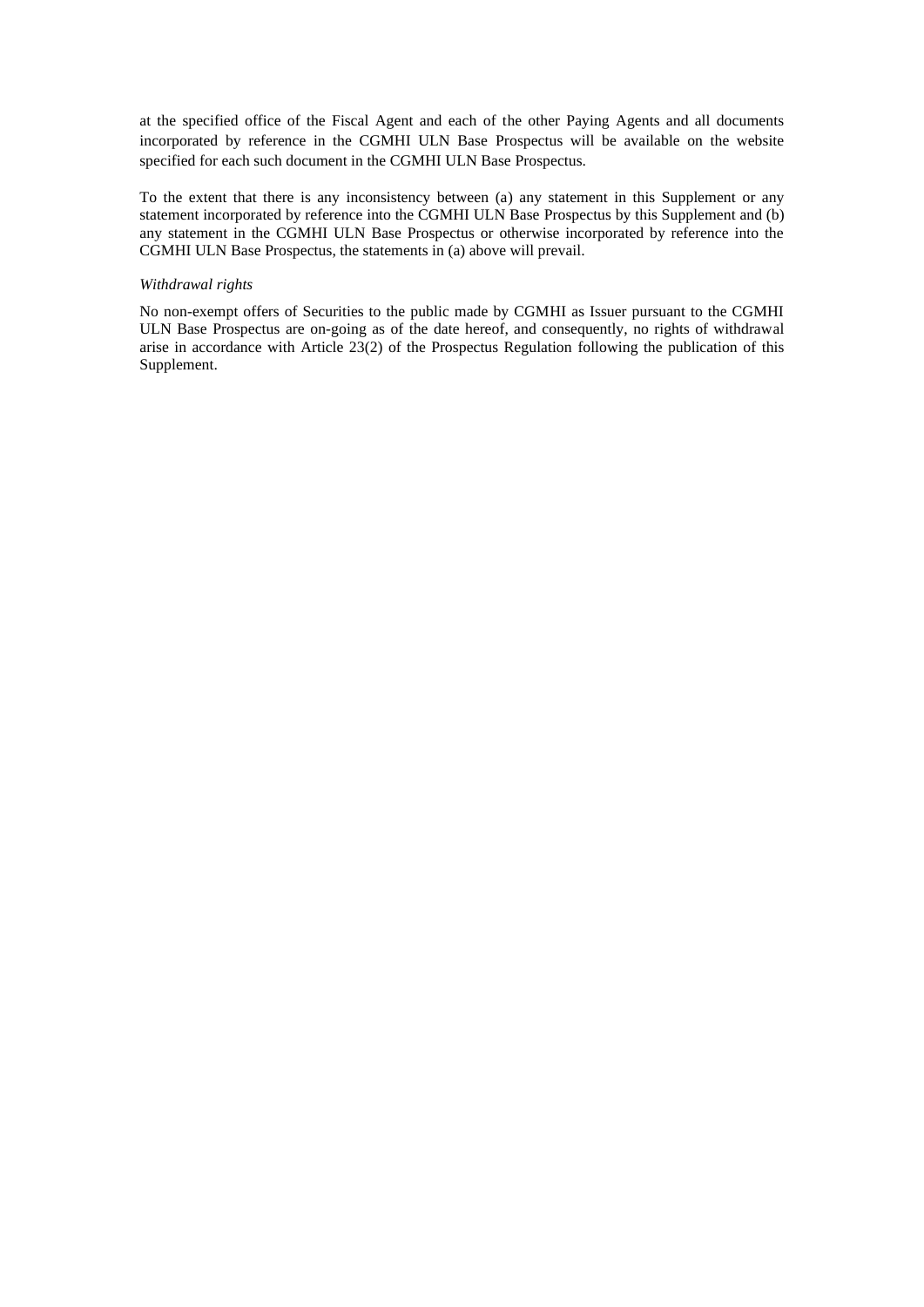## **INFORMATION RELATING TO THE CGMFL ULN BASE PROSPECTUS**

#### *Amendments to the Base Prospectus*

### *Publication of the Form 8-K of Citigroup Inc. on 14 July 2020*

On 14 July 2020, Citigroup Inc. (as indirect parent company of CGMFL) filed a Current Report on Form 8-K (the **"Citigroup Inc. July 2020 Form 8-K"**) with the Securities and Exchange Commission of the United States (the **"SEC"**) in connection with the publication of its Quarterly Financial Data Supplement for the quarter ended 30 June 2020. A copy of the Citigroup Inc. July 2020 Form 8-K has been filed with the Central Bank, Euronext Dublin and the *Commission de Surveillance du Secteur Financier* (the **"CSSF"**) and has been published on the website of the Luxembourg Stock Exchange [\(https://dl.bourse.lu/dl?v=2Hr+DrCkfGY2lhvAauy2jbq7n3mqXxOhdJoZuv0P+4MfIPh9GZjKFozPR5](https://dl.bourse.lu/dl?v=2Hr+DrCkfGY2lhvAauy2jbq7n3mqXxOhdJoZuv0P+4MfIPh9GZjKFozPR5YELKIUYOcKpEAiu1z7F8x7k/R9kTSc4nvGZo6Bxw5dRlRTkqqGjgd2/+yUOE9wTiHeAvArj3ef4LLrJsBGJoi9KUHQVSspNtududY4cfC2Ji0Md+AZQfHze8nol0L7xrHnUjYOoLHK5lVEm81s+7eTbYFi6A==) [YELKIUYOcKpEAiu1z7F8x7k/R9kTSc4nvGZo6Bxw5dRlRTkqqGjgd2/+yUOE9wTiHeAvArj3ef4L](https://dl.bourse.lu/dl?v=2Hr+DrCkfGY2lhvAauy2jbq7n3mqXxOhdJoZuv0P+4MfIPh9GZjKFozPR5YELKIUYOcKpEAiu1z7F8x7k/R9kTSc4nvGZo6Bxw5dRlRTkqqGjgd2/+yUOE9wTiHeAvArj3ef4LLrJsBGJoi9KUHQVSspNtududY4cfC2Ji0Md+AZQfHze8nol0L7xrHnUjYOoLHK5lVEm81s+7eTbYFi6A==) [LrJsBGJoi9KUHQVSspNtududY4cfC2Ji0Md+AZQfHze8nol0L7xrHnUjYOoLHK5lVEm81s+7eTbY](https://dl.bourse.lu/dl?v=2Hr+DrCkfGY2lhvAauy2jbq7n3mqXxOhdJoZuv0P+4MfIPh9GZjKFozPR5YELKIUYOcKpEAiu1z7F8x7k/R9kTSc4nvGZo6Bxw5dRlRTkqqGjgd2/+yUOE9wTiHeAvArj3ef4LLrJsBGJoi9KUHQVSspNtududY4cfC2Ji0Md+AZQfHze8nol0L7xrHnUjYOoLHK5lVEm81s+7eTbYFi6A==) [Fi6A==\)](https://dl.bourse.lu/dl?v=2Hr+DrCkfGY2lhvAauy2jbq7n3mqXxOhdJoZuv0P+4MfIPh9GZjKFozPR5YELKIUYOcKpEAiu1z7F8x7k/R9kTSc4nvGZo6Bxw5dRlRTkqqGjgd2/+yUOE9wTiHeAvArj3ef4LLrJsBGJoi9KUHQVSspNtududY4cfC2Ji0Md+AZQfHze8nol0L7xrHnUjYOoLHK5lVEm81s+7eTbYFi6A==). By virtue of this Supplement, the Citigroup Inc. July 2020 Form 8-K is incorporated by reference in, and forms part of, the CGMFL ULN Base Prospectus.

The following information appears on the page(s) of the Citigroup Inc. July 2020 Form 8-K as set out below:

|     |                                                        | 1.00111                      |
|-----|--------------------------------------------------------|------------------------------|
| (a) | Press Release, dated 14 July 2020, issued by Citigroup | Exhibit Number 99.1 on pages |
|     | Inc.                                                   | $4 - 15$                     |
| (b) | Citigroup Inc. Quarterly Financial Data Supplement for | Exhibit Number 99.2 on pages |
|     | the quarter ended 30 June 2020.                        | 16-44                        |

**Page(s)**

Any information not listed in the cross-reference list above but included in the Citigroup Inc. July 2020 Form 8-K is not incorporated by reference and is given for information purposes only.

#### *Alternative Performance Measures*

Information relating to alternative performance measures (**"APMs"**) for the purposes of the Guidelines published by the European Securities and Markets Authority (**"ESMA"**) is set out in Schedule 1 to this Supplement.

#### *Amendments to the Credit Ratings*

The information set out in the section entitled "*Credit Ratings*" of the CGMFL ULN Base Prospectus shall be amended as set out in Schedule 2 to this Supplement.

#### *Amendments to the Risk Factors*

The risk factors set out in Section B of the CGMFL ULN Base Prospectus entitled "*Risk Factors*" shall be amended as set out in Schedule 3 to this Supplement.

#### *Amendments to the Documents Available for Inspection*

The information set out in Section D.4 of the CGMFL Inc. ULN Base Prospectus entitled "*Documents Available for Inspection*" shall be amended as set out in Schedule 4 to this Supplement.

*Amendments to the Description of Citigroup Global Markets Funding Luxembourg S.C.A.*

The information set out in Section E.3 of the CGMFL ULN Base Prospectus entitled " *Description of Citigroup Global Markets Funding Luxembourg S.C.A.*" shall be amended as set out in Schedule 5 to this Supplement.

#### *Series CGMFL13570*

The Issuer has determined to amend the risk factors set out in the Summary of the Securities appended as the Annex to the Final Terms, as follows: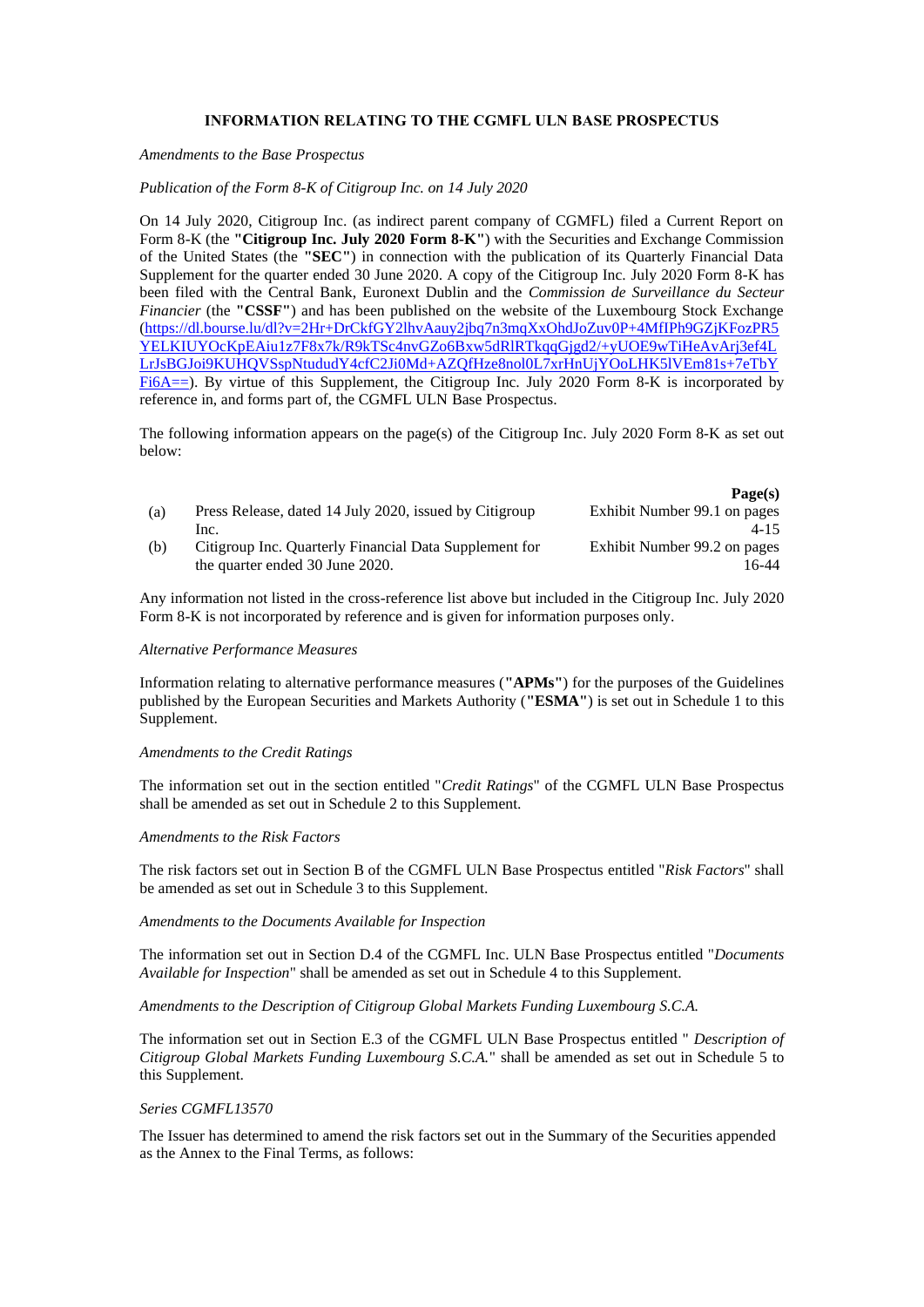(a) The risk factors set out in the sub-section entitled "*What are they key risks that are specific to the Issuer*?" in the Summary are deleted in their entirety and replaced with the following:

"The Issuer is subject to the following key risks:

- The Issuer is subject to intra-group credit risk. From time to time, the Issuer enters into derivative transactions with CGML to offset or hedge its liabilities to securityholders under securities issued by it (which may include the Securities). As such, the Issuer is exposed to the credit risk of CGML in the form of counterparty risk in respect of such derivative transactions. In particular, the Issuer's ability to fulfil its obligations under the Securities is primarily dependent on CGML performing its counterparty obligations owed to the Issuer in respect of such derivative transactions in a timely manner, and any failure by CGML to do so will negatively affect the ability of the Issuer to fulfil its obligations under the Securities. Securityholders will not have any recourse to CGML under any such derivative transactions.
- The Issuer may not be able to maintain its current ratings. If a rating agency reduces, suspends or withdraws its rating of the Issuer and/or any affiliate thereof, the liquidity and market value of the Securities are likely to be adversely affected. Ratings downgrades could also have a negative impact on other funding sources, such as secured financing and other margin requirements, for which there are no explicit triggers.
- The COVID-19 pandemic has had, and will likely continue to have, negative impacts on the Group's businesses, revenues, expenses, credit costs and overall results of operations and financial condition which could be material. Any such negative impact on the Group (including the Issuer), could adversely affect the ability of the Issuer to fulfil its obligations under the Securities, and consequently the value of and return on the Securities may also be adversely affected."

The translations of the Summary into Dutch and French are also amended accordingly. The amended and restated Final Terms reflecting such changes pursuant to the publication of the CGMFL ULN Base Prospectus Supplement (No.1) is set out in Schedule 6 to this Supplement.

### *Corporate Authorities*

The approval of the CGMFL ULN Base Prospectus Supplement (No.1) has been authorised pursuant to resolutions of the board of managers of the Corporate Manager of CGMFL on or around 27 July 2020.

## *General*

Save as disclosed in this Supplement (including any documents incorporated by reference herein), there has been no other significant new factor, material mistake or material inaccuracy relating to information included in the CGMFL ULN Base Prospectus since the publication of the CGMFL ULN Base Prospectus.

Copies of the CGMFL ULN Base Prospectus and this Supplement will be obtainable free of charge in electronic form, for so long as the Programme remains in effect or any Securities remain outstanding, at the specified office of the Fiscal Agent and each of the other Paying Agents and all documents incorporated by reference in the CGMFL ULN Base Prospectus will be available on the website specified for each such document in the CGMFL ULN Base Prospectus.

To the extent that there is any inconsistency between (a) any statement in this Supplement or any statement incorporated by reference into the CGMFL ULN Base Prospectus by this Supplement and (b) any statement in the CGMFL ULN Base Prospectus or otherwise incorporated by reference into the CGMFL ULN Base Prospectus, the statements in (a) above will prevail.

### *Withdrawal rights*

Filing of the Citigroup Inc. July 2020 Form 8-K occurred prior to the admission to trading on the regulated market of Euronext Dublin of certain non-exempt offers of Securities to the public made by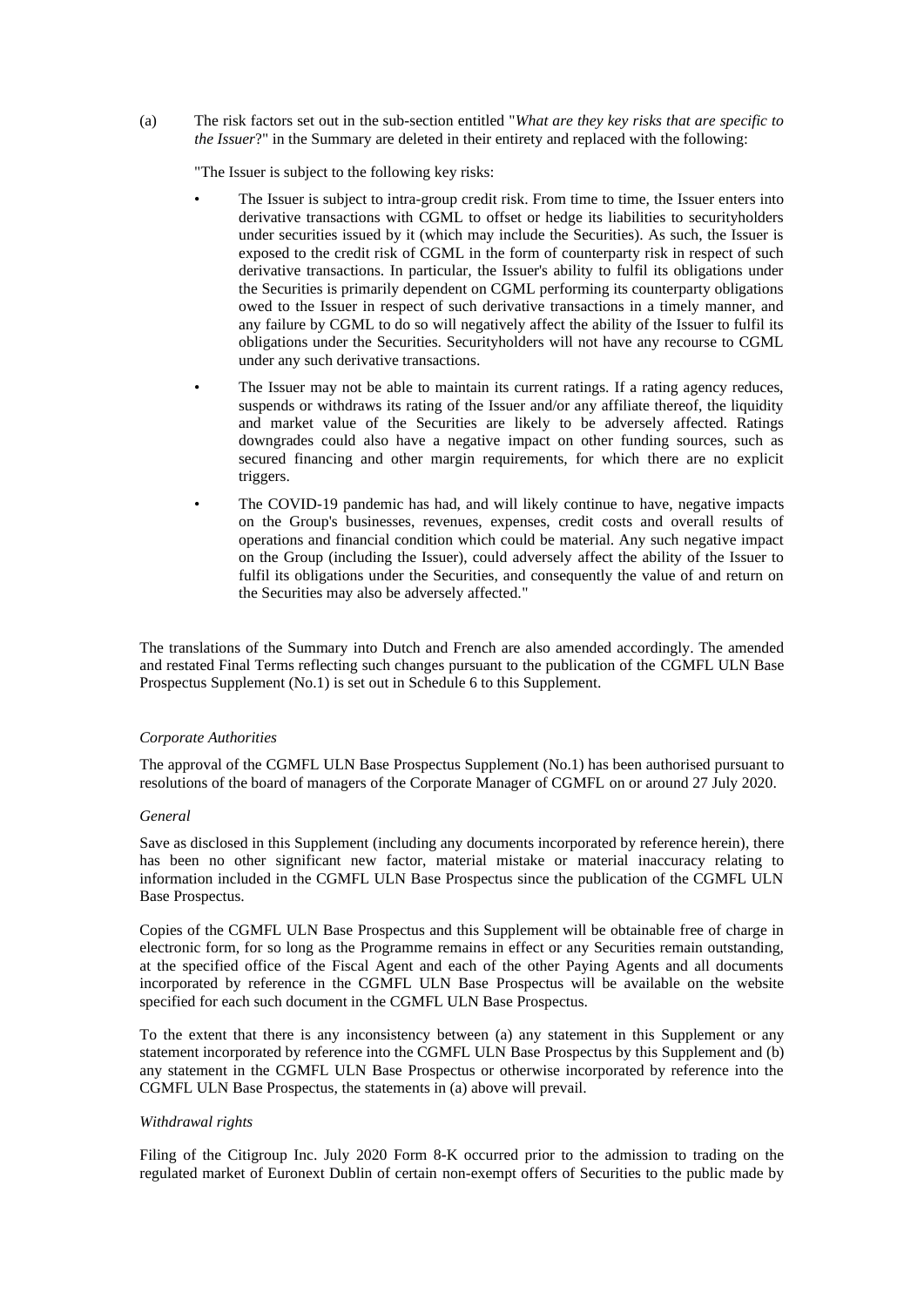CGMFL as Issuer pursuant to the CGMFL ULN Base Prospectus and, consequently, in accordance with Article 23(2) of the Prospectus Regulation, investors who had already agreed to purchase or subscribe for such Securities before this Supplement is published and where the Securities have not yet been delivered to them at the time when the significant new factor, material mistake or material inaccuracy to which this Supplement relates arose or was noted have the right, exercisable within two working days beginning with the working day after the date on which this Supplement is published, to withdraw their acceptances. The final date of such right of withdrawal is 29 July 2020. Investors may contact the relevant Authorised Offeror(s) (as set out in the Final Terms of the relevant Securities) should they wish to exercise such right of withdrawal.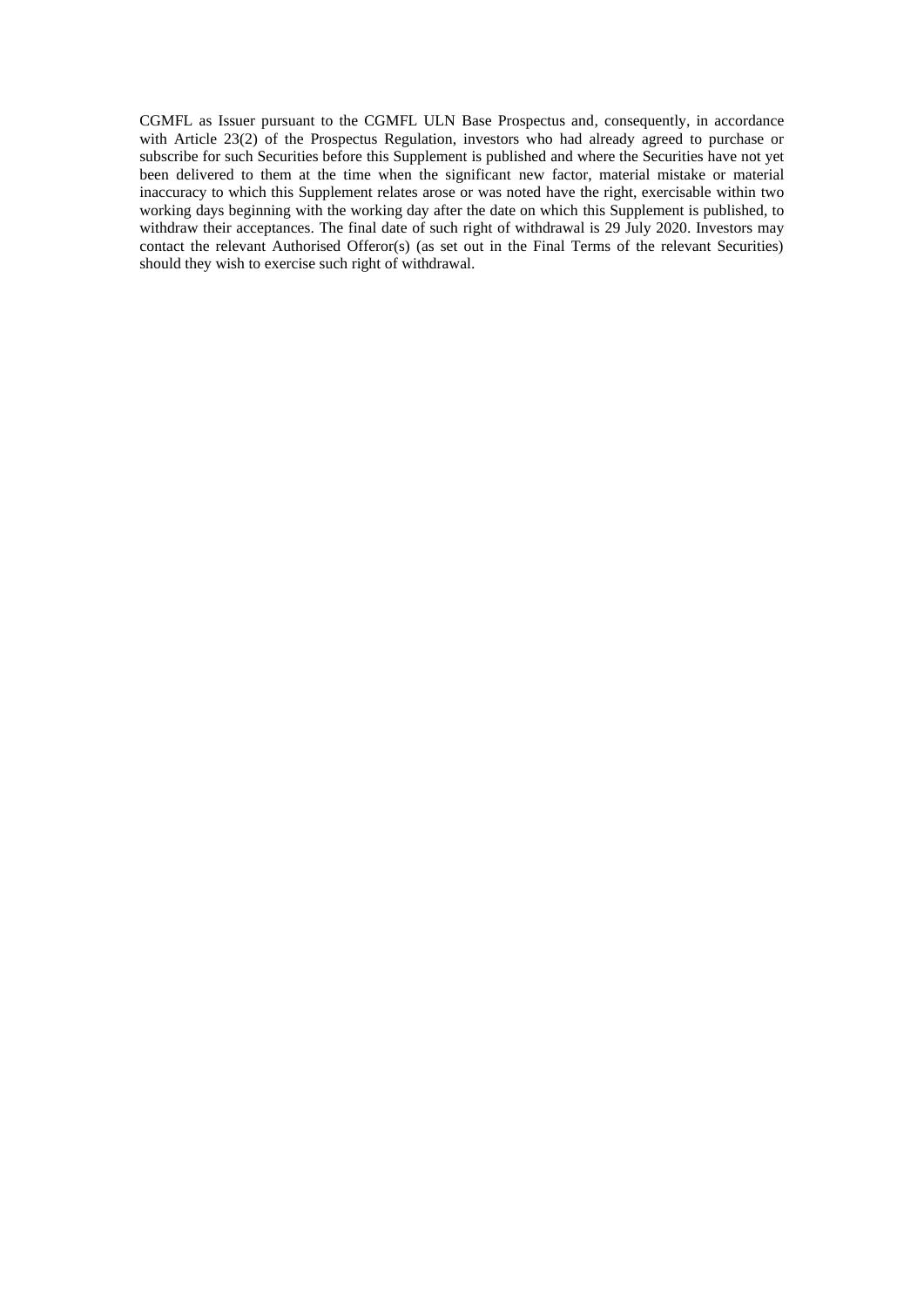# **ALTERNATIVE PERFORMANCE MEASURES (CITIGROUP INC. JULY 2020 FORM 8-K)**

The Citigroup Inc. July 2020 Form 8-K contains certain alternative performance measures (APMs). For further details on the components of the APMs, how these APMs are calculated, an explanation of why such APMs provide useful information for investors and a reconciliation to the nearest equivalent US GAAP measures, please see references to "Non-GAAP Financial Measures" in the Citigroup Inc. July 2020 Form 8-K and the table below:

| <b>APM</b>                                                                         | <b>Explanation of why use of APM provides useful</b><br>information                                                                                                                                                                                   | Citigroup Inc. July 2020 Form 8-K Page Reference for<br>Basis of Calculation, Components, Reconciliation and<br><b>Comparatives to Previous Reporting Periods</b> |
|------------------------------------------------------------------------------------|-------------------------------------------------------------------------------------------------------------------------------------------------------------------------------------------------------------------------------------------------------|-------------------------------------------------------------------------------------------------------------------------------------------------------------------|
| Results of Operations Excluding the<br>impact of Foreign Exchange<br>Translation   | Citi believes the presentation of its results of operations<br>excluding the impact of FX translation provides a more<br>meaningful depiction for investors of the underlying<br>fundamentals of its businesses.                                      | Exhibit 99.1, pages 3 and 4, Appendix B on page 9 and<br>footnote 6 on page 12; and Exhibit 99.2 on pages 6, 11, 13, 19<br>and $20$                               |
| Tangible Common Equity and Tangible<br>Book Value per Share                        | Citi believes these capital metrics provide useful<br>information, as they are used by investors and industry<br>analysts.                                                                                                                            | Exhibit 99.1, pages 1, 2, 3, 11, Appendix E on page 11,<br>footnotes 2 and 5 on page 12; and Exhibit 99.2, on pages 1<br>(including footnote 7) and 27            |
| Return on Average Tangible Common<br>Equity                                        | Citi believes these capital metrics provide useful information<br>for investors and industry analysts.                                                                                                                                                | Exhibit 99.1, pages 1 and 2, Appendix A on page 8 and<br>footnote 2 on page 12                                                                                    |
| Results of Operations Excluding the<br>Impact of gains/ (losses) on Loan<br>Hedges | Citi believes the presentation of its results of operations<br>excluding the impact of gain/(loss) on loan hedges related to<br>accrual loans provides a more meaningful depiction for<br>investors of the underlying fundamentals of its businesses. | Exhibit 99.1, page 5 and footnote 7 on page 12; Exhibit 99.2,<br>on page 16 (including footnote 1)                                                                |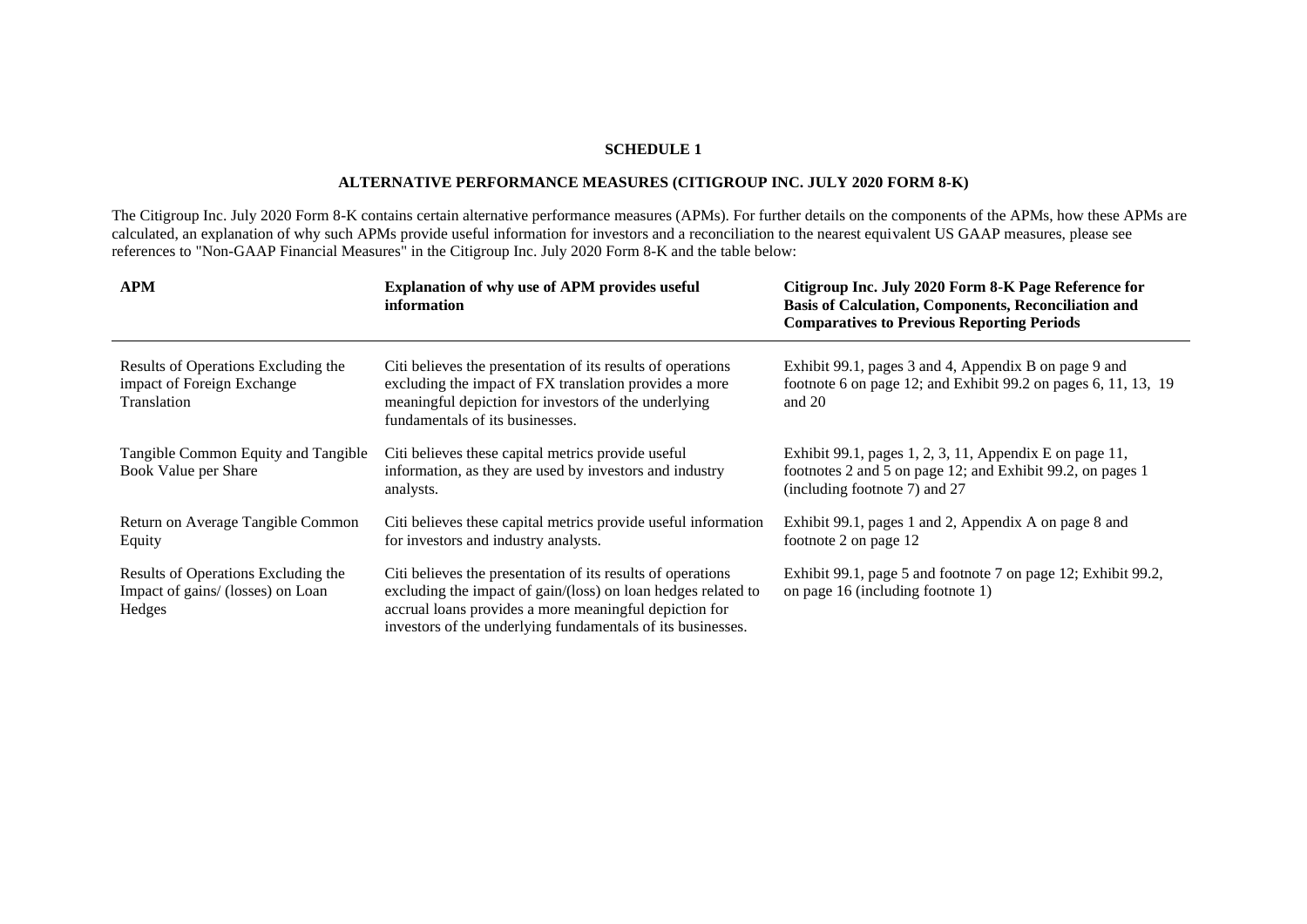## **AMENDMENTS TO THE CREDIT RATINGS**

The third and fourth paragraphs of the section entitled "*Credit Ratings*" on page xv of the Base Prospectus relating to the credit ratings of CGMFL and CGML, respectively, shall be deleted in their entirety and replaced with the following:

"CGMFL has a long term/short term senior debt rating of  $A+A-1$  by S&P and  $A+$ /F1 by Fitch.<sup>3</sup>

CGML has a long term/short term senior debt rating of A+/A-1 by S&P, A1/P-1 by Moody's and  $A+$ /F1 by Fitch.<sup>4</sup>

 $3"A+"$  by S&P: An obligor rated "A" has strong capacity to meet its financial commitments but is somewhat more susceptible to the adverse effects of changes in circumstances and economic conditions than obligors in higher-rated categories. The addition of a plus sign shows the relative standing within the rating category (source: www.standardandpoors.com).

"A-1" by S&P: An obligor rated "A-1" has strong capacity to meet its financial commitments. It is rated in the highest category by S&P Global Ratings (source: www.standardandpoors.com).

"A+" by Fitch: "A" ratings denote expectations of low default risk. The capacity for payment of financial commitments is considered strong. This capacity may, nevertheless, be more vulnerable to adverse business or economic conditions than is the case for higher ratings. The modifiers '+' or '−' may be appended to a rating to denote relative status within categories from 'aa' to 'ccc' (source: www.fitchratings.com).

"F1" by Fitch: Indicates the strongest intrinsic capacity for timely payment of financial commitments (source: www.fitchratings.com).

<sup>4</sup>"A+" by S&P: An obligor rated "A" has strong capacity to meet its financial commitments but is somewhat more susceptible to the adverse effects of changes in circumstances and economic conditions than obligors in higher-rated categories. The addition of a plus sign shows the relative standing within the rating category (source: www.standardandpoors.com).

"A-1" by S&P: An obligor rated "A-1" has strong capacity to meet its financial commitments. It is rated in the highest category by S&P Global Ratings (source: www.standardandpoors.com).

"A1" by Moody's: Obligations rated "A" are judged to be upper-medium grade and are subject to low credit risk. The modifier 1 indicates that the obligation ranks in the higher end of its generic rating category (source: www.moodys.com).

"P-1" by Moody's: Issuers (or supporting institutions) rated "Prime-1" have a superior ability to repay short-term debt obligations (source: www.moodys.com).

"A+" by Fitch: "A" ratings denote expectations of low default risk. The capacity for payment of financial commitments is considered strong. This capacity may, nevertheless, be more vulnerable to adverse business or economic conditions than is the case for higher ratings. The modifiers '+' or '−' may be appended to a rating to denote relative status within categories from 'aa' to 'ccc' (source: www.fitchratings.com).

"F1" by Fitch: Indicates the strongest intrinsic capacity for timely payment of financial commitments (source: www.fitchratings.com)."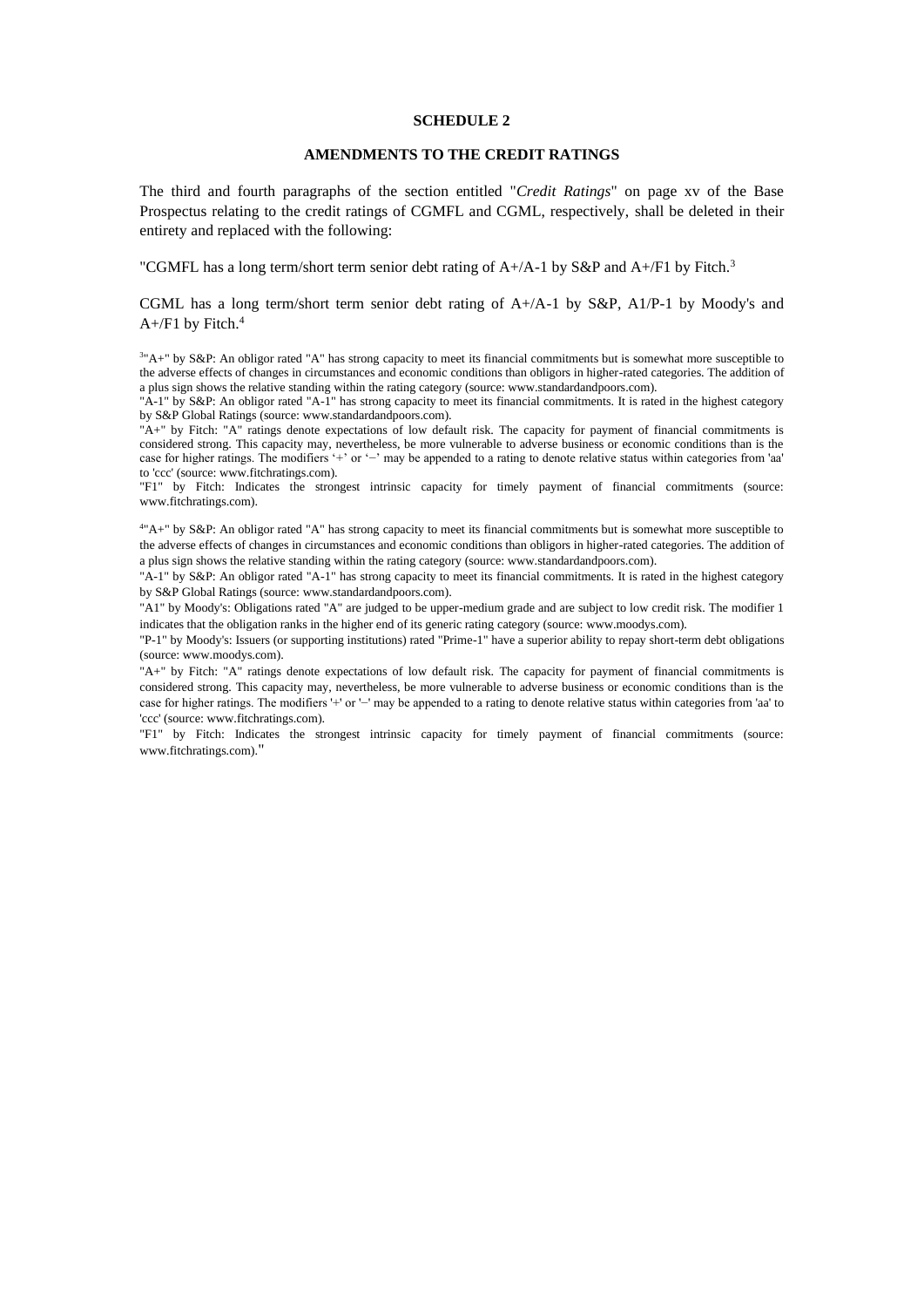## **AMENDMENTS TO THE RISK FACTORS**

The risk factors set out in Section B of the Base Prospectus entitled "*Risk Factors*" shall be amended by deleting in its entirety the risk factor headed "*The ability of each of Citigroup Inc., CGMHI, the CGMHI Guarantor, CGMFL and the CGMFL Guarantor to fulfil its obligations under the Securities issued by Citigroup Inc., CGMHI or CGMFL, as the case may be, is dependent on the earnings of Citigroup Inc.'s subsidiaries*" on pages 2 to 3 of the Base Prospectus and replacing it with the following:

## "*The ability of each of Citigroup Inc., CGMHI, the CGMHI Guarantor and the CGMFL Guarantor to fulfil its obligations under the Securities issued by Citigroup Inc., CGMHI or CGMFL, as the case may be, is dependent on the earnings of Citigroup Inc.'s subsidiaries*

CGMHI is a holding company that does not engage in any material amount of business activities that generate revenues. CGMHI services its obligations primarily with dividends and advances from its subsidiaries. Its subsidiaries that operate in the securities businesses can only pay dividends if they are in compliance with applicable regulatory requirements imposed on them by federal and state regulatory authorities. Its respective subsidiaries may also be subject to credit agreements that also may restrict their ability to pay dividends. If such subsidiaries do not realise sufficient earnings to satisfy applicable regulatory requirements, or if such requirements are changed to further restrict the ability of such subsidiaries to pay dividends to CGMHI, CGMHI's ability to fulfil its obligations under the Securities issued by it may be adversely affected, and consequently the value of and return on such Securities may also be adversely affected.

In addition, Citigroup Inc. (also the CGMHI Guarantor in respect of Securities issued by CGMHI) is a holding company that does not engage in any material amount of business activities that generate revenues. It services its obligations primarily with dividends and advances from its subsidiaries. The ability of such subsidiaries to pay dividends or advances are dependent on a number of factors. For example, certain of Citigroup Inc.'s subsidiaries have co-branding and private label credit card relationships with various retailers and merchants through Group-branded cards and retail services credit card businesses. The five largest of these relationships constituted an aggregate of approximately 11% of the revenues of Citigroup Inc. and its subsidiaries (together the **Group**) for 2019. These relationships could be negatively impacted by, among other things, the general economic environment, declining sales and revenues or other operational difficulties of the retailer or merchant, termination due to a breach by a Group entity or by the retailer or merchant, or other factors, including bankruptcies, liquidations, restructurings, consolidations and other similar events that would restrict the ability of the subsidiaries of Citigroup Inc. to pay dividends.

Moreover, Citigroup Inc.'s subsidiaries that operate in the banking, insurance and securities businesses can only pay dividends if they are in compliance with applicable regulatory requirements imposed on them by federal and state regulatory authorities. Respective subsidiaries may also be subject to credit agreements that also may restrict their ability to pay dividends. If such subsidiaries do not realise sufficient earnings to satisfy applicable regulatory requirements, or if such requirements are changed to further restrict the ability of such subsidiaries to pay dividends to Citigroup Inc., Citigroup Inc.'s ability to fulfil its obligations under the Securities issued by it and/or the CGMHI Guarantee may be adversely affected, and consequently the value of and return on the Securities issued by it or CGMHI (which have the benefit of a guarantee of the CGMHI Guarantor) may also be adversely affected.

The subsidiaries of CGMHI and Citigroup Inc. are also exposed to concentrations of risk, particularly credit and market risk, as they routinely execute a high volume of securities, trading, derivative and foreign exchange transactions with non-U.S. sovereigns and with counterparties in the financial services industry. As regulatory or market developments continue to lead to increased centralisation of trading activities, these subsidiaries could also experience an increase in concentration of risk to these industries. These concentrations of risk could limit the effectiveness of any hedging strategies and cause the subsidiaries to incur significant losses, impacting their ability to pay dividends.

Further, such dividends and/or advances, whether to CGMHI or Citigroup Inc. (or both), may be affected by macroeconomic, geopolitical and other challenges, uncertainties and volatilities and the presence of certain subsidiaries in emerging markets. For example, numerous uncertainties have arisen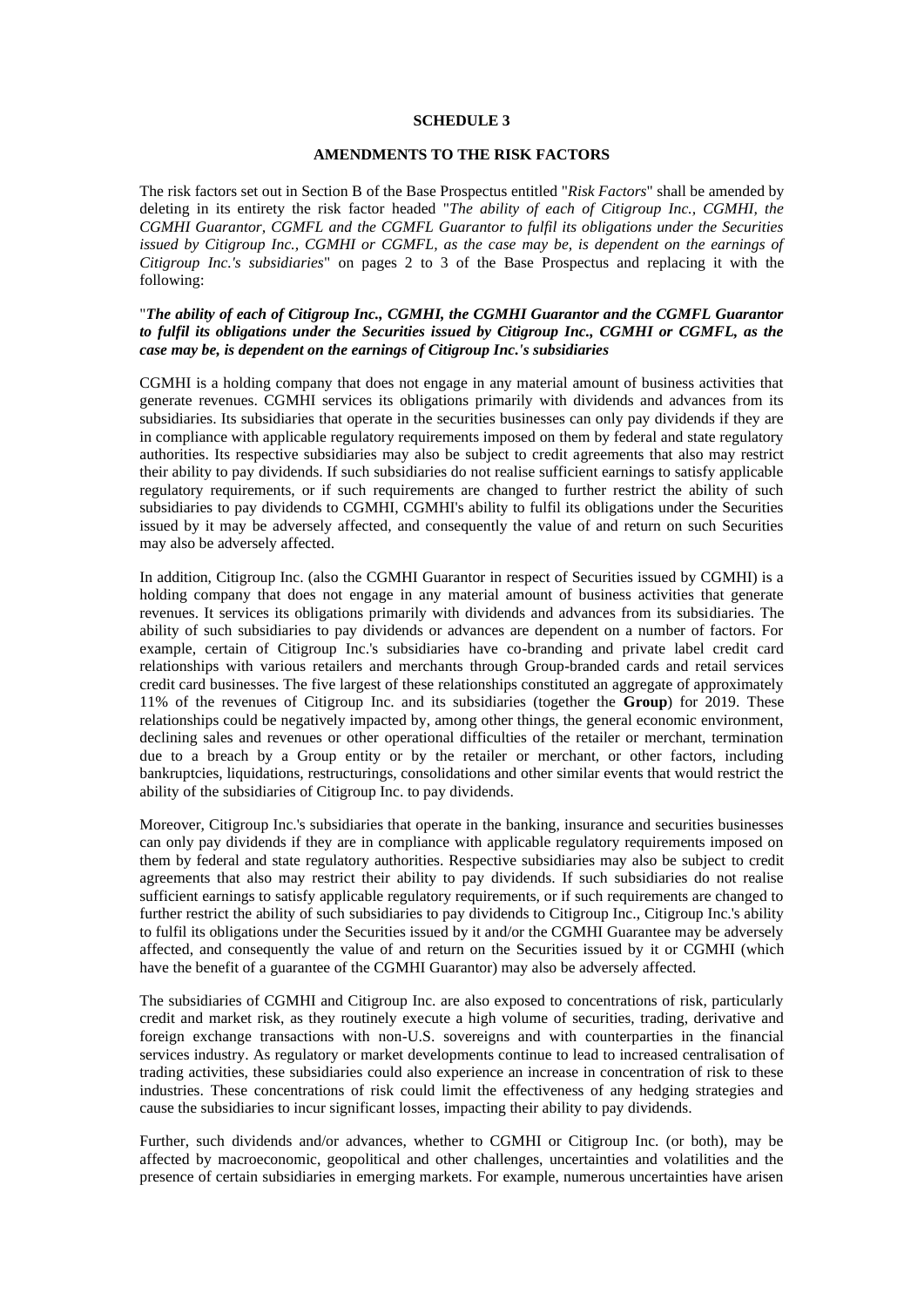in relation to the potential impact of the UK's exit from the European Union and the U.S. federal government's indication that it may pursue protectionist trade and other policies. These and other global macroeconomic and geopolitical challenges have negatively impacted, and could continue to negatively impact, the businesses of CGMHI and/or Citigroup Inc.'s subsidiaries. The presence of certain subsidiaries in emerging markets subjects them to a number of risks, including sovereign volatility, foreign exchange controls and sanctions, and also increases their compliance and regulatory risks and costs. As a result, the dividends and/or advances subsidiaries are able to pay may be impacted which could have a negative effect on the ability of CGMHI or Citigroup Inc. to fulfil its obligations under the Securities, and consequently the value of and return on such Securities may also be adversely affected.

# *The ability of CGMFL to fulfil its obligations under the Securities issued by it is dependent on CGML performing its counterparty obligations owed to CGMFL*

CGMFL is subject to intra-group credit risk. From time to time, CGMFL enters into derivative transactions with CGML to offset or hedge its liabilities to securityholders under securities issued by it (which may include the Securities). As such, CGMFL is exposed to the credit risk of CGML in the form of counterparty risk in respect of such derivative transactions. In particular, CGMFL's ability to fulfil its obligations under the Securities is primarily dependent on CGML performing its counterparty obligations owed to CGMFL in respect of such derivative transactions in a timely manner, and any failure by CGML to do so will negatively affect the ability of CGMFL to fulfil its obligations under the Securities. Securityholders will not have any recourse to CGML under any such derivative transactions."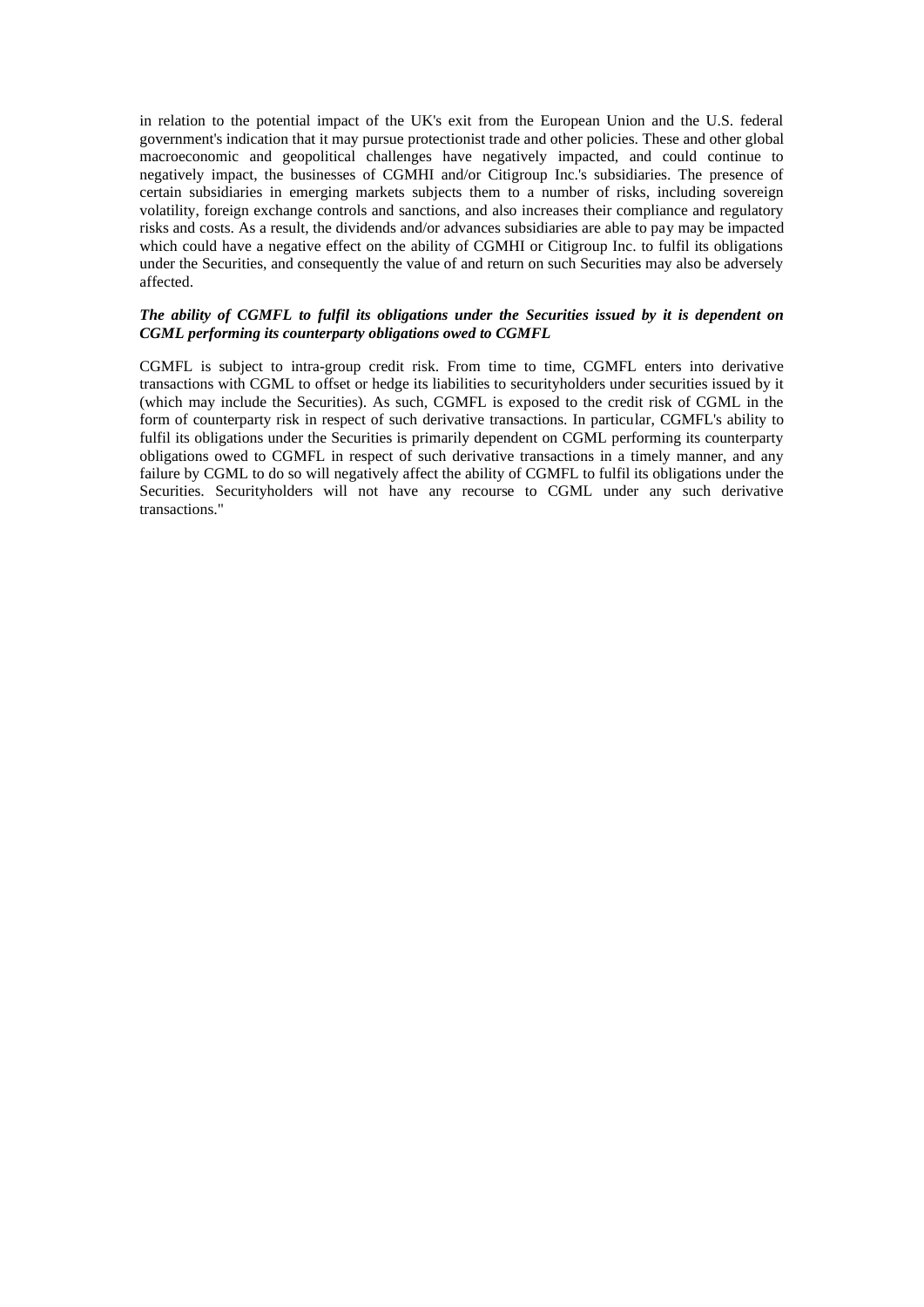# **AMENDMENTS TO THE DOCUMENTS AVAILABLE FOR INSPECTION**

The information set out in Section D.4 of the Base Prospectus entitled "*Documents Available for Inspection*" shall be amended by deleting in its entirety paragraph 1(ix) on page 102 of the Base Prospectus and replacing it with the following:

"(ix) each Final Terms;"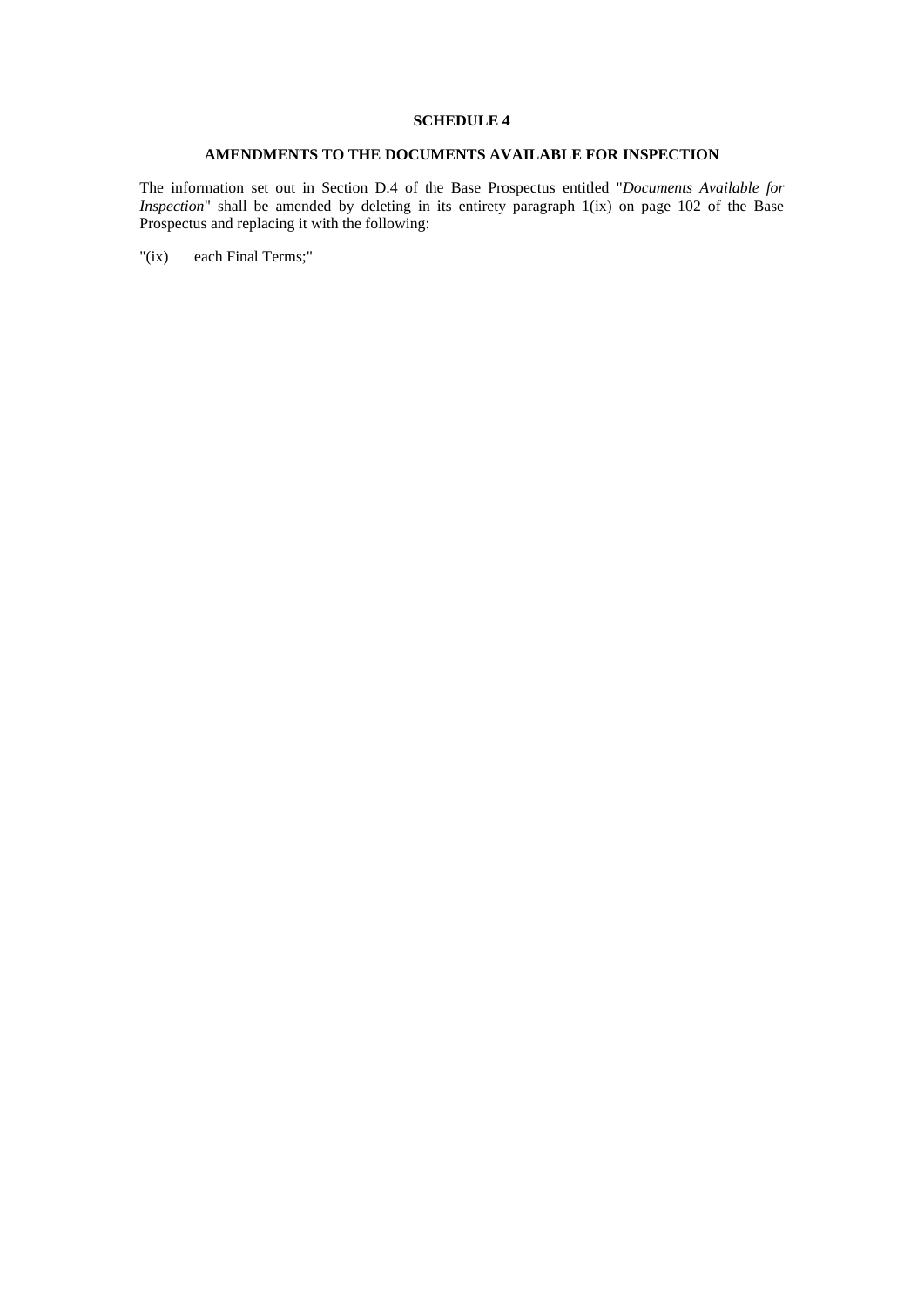# **AMENDMENTS TO THE DESCRIPTION OF CITIGROUP GLOBAL MARKETS FUNDING LUXEMBOURG S.C.A.**

The information set out in Section E.3 of the Base Prospectus entitled "*Description of Citigroup Global Markets Funding Luxembourg S.C.A.*" shall be amended by deleting in its entirety the first paragraph under the sub-section headed "*Approved Statutory Auditor (Réviseur d'entreprises agréé) and financial year"* on page 122 of the Base Prospectus and replacing it with the following:

"CGMFL's approved statutory auditor (*réviseur d'enterprises agréé*) is KPMG Luxembourg Société Coopérative (formerly KPMG Luxembourg S.à r.l) incorporated and existing under Luxembourg law, having its registered office at 39, avenue J.F. Kennedy, L-1855 Luxembourg and registered with the Register of Commerce and Companies of Luxembourg (*Registre de commerce et des sociétés*, Luxembourg) under number B 149 133 (**KPMG Luxembourg**), who has been re-appointed for a period of five (5) years until 2022 audit by a resolution of the sole shareholder of CGMFL dated 3 May 2018. KPMG Luxembourg is a member of the Institut des Réviseurs d'Entreprises."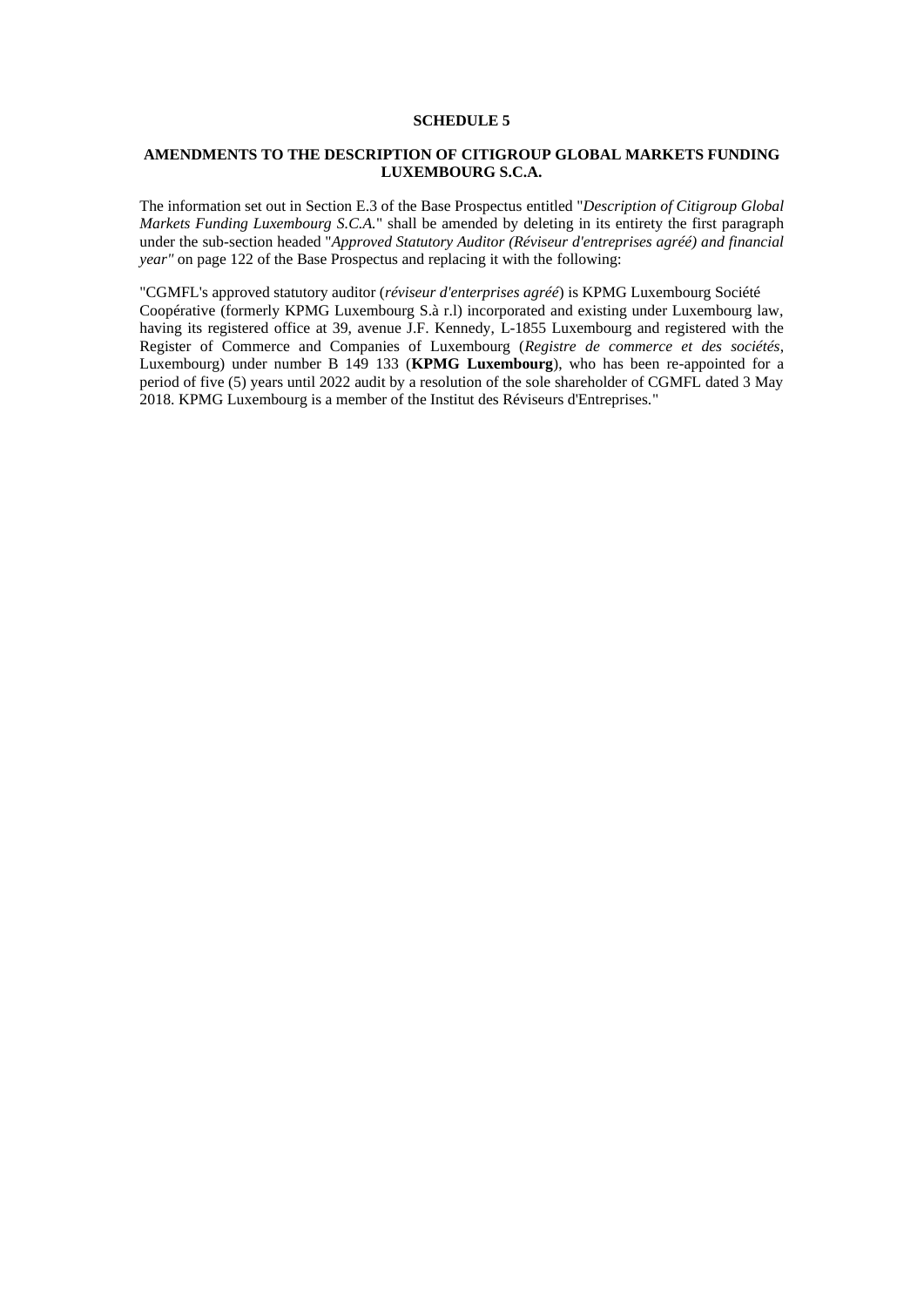## **Amended and Restated Final Terms dated 27 July 2020 reflecting the publication of the CGMFL Underlying Linked Notes Base Prospectus Supplement (No.1) dated 27 July 2020 which amends and restates the Final Terms dated 14 May 2020<sup>1</sup>**

### **Citigroup Global Markets Funding Luxembourg S.C.A.**

### **Legal Entity Identifier (LEI): 549300EVRWDWFJUNNP53**

Issue of up to EUR20,000,000 Citigroup Global Markets Funding Luxembourg S.C.A. (LU) Global Equities Bonus Note 2030

### Guaranteed by Citigroup Global Markets Limited Under the Citi U.S.\$60,000,000,000 Global Medium Term Note Programme

Any person making or intending to make an offer of the Securities in any Member State of the EEA or in the United Kingdom may only do so:

- (a) in those Public Offer Jurisdictions mentioned in item 9 of [Part B](#page-28-0) below, provided such person is one of the persons mentioned in item 10 of [Part B](#page-28-0) below and that such offer is made during the Offer Period specified for such purpose therein and that any conditions relevant to the use of the Base Prospectus are complied with; or
- (b) otherwise in circumstances in which no obligation arises for the Issuer or any Dealer to publish a prospectus pursuant to Article 3 of the Prospectus Regulation or supplement a prospectus pursuant to Article 23 of the Prospectus Regulation, in each case, in relation to such offer.

None of the Issuer, the CGMFL Guarantor and any Dealer has authorised, nor do any of them authorise, the making of any offer of Securities in any other circumstances.

For the purposes hereof, the expression **Prospectus Regulation** means Regulation (EU) 2017/1129 (as amended).

The Securities and the CGMFL Deed of Guarantee have not been and will not be registered under the United States Securities Act of 1933, as amended (the **Securities Act**) or any state securities law. The Securities and the CGMFL Deed of Guarantee are being offered and sold outside the United States to non-U.S. persons in reliance on Regulation S under the Securities Act (**Regulation S**) and may not be offered or sold within the United States or to, or for the account or benefit of, any U.S. person (as defined in Regulation S). Each purchaser of the Securities or any beneficial interest therein will be deemed to have represented and agreed that it is outside the United States and is not a U.S. person and will not sell, pledge or otherwise transfer the Securities or any beneficial interest therein at any time within the United States or to, or for the account or benefit of, a U.S. person, other than the Issuer or any affiliate thereof. The Securities and the CGMFL Deed of Guarantee do not constitute, and have not been marketed as, contracts of sale of a commodity for future delivery (or options thereon) subject to the United States Commodity Exchange Act, as amended, and trading in the Securities has not been approved by the United States Commodity Futures Trading Commission under the United States Commodity Exchange Act, as amended. For a description of certain restrictions on offers and sales of Securities, see "*General Information relating to the Programme and the Securities - Subscription and Sale and Transfer and Selling Restrictions*" in the Base Prospectus.

The Securities may not be offered or sold to, or acquired by, any person that is, or whose purchase and holding of the Securities is made on behalf of or with "plan assets" of, an employee benefit plan subject to Title I of the U.S. Employee Retirement Income Security Act of 1974, as amended (**ERISA**), a plan, individual retirement account or other arrangement subject to Section 4975 of the U.S. Internal Revenue Code of 1986, as amended (the **Code**) or an employee benefit plan or other plan or arrangement subject to any laws, rules or regulations substantially similar to Title I of ERISA or Section 4975 of the Code.

<sup>1</sup> The Final Terms dated 14 May 2020 is updated to reflect the publication of the CGMFL ULN Base Prospectus Supplement (No.1).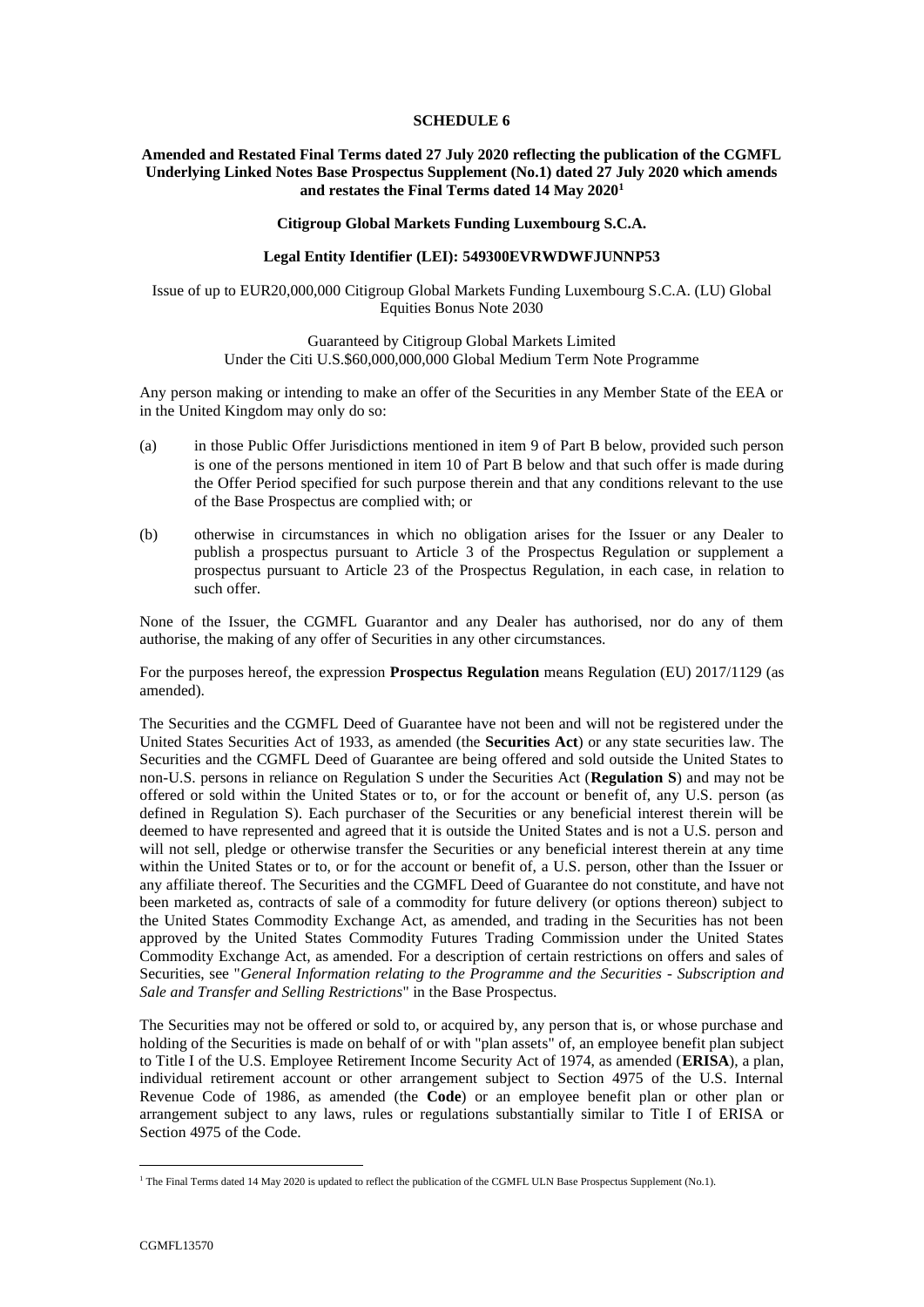### <span id="page-17-0"></span>**PART A – CONTRACTUAL TERMS**

The Securities are English Law Securities. A Summary of the Securities is annexed to these Final Terms.

Terms used herein shall be deemed to be defined as such for the purposes of the Conditions set forth under the section entitled "*General Conditions of the Securities*", the Valuation and Settlement Schedule and the Underlying Schedule applicable to the Underlying in the Base Prospectus, which constitutes a base prospectus for the purposes of the Prospectus Regulation.

This document constitutes the Final Terms of the Securities described herein for the purposes of Article 8(4) of the Prospectus Regulation and must be read in conjunction with the Base Prospectus. Full information on the Issuer, the CGMFL Guarantor and the offer of the Securities is only available on the basis of the combination of this Final Terms and the Base Prospectus.

The Base Prospectus and the translation of the Summary into Dutch and French are available for viewing at the offices of the Paying Agents and on the website of Euronext Dublin [\(www.ise.ie\)](http://www.ise.ie/). In addition, this Final Terms is available on the website of Euronext Dublin [\(www.ise.ie\)](http://www.ise.ie/) and on the website of the Authorised Offeror [\(www.deutschebank.be/produits\)](http://www.deutschebank.be/produits).

For the purposes hereof, **Base Prospectus** means the CGMFL Underlying Linked Notes Base Prospectus relating to the Programme dated 8 May 2020.

| 1. | (i)                 | Issuer:                                                                           | Citigroup Global Markets Funding Luxembourg<br>S.C.A.                                                                                                                                                                                                                                                                                                   |  |  |  |  |  |
|----|---------------------|-----------------------------------------------------------------------------------|---------------------------------------------------------------------------------------------------------------------------------------------------------------------------------------------------------------------------------------------------------------------------------------------------------------------------------------------------------|--|--|--|--|--|
|    | (ii)                | Guarantor:                                                                        | Citigroup Global Markets Limited                                                                                                                                                                                                                                                                                                                        |  |  |  |  |  |
| 2. | (i)                 | Type of Security:                                                                 | <b>Notes</b>                                                                                                                                                                                                                                                                                                                                            |  |  |  |  |  |
|    | (ii)                | Series Number:                                                                    | <b>CGMFL13570</b>                                                                                                                                                                                                                                                                                                                                       |  |  |  |  |  |
|    | (iii)               | Tranche Number:                                                                   | $\mathbf{1}$                                                                                                                                                                                                                                                                                                                                            |  |  |  |  |  |
|    | (iv)                | Date on which the Securities<br>will be consolidated and form a<br>single Series: | Not Applicable                                                                                                                                                                                                                                                                                                                                          |  |  |  |  |  |
| 3. |                     | Specified Currency or currencies:                                                 | Euro $(EUR)$                                                                                                                                                                                                                                                                                                                                            |  |  |  |  |  |
| 4. |                     | <b>Aggregate Principal Amount:</b>                                                |                                                                                                                                                                                                                                                                                                                                                         |  |  |  |  |  |
|    | (i)                 | Series:                                                                           | Up to EUR20,000,000. It is anticipated that the final<br>Aggregate Principal Amount of the Securities to be<br>issued on the Issue Date will be published by the<br>Issuer on the website of Euronext Dublin (www.ise.ie)<br>website of the Authorised<br>and the<br>Offeror<br>(www.deutschebank.be/produits) on or around the<br><b>Issue Date</b>    |  |  |  |  |  |
|    | (ii)                | Tranche:                                                                          | Up to EUR20,000,000. It is anticipated that the final<br>Aggregate Principal Amount of the Securities to be<br>issued on the Issue Date will be published by the<br>Issuer on the website of Euronext Dublin (www.ise.ie)<br>the<br>website of the Authorised<br>Offeror<br>and<br>(www.deutschebank.be/produits) on or around the<br><b>Issue Date</b> |  |  |  |  |  |
| 5. | <b>Issue Price:</b> |                                                                                   | 102 per cent. of the Aggregate Principal Amount                                                                                                                                                                                                                                                                                                         |  |  |  |  |  |
| 6. | (i)                 | <b>Specified Denominations:</b>                                                   | EUR1,000                                                                                                                                                                                                                                                                                                                                                |  |  |  |  |  |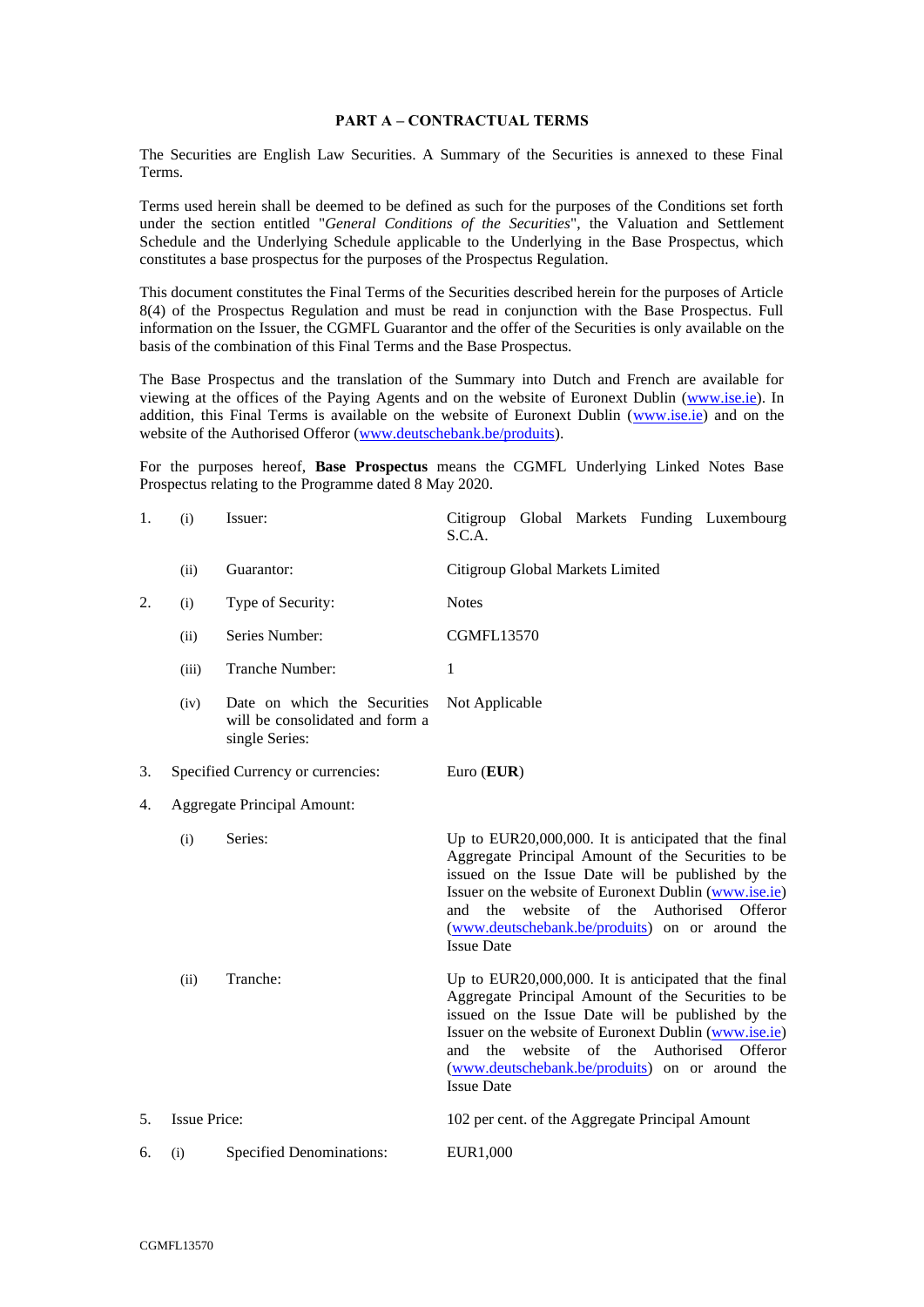|         | (ii)                  |                                           | <b>Calculation Amount:</b>                                                    | EUR1,000                                                                                                                                                                                                                                                 |  |  |  |  |
|---------|-----------------------|-------------------------------------------|-------------------------------------------------------------------------------|----------------------------------------------------------------------------------------------------------------------------------------------------------------------------------------------------------------------------------------------------------|--|--|--|--|
| 7.      | (i)                   | <b>Issue Date:</b>                        |                                                                               | 31 July 2020                                                                                                                                                                                                                                             |  |  |  |  |
|         | (ii)                  |                                           | Interest Commencement Date:                                                   | Not Applicable                                                                                                                                                                                                                                           |  |  |  |  |
| 8.      | <b>Maturity Date:</b> |                                           |                                                                               | 31 July 2030                                                                                                                                                                                                                                             |  |  |  |  |
| 9.      | Type of Securities:   |                                           |                                                                               | The Securities do not bear or pay any interest                                                                                                                                                                                                           |  |  |  |  |
|         |                       |                                           |                                                                               | The Securities are Underlying Linked Securities and<br>the Redemption Amount of the Securities is<br>determined in accordance with item $14(iv)$ and, as the<br>Underlying Linked Securities Redemption Provisions<br>are applicable, item $14(v)$ below |  |  |  |  |
|         |                       |                                           |                                                                               | The Securities are Cash Settled Securities                                                                                                                                                                                                               |  |  |  |  |
|         | 10. Put/Call Options: |                                           |                                                                               | Not Applicable                                                                                                                                                                                                                                           |  |  |  |  |
| 11. (i) |                       |                                           | Status of the Securities:                                                     | Senior                                                                                                                                                                                                                                                   |  |  |  |  |
|         | (ii)                  | Status of the CGMHI Deed of<br>Guarantee: |                                                                               | Not Applicable                                                                                                                                                                                                                                           |  |  |  |  |
|         | (iii)                 | Guarantee:                                | Status of the CGMFL Deed of                                                   | Senior                                                                                                                                                                                                                                                   |  |  |  |  |
|         | <b>REDEMPTION</b>     |                                           |                                                                               | PROVISIONS RELATING TO UNDERLYING LINKED SECURITIES AND EARLY                                                                                                                                                                                            |  |  |  |  |
|         |                       |                                           | 12. Underlying Linked Securities Provisions:                                  | Applicable – the provisions in the Valuation and<br>Settlement Schedule apply (subject as provided in any<br>relevant Underlying Schedule)                                                                                                               |  |  |  |  |
|         | (i)                   | Underlying:                               |                                                                               |                                                                                                                                                                                                                                                          |  |  |  |  |
|         |                       | (A)                                       | Description<br>of<br>Underlyings(s):                                          | STOXX® Global Select Dividend 100 (Price) EUR<br>Index (ISIN: US26063V1180)                                                                                                                                                                              |  |  |  |  |
|         |                       | (B)                                       | Classification:                                                               | Security Index                                                                                                                                                                                                                                           |  |  |  |  |
|         |                       | (C)                                       | Electronic Page:                                                              | Bloomberg page: SDGP <index></index>                                                                                                                                                                                                                     |  |  |  |  |
|         |                       |                                           | $\mathbf{D}$ $\mathbf{A}$ $\mathbf{A}$ $\mathbf{A}$ $\mathbf{A}$ $\mathbf{A}$ |                                                                                                                                                                                                                                                          |  |  |  |  |

(ii) Particulars in respect of each Underlying:

Security Index/Indices:

| A)  | Type of Index:                                      | Multiple Exchange Index                                                                         |
|-----|-----------------------------------------------------|-------------------------------------------------------------------------------------------------|
| B)  | $Exchange(s)$ :                                     | As defined in paragraph (b) of the definition of<br>"Exchange" in the Security Index Conditions |
| (C) | Related Exchange $(s)$ :                            | All Exchanges                                                                                   |
| (D) | Single Valuation Time:                              | Not Applicable                                                                                  |
| (E) | Same Day Publication:                               | Applicable                                                                                      |
|     | Elections in respect of each type<br>of Underlying: | Applicable                                                                                      |

 $(iii)$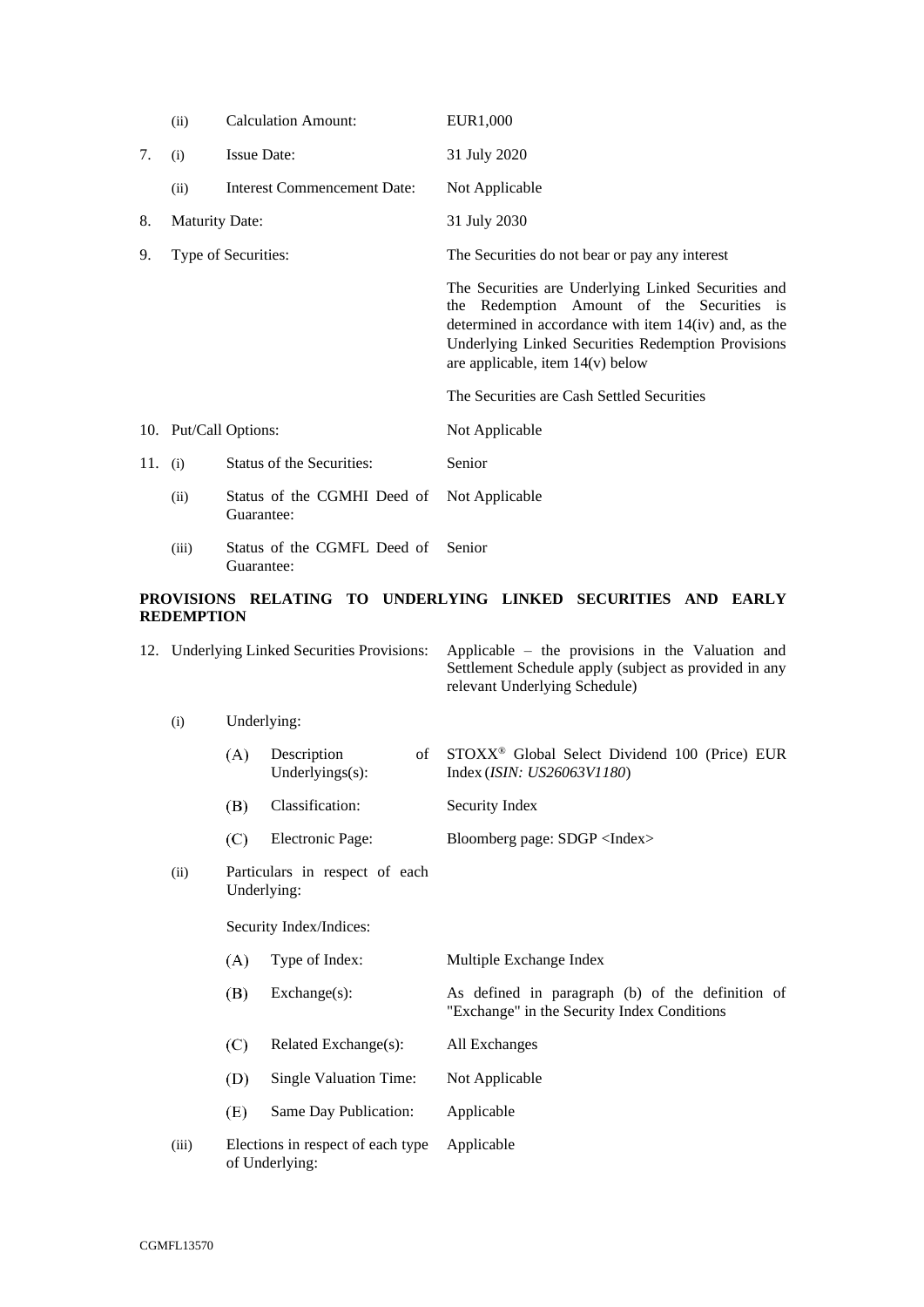Security Index/Indices:

|        | (A)        | Additional<br>Event $(s)$ :                                     | Disruption          | Not Applicable                                                                                                                                                                                                                                                                                                                                                                                                                                                                                                                                                                                                                                                                                                           |  |  |
|--------|------------|-----------------------------------------------------------------|---------------------|--------------------------------------------------------------------------------------------------------------------------------------------------------------------------------------------------------------------------------------------------------------------------------------------------------------------------------------------------------------------------------------------------------------------------------------------------------------------------------------------------------------------------------------------------------------------------------------------------------------------------------------------------------------------------------------------------------------------------|--|--|
|        | (B)<br>(C) | Additional<br>Event $(s)$ :<br>Security<br>Adjustment Event(s): | Adjustment<br>Index | Security Index Condition 4: Applicable<br>Early Redemption Option: Applicable<br>Early Redemption Amount: Monetisation with Holder<br>Put Option<br>Deduction of Hedge Costs: Not Applicable<br>Deduction of Issuer Costs and Hedging and Funding<br><b>Costs: Not Applicable</b><br>Additional Costs on account of Early Redemption:<br>Not Applicable<br>Security Index Condition 6(b)(i): Applicable<br>Early Redemption Option: Applicable<br>Early Redemption Amount: Monetisation with Holder<br>Put Option<br>Deduction of Hedge Costs: Not Applicable<br>Deduction of Issuer Costs and Hedging and Funding<br><b>Costs: Not Applicable</b><br>Additional Costs on account of Early Redemption:<br>Not Applicable |  |  |
|        | (D)<br>(E) | Additional<br>Redemption Event(s):<br>Security                  | Early<br>Index      | Security Index Condition 5: Applicable<br>Early Redemption Amount: Monetisation with Holder<br>Put Option<br>Deduction of Hedge Costs: Not Applicable<br>Deduction of Issuer Costs and Hedging and Funding<br><b>Costs: Not Applicable</b><br>Additional Costs on account of Early Redemption:<br>Not Applicable<br>Applicable                                                                                                                                                                                                                                                                                                                                                                                           |  |  |
|        |            | Substitution:                                                   |                     |                                                                                                                                                                                                                                                                                                                                                                                                                                                                                                                                                                                                                                                                                                                          |  |  |
| (iv)   |            | Trade Date:                                                     |                     | 27 July 2020                                                                                                                                                                                                                                                                                                                                                                                                                                                                                                                                                                                                                                                                                                             |  |  |
| (v)    |            | Realisation Disruption:                                         |                     | Not Applicable                                                                                                                                                                                                                                                                                                                                                                                                                                                                                                                                                                                                                                                                                                           |  |  |
| (vi)   | Hedging    | Disruption<br><b>Termination Event:</b>                         | Early               | Not Applicable                                                                                                                                                                                                                                                                                                                                                                                                                                                                                                                                                                                                                                                                                                           |  |  |
| (vii)  |            | Hedging Disruption:                                             |                     | Not Applicable                                                                                                                                                                                                                                                                                                                                                                                                                                                                                                                                                                                                                                                                                                           |  |  |
| (viii) |            | Section 871(m) Event:                                           |                     | Applicable                                                                                                                                                                                                                                                                                                                                                                                                                                                                                                                                                                                                                                                                                                               |  |  |
|        |            |                                                                 |                     | Section 871(m) Event (Hedging Positions): Not<br>Applicable                                                                                                                                                                                                                                                                                                                                                                                                                                                                                                                                                                                                                                                              |  |  |
|        |            |                                                                 |                     | Early Redemption Option: Applicable                                                                                                                                                                                                                                                                                                                                                                                                                                                                                                                                                                                                                                                                                      |  |  |
|        |            |                                                                 |                     | Early Redemption Amount: Monetisation with Holder<br>Put Option                                                                                                                                                                                                                                                                                                                                                                                                                                                                                                                                                                                                                                                          |  |  |
|        |            |                                                                 |                     | Deduction of Hedge Costs: Not Applicable                                                                                                                                                                                                                                                                                                                                                                                                                                                                                                                                                                                                                                                                                 |  |  |
|        |            |                                                                 |                     | Deduction of Issuer Costs and Hedging and Funding<br><b>Costs: Not Applicable</b>                                                                                                                                                                                                                                                                                                                                                                                                                                                                                                                                                                                                                                        |  |  |
|        |            |                                                                 |                     | Additional Costs on account of Early Redemption:<br>Not Applicable                                                                                                                                                                                                                                                                                                                                                                                                                                                                                                                                                                                                                                                       |  |  |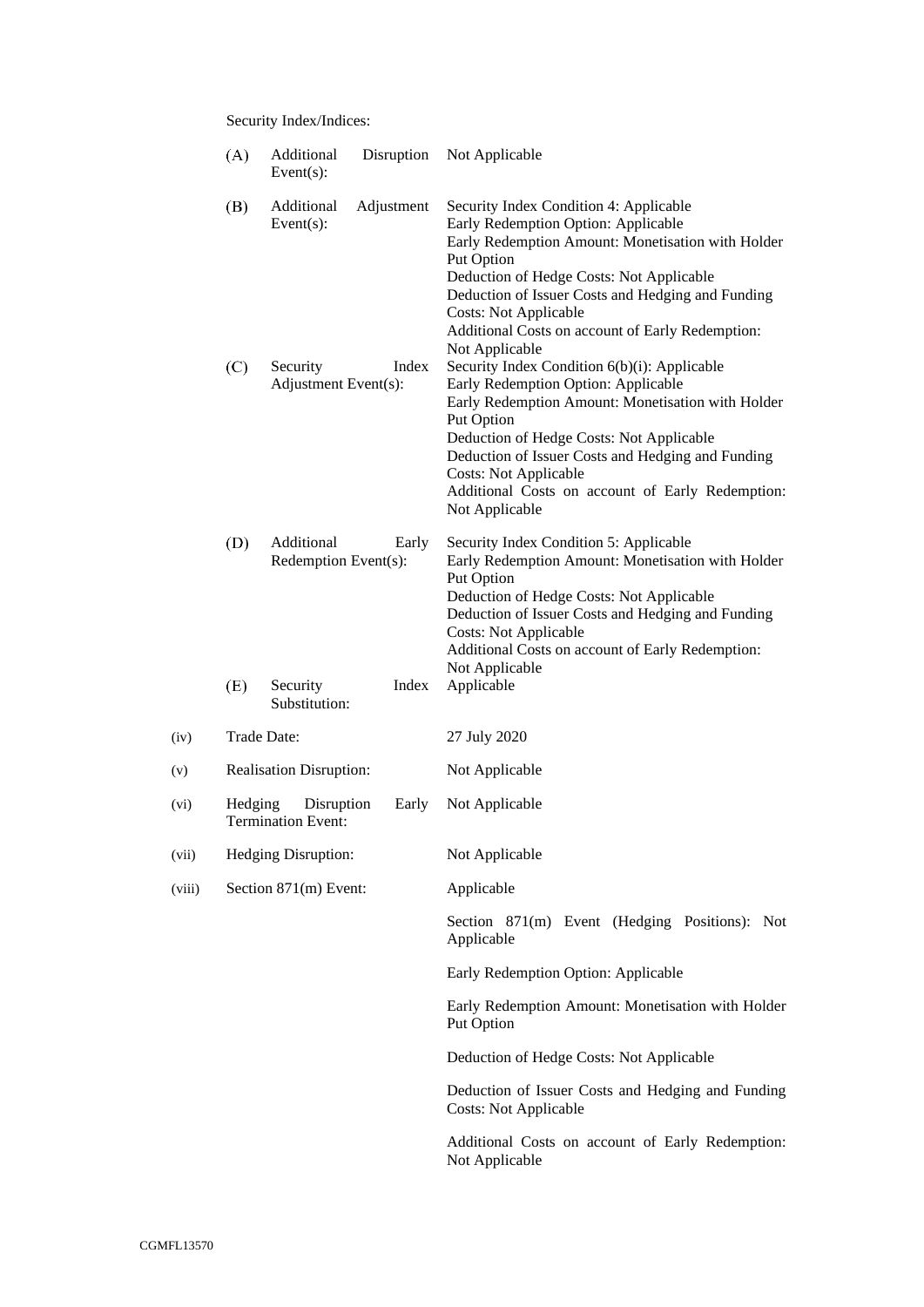| (ix)    | Redemption<br>Reasons:     | for | Taxation   | Applicable                                                                                                                                                                                                                                                                                                    |  |  |  |
|---------|----------------------------|-----|------------|---------------------------------------------------------------------------------------------------------------------------------------------------------------------------------------------------------------------------------------------------------------------------------------------------------------|--|--|--|
|         |                            |     |            | Early Redemption Option: Applicable<br>Early Redemption Amount: Monetisation with Holder<br>Put Option<br>Deduction of Hedge Costs: Not Applicable<br>Deduction of Issuer Costs and Hedging and Funding<br><b>Costs: Not Applicable</b><br>Additional Costs on account of Early Redemption:<br>Not Applicable |  |  |  |
| (x)     | Change in Law:             |     |            | Not Applicable                                                                                                                                                                                                                                                                                                |  |  |  |
| $(x_i)$ | Increased Cost of Hedging: |     |            | Not Applicable                                                                                                                                                                                                                                                                                                |  |  |  |
| (xii)   | Illegality:                |     |            | Applicable                                                                                                                                                                                                                                                                                                    |  |  |  |
| (xiii)  | Continuance                | of  | Securities | Applicable                                                                                                                                                                                                                                                                                                    |  |  |  |
|         | Provision:                 |     |            | <b>Illegality Event (Impossible Performance)</b>                                                                                                                                                                                                                                                              |  |  |  |
|         |                            |     |            | Early Redemption Amount: Fair Market Value                                                                                                                                                                                                                                                                    |  |  |  |
|         |                            |     |            | Deduction of Hedge Costs: Not Applicable                                                                                                                                                                                                                                                                      |  |  |  |
|         |                            |     |            | Deduction of Issuer Costs and Hedging and Funding<br><b>Costs: Not Applicable</b>                                                                                                                                                                                                                             |  |  |  |
|         |                            |     |            | Pro Rata Issuer Cost Reimbursement: Not Applicable                                                                                                                                                                                                                                                            |  |  |  |
|         |                            |     |            | Additional Costs on account of Early Redemption:<br>Not Applicable                                                                                                                                                                                                                                            |  |  |  |
|         |                            |     |            | Illegality Event (Possible Performance): Applicable                                                                                                                                                                                                                                                           |  |  |  |
|         |                            |     |            | Early Redemption Amount: Best of Amount                                                                                                                                                                                                                                                                       |  |  |  |
|         |                            |     |            | Deduction of Hedge Costs: Not Applicable<br>Deduction of Issuer Costs and Hedging and Funding<br><b>Costs: Not Applicable</b><br>Additional Costs on account of Early Redemption:<br>Not Applicable                                                                                                           |  |  |  |
| (xiv)   | Event of Default:          |     |            | Early Redemption Amount: Fair Market Value                                                                                                                                                                                                                                                                    |  |  |  |
|         |                            |     |            | Deduction of Issuer Costs and Hedging and Funding<br><b>Costs: Not Applicable</b>                                                                                                                                                                                                                             |  |  |  |
|         |                            |     |            | Additional Costs on account of Early Redemption:<br>Not Applicable                                                                                                                                                                                                                                            |  |  |  |
| (xy)    | Minimum Return Amount:     |     |            | EUR1,000                                                                                                                                                                                                                                                                                                      |  |  |  |

# **PROVISIONS RELATING TO ANY INTEREST AMOUNT, THE REDEMPTION AMOUNT AND ANY ENTITLEMENT DELIVERABLE**

| 13. Interest Provisions: |          | Not Applicable – the Securities do not bear or pay |  |  |  |  |
|--------------------------|----------|----------------------------------------------------|--|--|--|--|
|                          | interest |                                                    |  |  |  |  |

14. **Redemption Provisions:**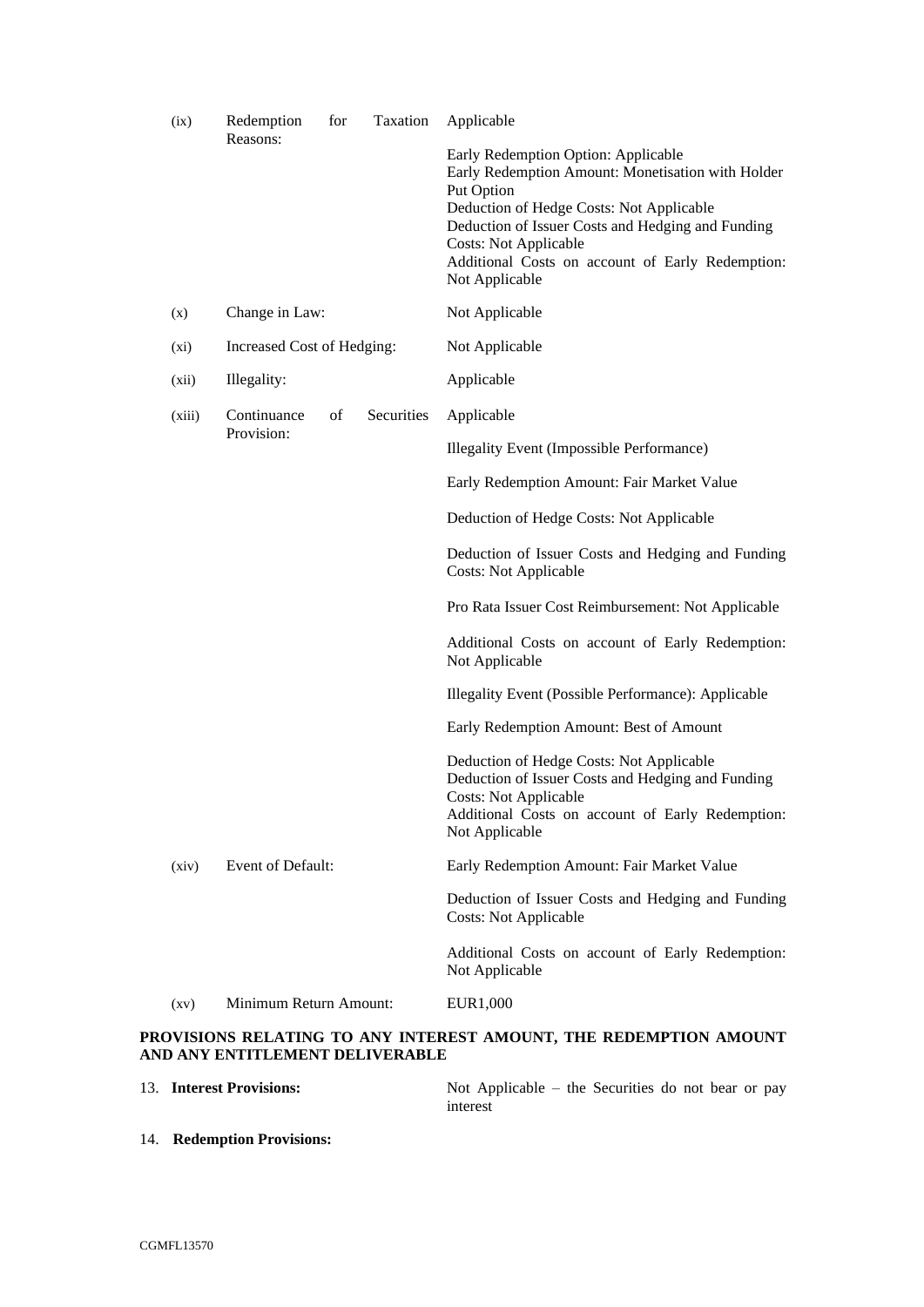<span id="page-21-1"></span><span id="page-21-0"></span>

| (i)   |       | <b>Issuer Call</b>               |                                                                                                             | Not Applicable                                                                                                                                   |  |  |
|-------|-------|----------------------------------|-------------------------------------------------------------------------------------------------------------|--------------------------------------------------------------------------------------------------------------------------------------------------|--|--|
| (ii)  |       | <b>Investor Put</b>              |                                                                                                             | Not Applicable                                                                                                                                   |  |  |
| (iii) |       | Provisions                       | Mandatory Early Redemption                                                                                  | Not Applicable                                                                                                                                   |  |  |
| (iv)  |       |                                  | <b>Redemption Amount:</b>                                                                                   | See item (v) below                                                                                                                               |  |  |
| (v)   |       |                                  | Underlying Linked Securities<br><b>Redemption Provisions</b>                                                | Applicable                                                                                                                                       |  |  |
|       | Dates |                                  |                                                                                                             |                                                                                                                                                  |  |  |
|       | (A)   | Specified<br>Barrier<br>Date:    | Redemption<br>Observation                                                                                   | Not Applicable                                                                                                                                   |  |  |
|       | (B)   | Specified                        | Final<br>Valuation Date(s):                                                                                 | For the purpose of determining whether a Redemption<br>Barrier Event has occurred and the Performance-<br>Linked Redemption Amount: 17 July 2030 |  |  |
|       | (C)   | Specified                        | Redemption<br><b>Strike Date:</b>                                                                           | 31 July 2020                                                                                                                                     |  |  |
|       |       | Underlying $(s)$                 | relevant<br>to<br>redemption, Final Performance<br>provisions and levels of the<br>Redemption Underlying(s) |                                                                                                                                                  |  |  |
|       | (A)   | Redemption<br>Underlying $(s)$ : |                                                                                                             | The Underlying specified in item 12 above                                                                                                        |  |  |
|       | (B)   |                                  | Redemption<br>Barrier<br>Underlying $(s)$ :                                                                 | The Redemption Underlying                                                                                                                        |  |  |
|       |       |                                  | Final Performance Provisions:                                                                               | Applicable                                                                                                                                       |  |  |
|       | (A)   | Single                           | Underlying<br>Observation:                                                                                  | Applicable for the purpose of determining whether a<br>Redemption Barrier Event has occurred and the<br>Performance-Linked Redemption Amount:    |  |  |
|       |       | I.                               | Maximum<br>Final<br>Performance<br>Percentage:                                                              | Not Applicable                                                                                                                                   |  |  |
|       |       | Π.                               | Minimum<br>Final<br>Performance<br>Percentage:                                                              | Not Applicable                                                                                                                                   |  |  |
|       |       | Ш.                               | Maximum<br>Final<br>Performance<br>Percentage<br>(Barrier Event):                                           | Not Applicable                                                                                                                                   |  |  |
|       |       | IV.                              | Minimum<br>Final<br>Performance<br>Percentage<br>(Barrier Event):                                           | Not Applicable                                                                                                                                   |  |  |
|       |       | V.                               | Maximum<br>Final<br>Performance<br>Percentage<br>(Barrier<br>Event                                          | Not Applicable                                                                                                                                   |  |  |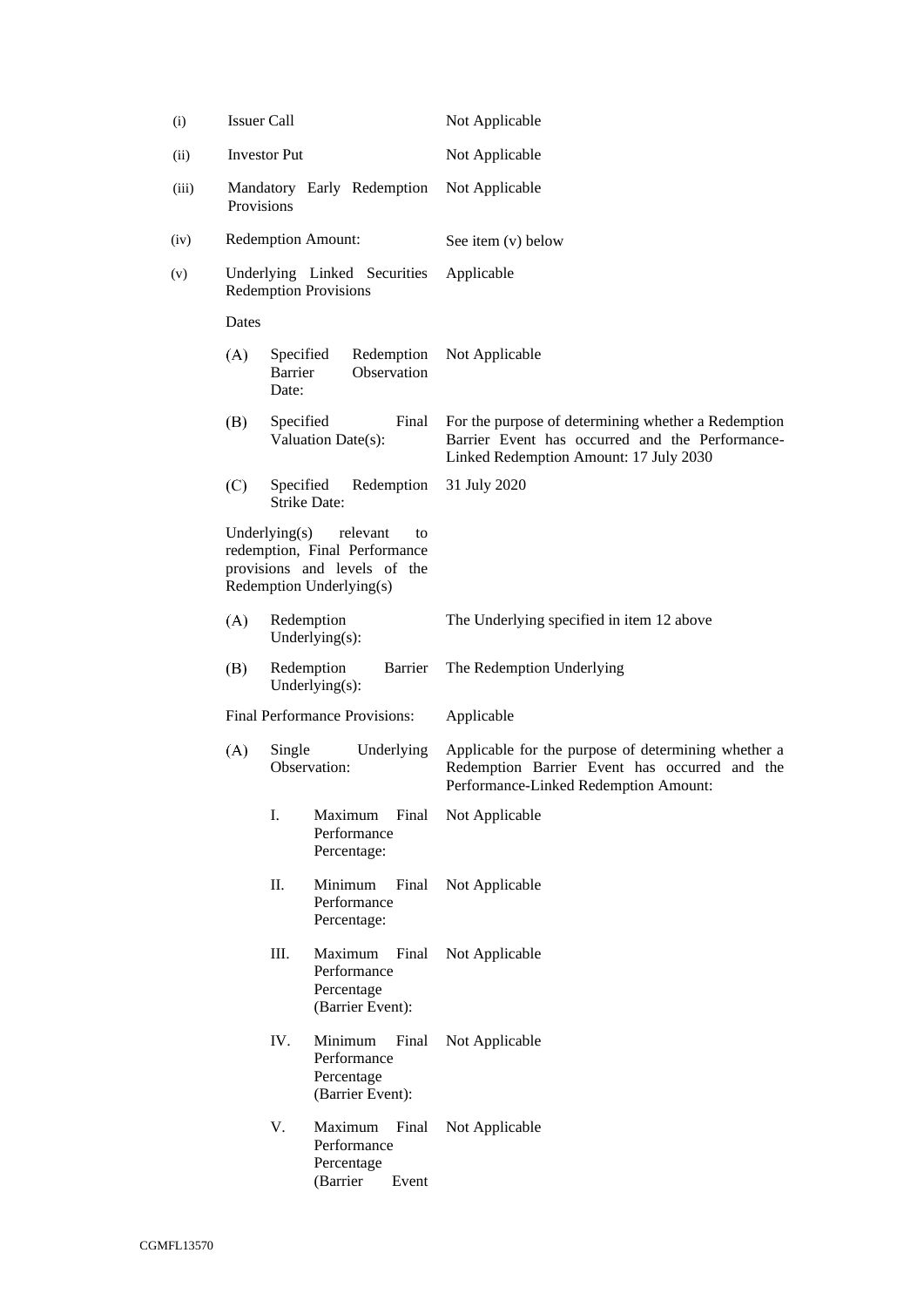Satisfied):

|     | VI.         | Minimum<br>Performance<br>Percentage<br>(Barrier<br>Satisfied):     | Final<br>Event | Not Applicable                                                                                                                                                                          |
|-----|-------------|---------------------------------------------------------------------|----------------|-----------------------------------------------------------------------------------------------------------------------------------------------------------------------------------------|
|     | VII.        | Maximum<br>Performance<br>Percentage<br>(Barrier<br>Not Satisfied): | Final<br>Event | Not Applicable                                                                                                                                                                          |
|     | VIII.       | Minimum<br>Performance<br>Percentage<br>(Barrier<br>Not Satisfied): | Final<br>Event | Not Applicable                                                                                                                                                                          |
|     | IX.         | Final<br>Performance<br>Adjustment<br>Percentage:                   |                | Not Applicable                                                                                                                                                                          |
| (B) | Weighted    | Observation:                                                        | Basket         | Not Applicable                                                                                                                                                                          |
| (C) | <b>Best</b> | of<br>Observation:                                                  | Basket         | Not Applicable                                                                                                                                                                          |
| (D) | Worst       | of<br>Observation:                                                  | Basket         | Not Applicable                                                                                                                                                                          |
| (E) |             | Outperformance<br>Observation:                                      |                | Not Applicable                                                                                                                                                                          |
| (F) | Arithmetic  | Underlying Return:                                                  | Mean           | Not Applicable                                                                                                                                                                          |
| (G) | Cliquet:    |                                                                     |                | Not Applicable                                                                                                                                                                          |
| (H) | Himalaya    | Performance<br>$\sim$ $-$<br>Observation:                           | Asian          | Final Not Applicable                                                                                                                                                                    |
|     |             | Provisions relating to levels of<br>the Redemption Underlying(s)    |                | Applicable                                                                                                                                                                              |
| (A) | Level:      | Redemption                                                          | Initial        | For the purpose of determining whether a Redemption<br>Barrier Event has occurred and the Performance-<br>Linked Redemption Amount: Closing Level on<br><b>Redemption Strike Date</b>   |
| (B) |             | Final Reference Level:                                              |                | the<br>of determining<br>For<br>purpose<br>whether a<br>Redemption Barrier Event has occurred and the<br>Performance-Linked Redemption Amount: Closing<br>Level on Final Valuation Date |
| (C) | Level:      | Redemption                                                          | Strike         | For the purpose of determining whether a Redemption<br>Barrier Event has occurred and the Performance-<br>Linked Redemption Amount: Redemption Initial                                  |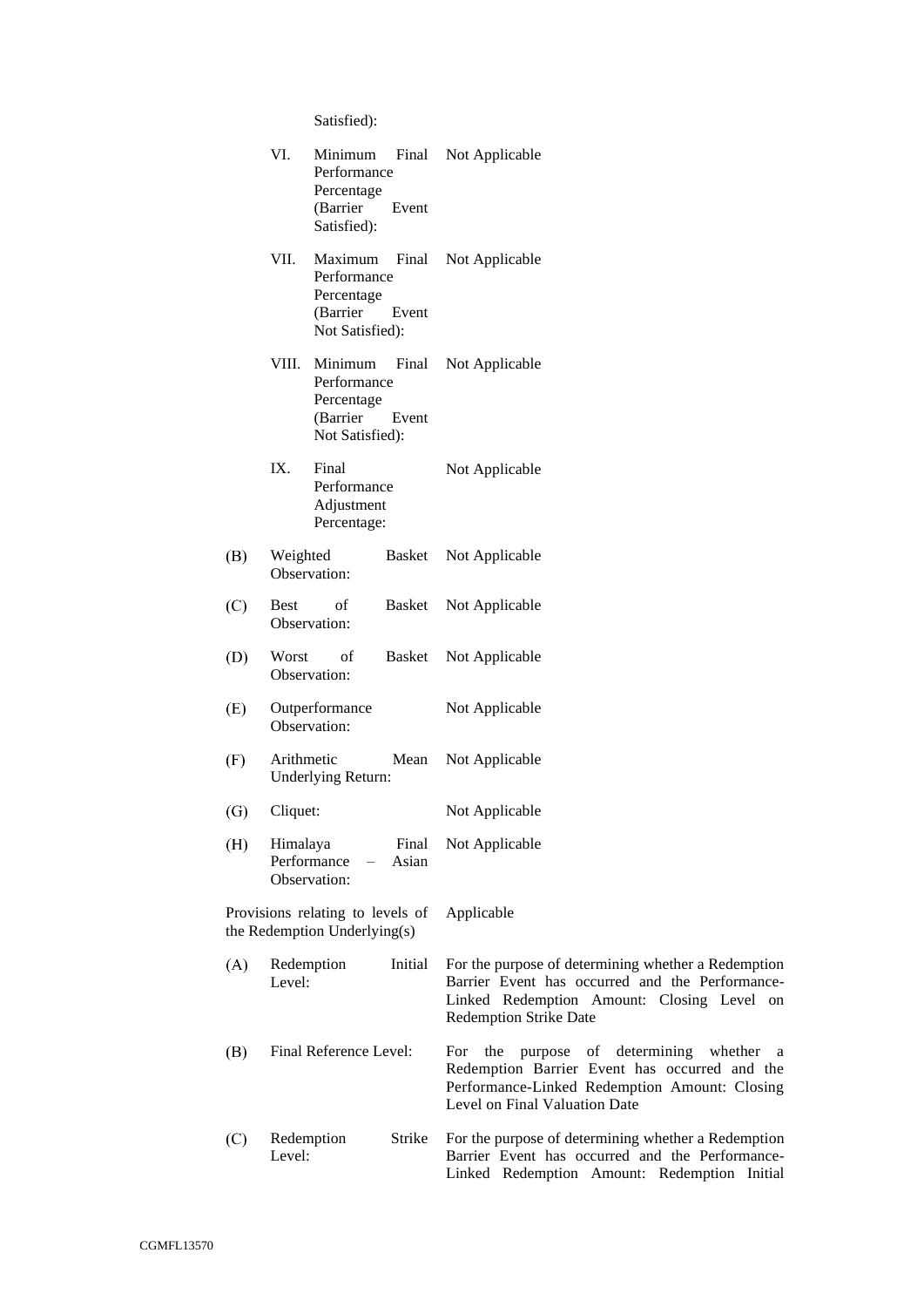#### Level

| Provisions               | relating<br>to<br>a<br><b>Redemption Barrier Event</b>                                                                                                                 | Applicable                                                                                                                 |  |  |  |  |
|--------------------------|------------------------------------------------------------------------------------------------------------------------------------------------------------------------|----------------------------------------------------------------------------------------------------------------------------|--|--|--|--|
| (A)                      | Redemption<br>Barrier<br>Event:                                                                                                                                        | Applicable - Redemption Barrier Event European<br>Performance Observation                                                  |  |  |  |  |
| (B)                      | Final Barrier Level:                                                                                                                                                   | Greater than or equal to 0%                                                                                                |  |  |  |  |
| Provisions<br>redemption | relating<br>the<br>to<br>amount<br>due<br><sub>or</sub><br>entitlement deliverable                                                                                     | Applicable                                                                                                                 |  |  |  |  |
| <b>Provisions</b><br>Not | applicable where<br>Redemption Barrier Event is<br>Applicable<br>and<br>the<br>Redemption<br>Amount<br>is<br>a<br>Performance-Linked<br><b>Redemption Amount:</b>      | Not Applicable                                                                                                             |  |  |  |  |
| Provisions<br>Applicable | applicable<br>where<br>Redemption Barrier Event is                                                                                                                     |                                                                                                                            |  |  |  |  |
| (A)                      | Provisions applicable to<br>Physical Delivery:                                                                                                                         | Not Applicable                                                                                                             |  |  |  |  |
| (B)                      | Redemption<br>Upper<br><b>Barrier Event:</b>                                                                                                                           | Not Applicable                                                                                                             |  |  |  |  |
| (C)                      | Redemption Amount due<br>where no Redemption<br>Barrier<br>Event<br>has<br>occurred<br>and<br>no<br>Redemption<br>Upper<br><b>Barrier</b><br>Event<br>is<br>specified: | Applicable – the Performance Linked Redemption<br>Amount determined in accordance with the Put<br><b>Option Provisions</b> |  |  |  |  |
| (D)                      | Redemption<br>Upper<br><b>Barrier Percentage:</b>                                                                                                                      | Not Applicable                                                                                                             |  |  |  |  |
|                          | I.<br>Upper<br>Redemption<br>Amount<br>due<br>where<br>no<br>Redemption<br>Barrier Event has<br>occurred:                                                              | Not Applicable                                                                                                             |  |  |  |  |
|                          | II.<br>Lower<br>Redemption<br>Amount<br>due<br>where<br>no<br>Redemption<br>Barrier Event has<br>occurred:                                                             | Not Applicable                                                                                                             |  |  |  |  |
| (E)                      | Redemption Amount due<br>Redemption<br>where<br>$\mathbf{a}$                                                                                                           | Applicable – the Performance-Linked Redemption<br>Amount determined in accordance with the Put                             |  |  |  |  |

Barrier Event has Option Provisions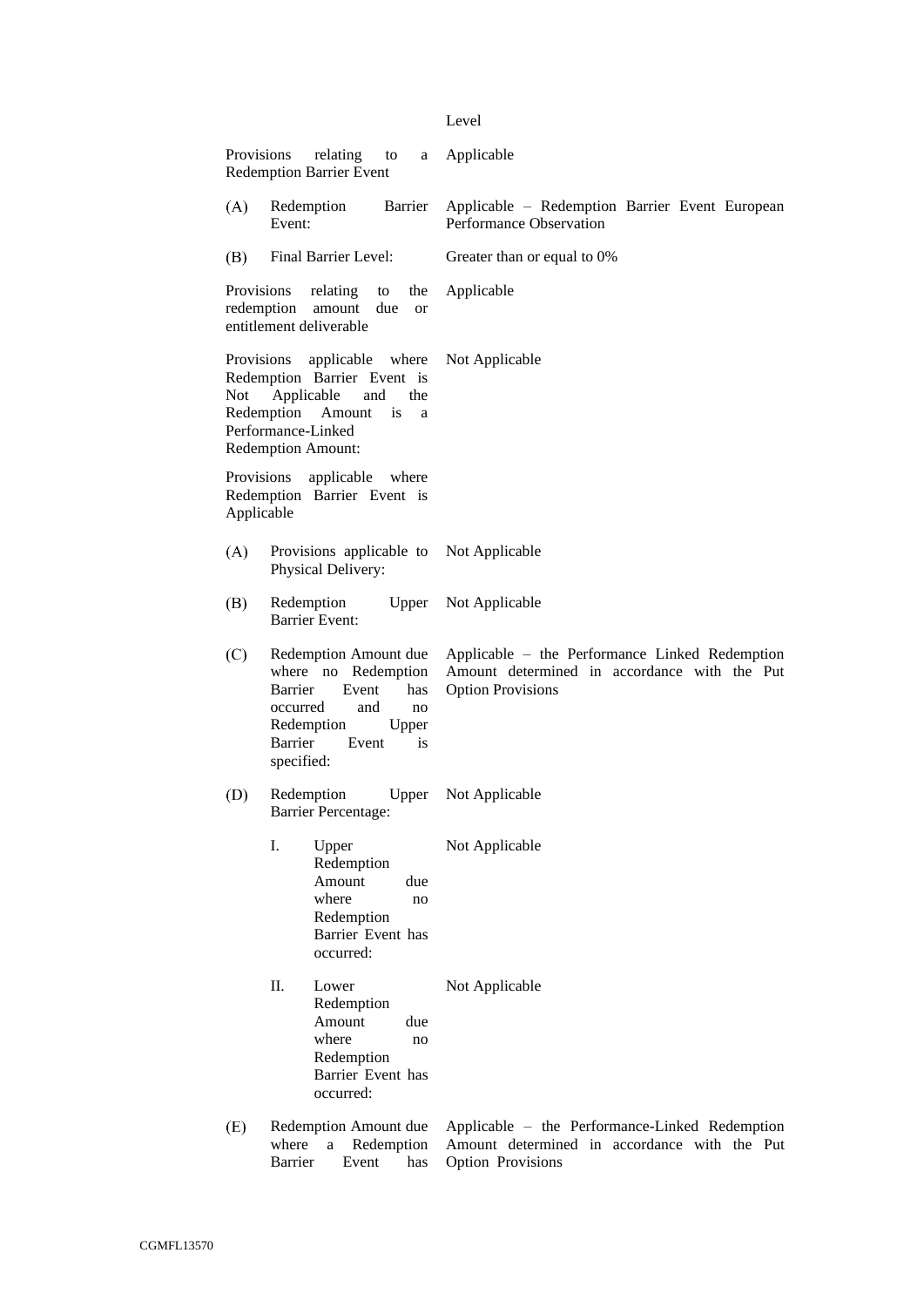occurred:

Performance-Linked Redemption Amount:

| Put Option   |                                                                   | Applicable                                                                                                                                               |
|--------------|-------------------------------------------------------------------|----------------------------------------------------------------------------------------------------------------------------------------------------------|
| Ι.           | <b>Relevant Percentage:</b>                                       | 130 per cent.                                                                                                                                            |
| П.           | Redemption<br>Maximum<br>Amount:                                  | Not Applicable                                                                                                                                           |
| Ш.           | Redemption<br>Minimum<br>Amount:                                  | Not Applicable                                                                                                                                           |
| IV.          | Redemption<br>Maximum<br>Amount (Barrier Event<br>Satisfied):     | Not Applicable                                                                                                                                           |
| V.           | Minimum<br>Redemption<br>Amount (Barrier Event<br>Satisfied):     | Not Applicable                                                                                                                                           |
| VI.          | Maximum<br>Redemption<br>Amount (Barrier Event<br>Not Satisfied): | Not Applicable                                                                                                                                           |
| VII.         | Minimum<br>Redemption<br>Amount (Barrier Event<br>Not Satisfied): | $Applicable - EUR1,000$                                                                                                                                  |
| VIII.        | Final Participation Rate<br>$(FPR)$ :                             | Not Applicable                                                                                                                                           |
| IX.          | Redemption Adjustment:                                            | Not Applicable                                                                                                                                           |
| Call Option: |                                                                   | Not Applicable                                                                                                                                           |
| Option:      | Call Spread - Put Spread                                          | Not Applicable                                                                                                                                           |
|              | Twin Win Option:                                                  | Not Applicable                                                                                                                                           |
|              | Market Timer:                                                     | Not Applicable                                                                                                                                           |
|              | Put Call Sum:                                                     | Not Applicable                                                                                                                                           |
| Swaption:    |                                                                   | Not Applicable                                                                                                                                           |
| Redemption   | Underlying<br><b>Valuation Provisions</b>                         | Applicable                                                                                                                                               |
| (A)          | Valuation<br>Disruption<br>Trading<br>(Scheduled<br>Days):        | The provisions of Valuation and Settlement Condition<br>2(c)(i) (Adjustments to Valuation Dates (Scheduled<br>Trading Days)) apply                       |
| (B)          | Valuation<br>Disruption<br>(Disrupted Days):                      | The provisions of Valuation and Settlement Condition<br>2(d)(i) (Adjustments to Valuation Dates (Disrupted<br>Days and Underlying Closing Levels)) apply |
| (C)          | <b>Valuation Roll:</b>                                            | Eight                                                                                                                                                    |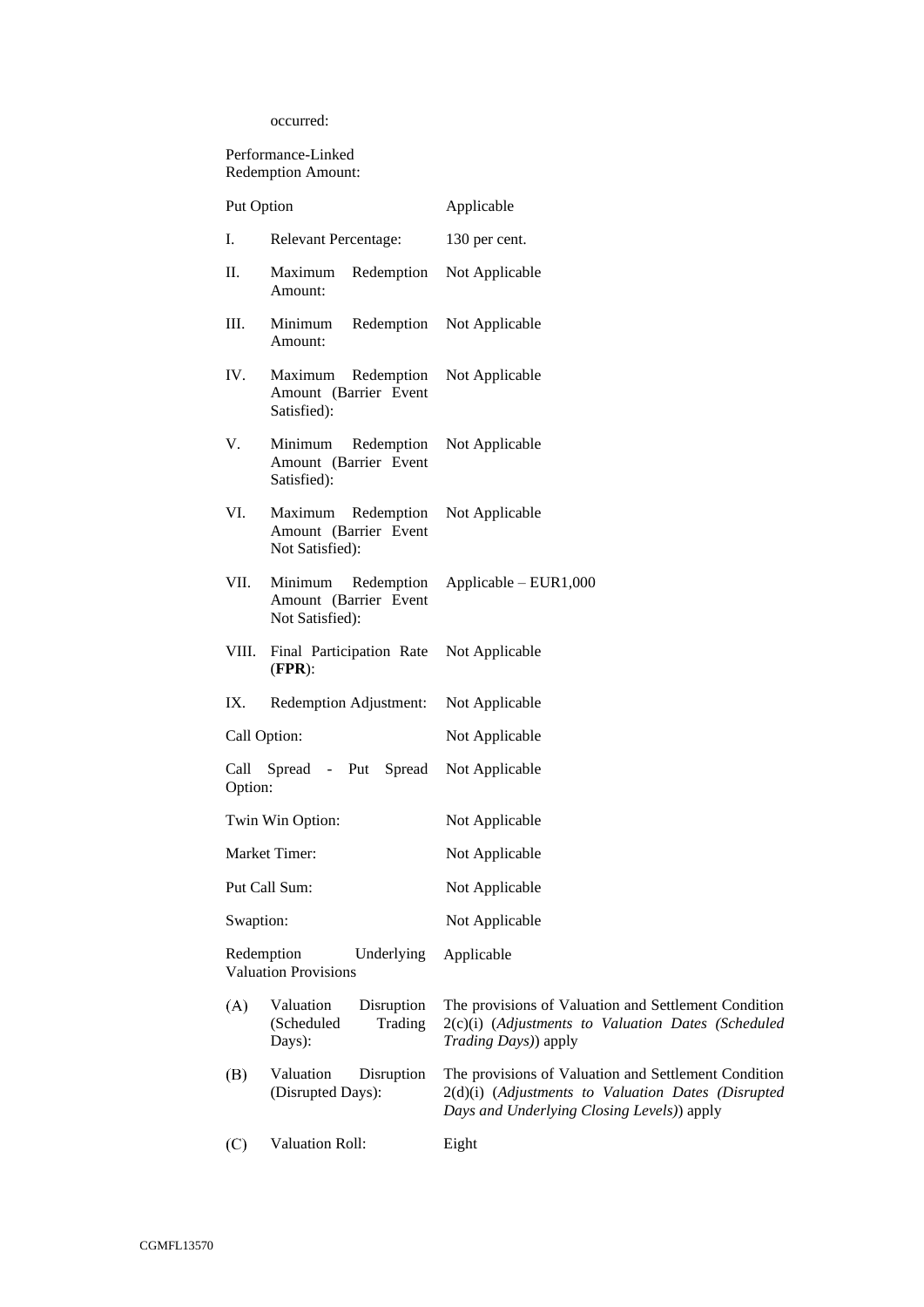|     | Provisions<br>relating to the<br>Preference<br>Share-Linked<br>Redemption Amount in respect<br>of Preference Share Linked<br><b>Securities</b> | Not Applicable                                                                                                                                                                                                                 |
|-----|------------------------------------------------------------------------------------------------------------------------------------------------|--------------------------------------------------------------------------------------------------------------------------------------------------------------------------------------------------------------------------------|
|     | 15. FX Provisions:                                                                                                                             | Not Applicable                                                                                                                                                                                                                 |
|     | 16. FX Performance:                                                                                                                            | Not Applicable                                                                                                                                                                                                                 |
|     | PROVISIONS RELATING TO CREDIT LINKED NOTES                                                                                                     |                                                                                                                                                                                                                                |
|     | 17. Credit Linked Notes:                                                                                                                       | Not Applicable                                                                                                                                                                                                                 |
|     | PROVISIONS RELATING TO INDEX SKEW NOTES                                                                                                        |                                                                                                                                                                                                                                |
|     | 18. Index Skew Notes:                                                                                                                          | Not Applicable                                                                                                                                                                                                                 |
|     | <b>GENERAL PROVISIONS APPLICABLE TO THE SECURITIES</b>                                                                                         |                                                                                                                                                                                                                                |
| 19. | <b>Form of Securities:</b>                                                                                                                     | <b>Registered Securities</b>                                                                                                                                                                                                   |
|     |                                                                                                                                                | Regulation S Global Registered Security Certificate<br>registered in the name of a nominee for a common<br>depositary<br>Euroclear<br>for<br>and<br>Clearstream.<br>Luxembourg                                                 |
| 20. | <b>New Safekeeping Structure:</b>                                                                                                              | Not Applicable                                                                                                                                                                                                                 |
| 21. | <b>Business Centre(s):</b>                                                                                                                     | London, TARGET and New York Business Days                                                                                                                                                                                      |
| 22. | Business Day Jurisdiction(s) or<br>other special provisions relating to<br>payment dates:                                                      | London, TARGET and New York Business Days                                                                                                                                                                                      |
| 23. | Redenomination, renominalisation<br>and reconventioning provisions:                                                                            | Not Applicable                                                                                                                                                                                                                 |
| 24. | <b>Consolidation provisions:</b>                                                                                                               | The provisions of General Condition 14 (Further<br>Issues) apply                                                                                                                                                               |
| 25. | <b>Substitution provisions:</b>                                                                                                                | Applicable: The provisions of General Condition 17<br>(Substitution of the Issuer, the CGMHI Guarantor and<br>the CGMFL Guarantor) apply                                                                                       |
|     | <b>Additional Requirements:</b>                                                                                                                | Applicable: The provisions of General Condition<br>$17(a)(ii)$ apply                                                                                                                                                           |
| 26. | Name and address of Calculation<br>Agent:                                                                                                      | Citigroup Global Markets Limited (acting through its<br>Equity Exotics Trading department/group (or any<br>successor department/group)) at Citigroup Centre,<br>Canada Square, Canary Wharf, London E14 5LB,<br>United Kingdom |
| 27. | <b>Determinations:</b>                                                                                                                         |                                                                                                                                                                                                                                |
|     | Standard:<br>(i)                                                                                                                               | <b>Commercial Determination</b>                                                                                                                                                                                                |
|     | Minimum<br>(ii)<br>Amount<br><b>Adjustment Prohibition:</b>                                                                                    | Applicable                                                                                                                                                                                                                     |

28. **Determinations and Exercise of** Applicable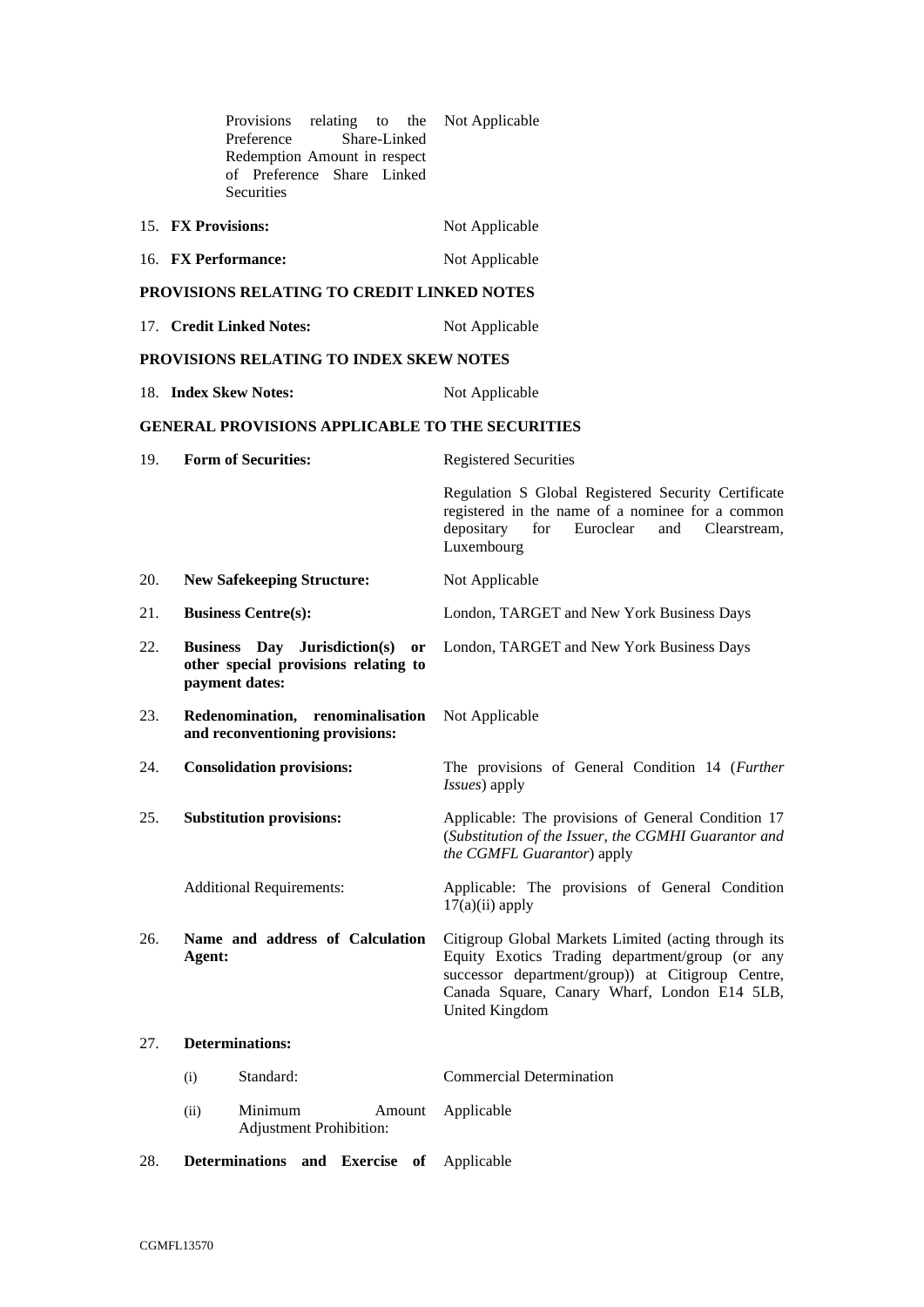**Discretion (BEC):**

| 29. | <b>Prohibition of sales to consumers in</b> Not Applicable<br>Belgium:     |                                                                                                                                                                                                     |
|-----|----------------------------------------------------------------------------|-----------------------------------------------------------------------------------------------------------------------------------------------------------------------------------------------------|
| 30. | Additional provisions applicable to<br><b>Italian Listed Certificates:</b> | Not Applicable                                                                                                                                                                                      |
| 31. | <b>USD LIBOR Fallback Provisions:</b>                                      | Not Applicable                                                                                                                                                                                      |
| 32. | <b>Administrator/Benchmark Event:</b>                                      | Valuation and Settlement Condition 3 (Redemption or<br>adjustment for an Administrator/Benchmark Event):<br>Applicable                                                                              |
|     |                                                                            | Administrator/Benchmark Event (Limb (3)): Not<br>Applicable                                                                                                                                         |
|     |                                                                            | Redemption<br>following<br>Early<br>Administrator/Benchmark Event: Applicable                                                                                                                       |
|     |                                                                            | Early Redemption Amount: Monetisation with Holder<br>Put Option                                                                                                                                     |
|     |                                                                            | Deduction of Hedge Costs: Not Applicable<br>Deduction of Issuer Costs and Hedging and Funding<br><b>Costs: Not Applicable</b><br>Additional Costs on account of Early Redemption:<br>Not Applicable |
| 33. | <b>Reference Rate Event Provisions:</b>                                    | Not Applicable                                                                                                                                                                                      |

352340565/Ashurst(MJL/DAONG)/GB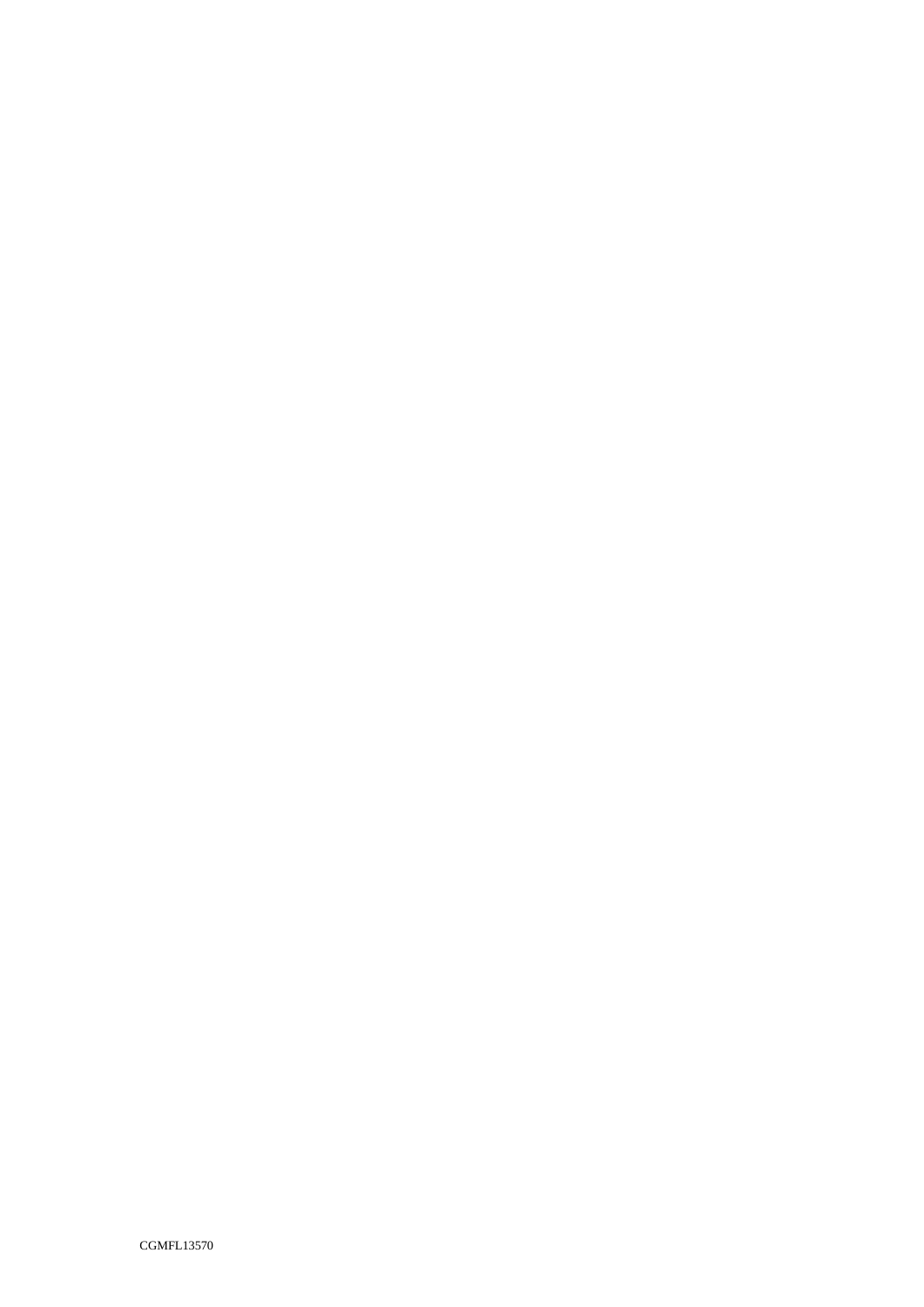## **PART B – OTHER INFORMATION**

## <span id="page-28-0"></span>**1. LISTING AND ADMISSION TO TRADING:**

Admission to trading and listing: Application will be made by the Issuer (or on its behalf) for the Securities to be admitted to trading on the Regulated Market of Euronext Dublin and to listing on the official list of Euronext Dublin with effect from on or around the Issue Date

### **2. RATINGS**

Ratings: The Securities are not rated.

## **3. INTERESTS OF NATURAL AND LEGAL PERSONS INVOLVED IN THE ISSUE/OFFER**

Save for any fees payable to the Initial Authorised Offeror(s), so far as the Issuer is aware, no person involved in the offer of the Securities has an interest material to the Offer.

# **4. REASONS FOR THE OFFER, ESTIMATED NET PROCEEDS AND TOTAL EXPENSES**

| (i)   | Reasons for the Offer:    | See "Use of Proceeds" in Section $E.3$ – Description<br>of Citigroup Global Markets Funding Luxembourg<br>S.C.A. in the Base Prospectus                                                                                                                                                                                                                                 |  |  |  |  |
|-------|---------------------------|-------------------------------------------------------------------------------------------------------------------------------------------------------------------------------------------------------------------------------------------------------------------------------------------------------------------------------------------------------------------------|--|--|--|--|
| (ii)  | Estimated net proceeds:   | An amount equal to 102 per cent. of the final<br>Aggregate Principal Amount of the Securities issued<br>on the Issue Date. For the avoidance of doubt, the<br>estimated net proceeds reflect the proceeds to be<br>received by the Issuer on the Issue Date. They are not<br>a reflection of the fees payable by/to the Dealer and<br>the Initial Authorised Offeror(s) |  |  |  |  |
| (iii) | Estimated total expenses: | Approximately EUR15,000 (listing fees and legal                                                                                                                                                                                                                                                                                                                         |  |  |  |  |

## **5. INFORMATION ABOUT THE PAST AND FUTURE PERFORMANCE AND VOLATILITY OF THE OR EACH UNDERLYING**

expenses)

Information about the past and future performance of the or each Underlying is electronically available free of charge from the applicable Electronic Page(s) specified for such Underlying in [Part A above.](#page-17-0)

### **6. EU BENCHMARKS REGULATION**

EU Benchmarks Regulation: Article 29(2) statement on benchmarks: The STOXX® Global Select Dividend 100 (Price) EUR Index is provided by STOXX Limited

> As at the date hereof, STOXX Limited appears in the register of administrators and benchmarks established and maintained by ESMA pursuant to Article 36 of the Benchmarks Regulation

# **7. DISCLAIMER**

### **STOXX® Global Select Dividend 100 (Price) EUR Index**

STOXX Limited ("**STOXX**") and its licensors (the "**Licensors**") have no relationship to the Issuer or the Dealer, other than the licensing of the STOXX® Global Select Dividend 100 (Price) EUR Index (the "**Index**") and the related trademarks for use in connection with the Securities.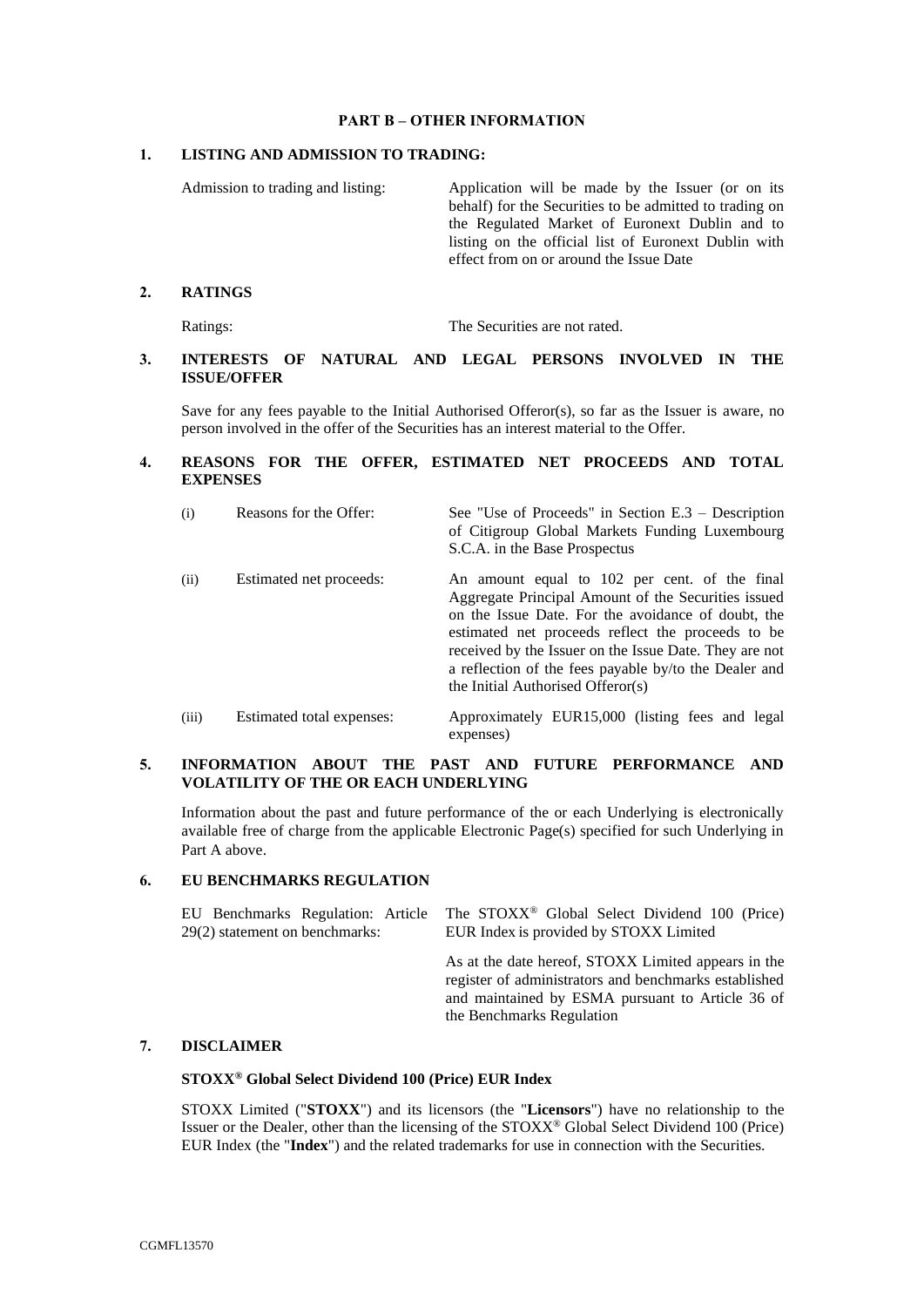### **STOXX and its Licensors do not:**

- Sponsor, endorse, sell or promote the Securities.
- Recommend that any person invest in the Securities or any other securities.
- Have any responsibility or liability for or make any decisions about the timing, amount or pricing of the Securities.
- Have any responsibility or liability for the administration, management or marketing of the **Securities**
- Consider the needs of the Securities or the owners of the Securities in determining, composing or calculating the Index or have any obligation to do so.

**STOXX and its Licensors will not have any liability in connection with the Securities. Specifically,**

- **STOXX and its Licensors do not make any warranty, express or implied and disclaim any and all warranty about:**
	- **The results to be obtained by the Securities, the owners of the Securities or any other person in connection with the use of the Index and the data included in the Index;**
	- **The accuracy or completeness of the Index and its data;**
	- **The merchantability and the fitness for a particular purpose or use of the Index and its data;**
- **STOXX and its Licensors will have no liability for any errors, omissions or interruptions in the Index or its data;**
- **Under no circumstances will STOXX or its Licensors be liable for any lost profits or indirect, punitive, special or consequential damages or losses, even if STOXX or its Licensors knows that they might occur.**

**The licensing agreement between the Issuer and STOXX is solely for their benefit and not for the benefit of the owners of the Securities or any other third parties.**

### **Bloomberg®**

Certain information contained in this Final Terms consists of extracts from or summaries of information that is publicly-available from Bloomberg L.P. (**Bloomberg®**). The Issuer and the CGMFL Guarantor accept responsibility for accurately reproducing such extracts or summaries and, as far as the Issuer and the CGMFL Guarantor are aware and are able to ascertain from such publicly available information, no facts have been omitted which would render the reproduced information inaccurate or misleading. Bloomberg® makes no representation, warranty or undertaking, express or implied, as to the accuracy of the reproduction of such information, and accepts no responsibility for the reproduction of such information or for the merits of an investment in the Securities. Bloomberg® does not arrange, sponsor, endorse, sell or promote the issue of the Securities.

# **8. OPERATIONAL INFORMATION**

| <b>ISIN</b> Code: | XS2137896275   |
|-------------------|----------------|
| Common Code:      | 213789627      |
| CUSIP:            | Not Applicable |
| WKN:              | Not Applicable |
| Valoren:          | Not Applicable |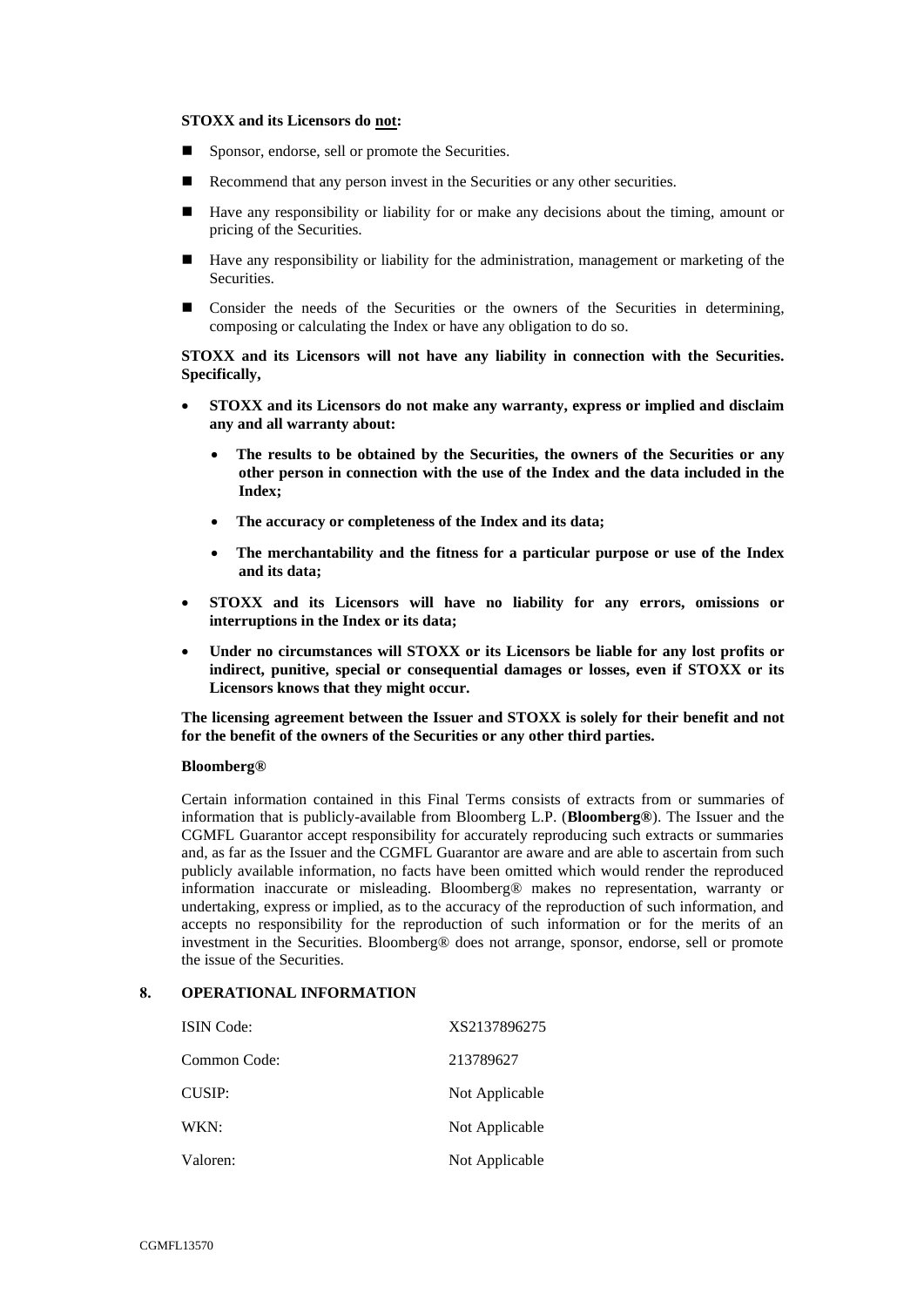| CFI:                                                                                 |                                                                                                                                                                                                                                     | <b>DTZNFR</b>                                                                                                                                                                                                                                                                                                                       |  |  |
|--------------------------------------------------------------------------------------|-------------------------------------------------------------------------------------------------------------------------------------------------------------------------------------------------------------------------------------|-------------------------------------------------------------------------------------------------------------------------------------------------------------------------------------------------------------------------------------------------------------------------------------------------------------------------------------|--|--|
| FISN:                                                                                |                                                                                                                                                                                                                                     | CITIGROUP GLOBA/ZERO CPNEMTN 203007                                                                                                                                                                                                                                                                                                 |  |  |
| and                                                                                  | Any clearing system(s) other than<br>Euroclear Bank S.A./N.V., Clearstream<br>Banking, société anonyme and DTC<br>the<br>relevant<br>identification<br>number(s) and details relating to the<br>relevant depositary, if applicable: | Not Applicable                                                                                                                                                                                                                                                                                                                      |  |  |
| Delivery:                                                                            |                                                                                                                                                                                                                                     | Delivery versus payment                                                                                                                                                                                                                                                                                                             |  |  |
| Names and address of the Swedish<br>Securities Issuing and Paying Agent (if<br>any): |                                                                                                                                                                                                                                     | Not Applicable                                                                                                                                                                                                                                                                                                                      |  |  |
| any):                                                                                | Names and address of the Finnish<br>Securities Issuing and Paying Agent (if                                                                                                                                                         | Not Applicable                                                                                                                                                                                                                                                                                                                      |  |  |
|                                                                                      | Names and addresses of additional<br>Paying Agent(s) (if any):                                                                                                                                                                      | Not Applicable                                                                                                                                                                                                                                                                                                                      |  |  |
|                                                                                      | Intended to be held in a manner which<br>would allow Eurosystem eligibility:                                                                                                                                                        | Not Applicable                                                                                                                                                                                                                                                                                                                      |  |  |
|                                                                                      | <b>DISTRIBUTION</b>                                                                                                                                                                                                                 |                                                                                                                                                                                                                                                                                                                                     |  |  |
| (i)                                                                                  | Method of distribution:                                                                                                                                                                                                             | Non-syndicated                                                                                                                                                                                                                                                                                                                      |  |  |
| (ii)                                                                                 | If<br>syndicated, names<br>and addresses of the Lead<br>Manager<br>and<br>the<br>other<br>Managers and underwriting<br>commitments:                                                                                                 | Not Applicable                                                                                                                                                                                                                                                                                                                      |  |  |
| (iii)                                                                                | of Subscription Not Applicable<br>Date<br>Agreement:                                                                                                                                                                                |                                                                                                                                                                                                                                                                                                                                     |  |  |
| (iv)                                                                                 | Stabilising Manager(s) Not Applicable<br>(if any):                                                                                                                                                                                  |                                                                                                                                                                                                                                                                                                                                     |  |  |
| (v)                                                                                  | If<br>non-syndicated,<br>name and address of Dealer:                                                                                                                                                                                | Citigroup Global Markets Limited at Citigroup<br>Centre, Canada Square, Canary Wharf, London E14<br>5LB, United Kingdom                                                                                                                                                                                                             |  |  |
| (vi)                                                                                 | Total commission and<br>concession:                                                                                                                                                                                                 | The commission payable by the Dealer to any<br>distributor is up to 5.00 per cent. of the Aggregate<br>Principal Amount. Investors can obtain more<br>information about the fee by contacting the relevant<br>Authorised Offeror or the Dealer at the relevant<br>address(es) set out herein.                                       |  |  |
| (vii)                                                                                | <b>Swiss</b><br>selling<br>restrictions:                                                                                                                                                                                            | Applicable                                                                                                                                                                                                                                                                                                                          |  |  |
| (viii)                                                                               | Non-exempt Offer:                                                                                                                                                                                                                   | An offer (The Belgian Offer) of the Securities may<br>be made by Deutsche Bank AG, Brussels Branch (the<br>Belgian Initial Authorised Offeror(s)) other than<br>pursuant to Article $1(4)$ and/or $3(2)$ of the Prospectus<br>Regulation during the period from (and including) 15<br>May 2020 to (and including) 27 July 2020 (the |  |  |

**9. DISTRIBUTION**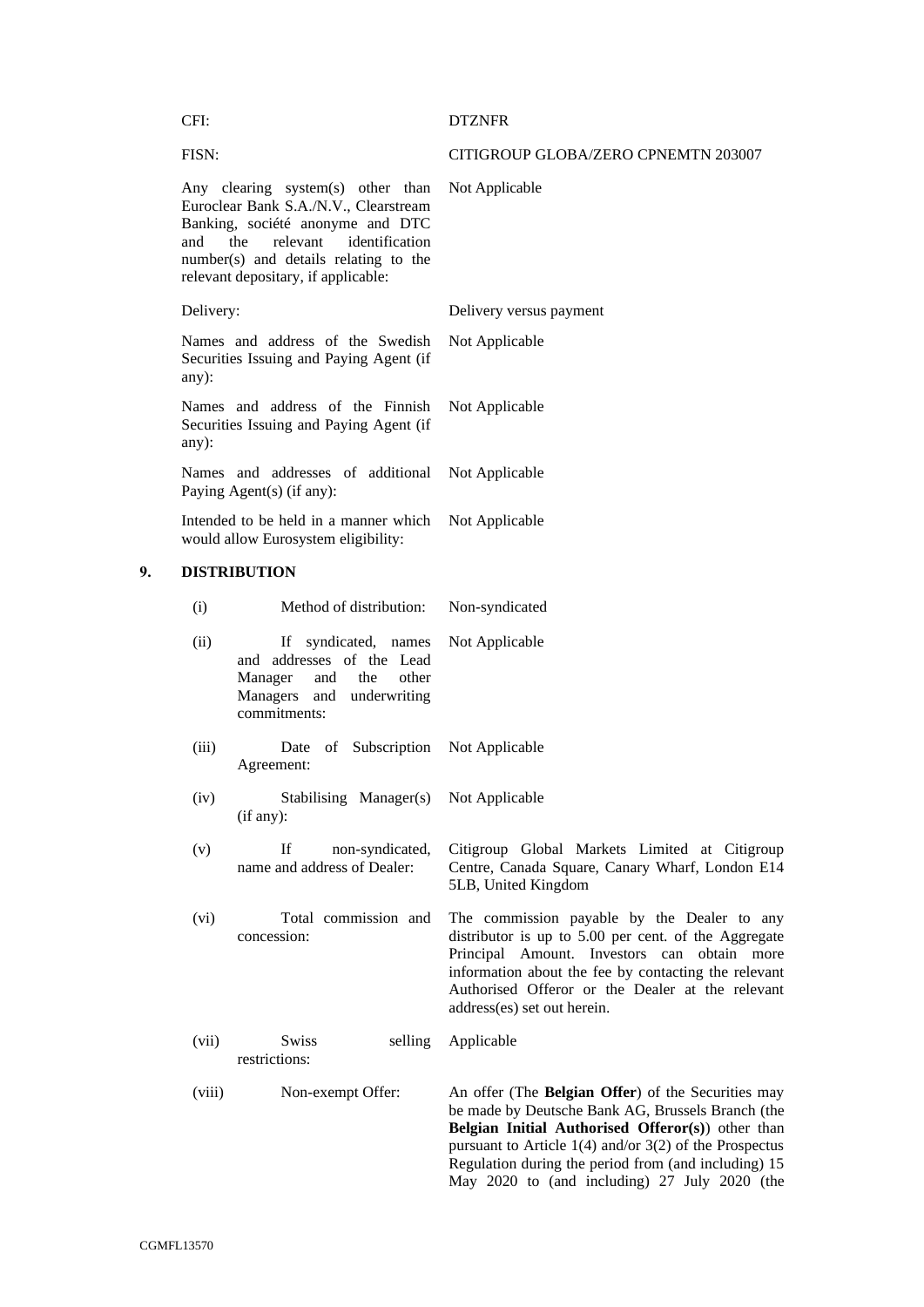## **Belgian Offer Period**) in the Kingdom of Belgium (**Belgium**)

Offers (if any) in any Member State (including the UK) other than the Public Offer Jurisdiction(s) will only be made pursuant to an exemption from the obligation under the Prospectus Regulation to publish a prospectus

**Authorised Offeror(s)** means Initial Authorised Offeror(s)

**Initial Authorised Offeror(s)** means the Belgian Initial Authorised Offeror(s)

**Public Offer Jurisdiction(s)** means Belgium

See further Paragraph 10 below.

- (ix) General Consent: Not Applicable
- (x) Other conditions to consent: Not Applicable
- (xi) Prohibition of Sales to EEA and UK Retail Investors: Not Applicable

#### **10. TERMS AND CONDITIONS OF THE OFFER**

Offer Price: The Offer Price in respect of each Calculation

Amount offered by the Belgian Initial Authorised Offeror(s) to investors in Belgium (the **Belgian Offer Price**) is EUR1,020

Conditions to which the Offer is If the Issuer receives subscriptions for Securities with subject: an Aggregate Principal Amount of EUR20,000,000, the Issuer may end the Belgian Offer Period before 27 July 2020

> In the event that the Belgian Offer Period is shortened as described above, the Issuer shall publish a notice on the website of Euronext Dublin [\(www.ise.ie\)](http://www.ise.ie/)

> The Issuer reserves the right, in its absolute discretion, to cancel the Belgian Offer and the issue of the Securities in Belgium at any time prior to the Issue Date. In such an event all application monies relating to applications for Securities under the Belgian Offer will be returned (without interest) to applicants at the applicant's risk by no later than 30 days after the date on which the Belgian Offer of the Securities is cancelled. Application monies will be returned by cheque mailed to the applicant's address as indicated on the application form, or by wire transfer to the bank account as detailed on the application form or by any other method as the Issuer deems to be appropriate

> The Issuer shall publish a notice on the website of the Euronext Dublin [\(www.ise.ie\)](http://www.ise.ie/) in the event that the Belgian Offer is cancelled and the Securities are not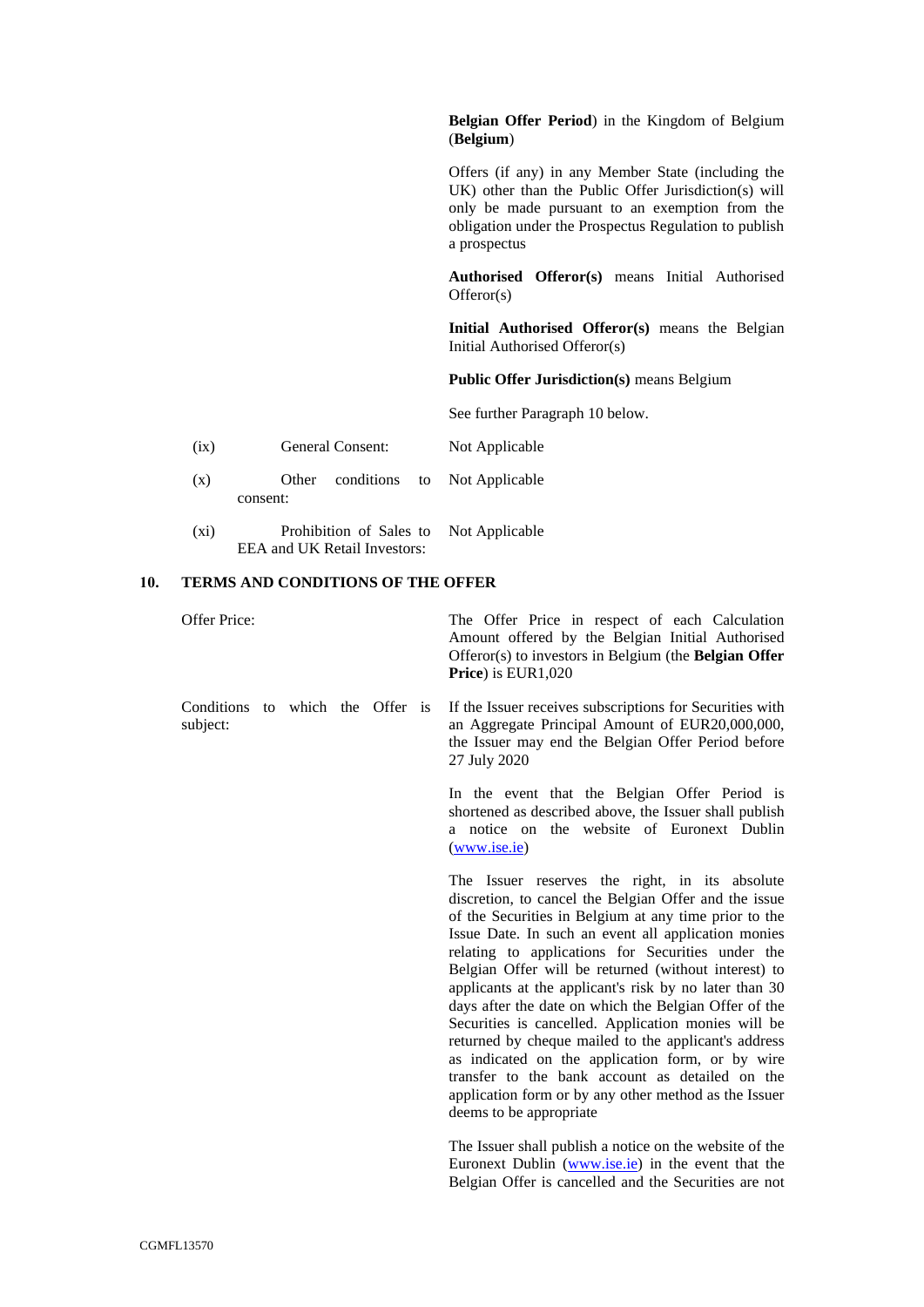issued in Belgium pursuant to the above

Description of the application process: Applications for the purchase of Securities may be made by a prospective investor in Belgium to the Belgian Initial Authorised Offeror(s)

> Pursuant to anti-money laundering laws and regulations in force in the United Kingdom, the Issuer, Citigroup Global Markets Limited or any of their authorised agents may require evidence in connection with any application for Securities, including further identification of the applicant(s), before any Securities are issued

> Each prospective investor in Belgium should ascertain from the Belgian Initial Authorised Offeror(s) when the Belgian Initial Authorised Offeror(s) will require receipt of cleared funds from it in respect of its application for the purchase of any Securities and the manner in which payment should be made to the Belgian Initial Authorised Offeror(s)

Description of possibility to reduce subscriptions and manner for refunding excess amount paid by applicants:

The Issuer may decline applications and/or accept subscriptions which would exceed the Aggregate Principal Amount of EUR20,000,000, as further described below

It may be necessary to scale back applications under the Belgian Offer

In the event that subscriptions for Securities under the Belgian Offer are reduced due to over-subscription, the Issuer will allot Securities to applicants on a pro rata basis, rounded up or down to the nearest integral multiple of EUR1,000 in principal amount of Securities, as determined by the Issuer, and subject to a minimum allotment per applicant of the Calculation Amount

The Issuer also reserves the right, in its absolute discretion, to decline in whole or in part an application for Securities under the Belgian Offer in accordance with all applicable laws and regulations and/or in order to comply with any applicable laws and regulations. Accordingly, an applicant for Securities may, in such circumstances, not be issued the number of (or any) Securities for which it has applied

Excess application monies will be returned (without interest) by cheque mailed to the relevant applicant's address as indicated on the application form, or by wire transfer to the bank account as detailed on the application form or by any other method as the Issuer deems to be appropriate

The Issuer also reserves the right to accept any subscriptions for Securities which would exceed the "up to" aggregate principal amount of the Securities of EUR20,000,000 and the Issuer may increase the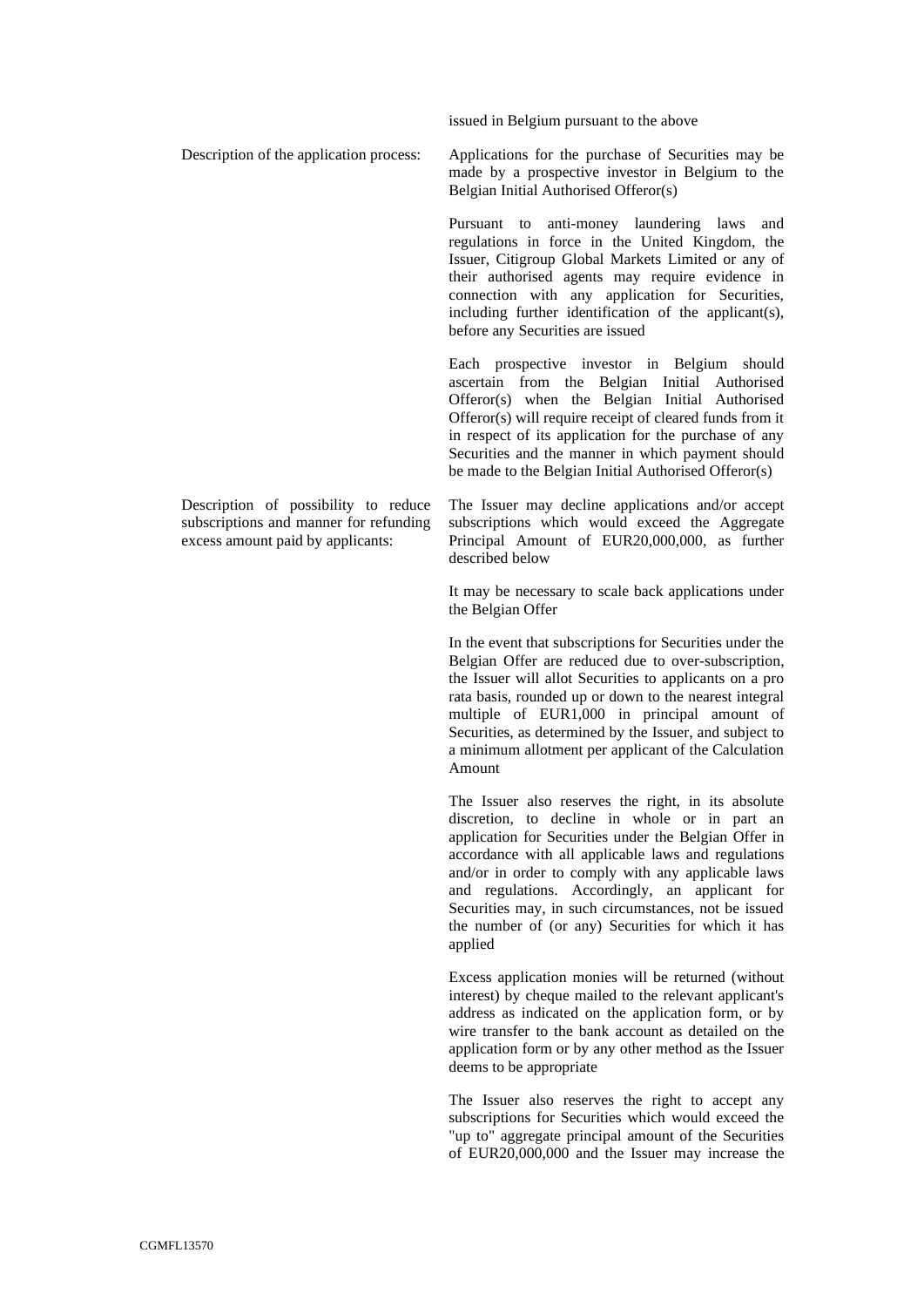'up to' aggregate principal amount of the Securities

The Issuer shall either publish a new final terms in respect of any fungible increase in aggregate principal amount or shall publish a supplement in respect thereof on the website of Euronext Dublin [\(www.ise.ie\)](http://www.ise.ie/)

Details of the minimum and/or maximum amount of application:

Details of the method and time limits for paying up and delivering the Securities:

Manner in and date on which results of the offer are to be made public:

Procedure for exercise of any right of pre-emption, negotiability of subscription rights and treatment of subscription rights not exercised:

Whether tranche(s) have been reserved for certain countries:

Process for notification to applicants of the amount allotted and the indication whether dealing may begin before notification is made:

Amount of any expenses and taxes specifically charged to the subscriber or purchaser:

Name(s), address(es), legal entity identifier, domicile, legal form and law and country of incorporation to the extent known to the Issuer, of the placers in the various countries where the offer takes place.

The minimum amount of any subscription is EUR1,000 in principal amount of the Securities

Securities will be available on a delivery versus payment basis

The Issuer estimates that the Securities will be delivered to the purchaser's respective book-entry securities accounts on or around the Issue Date

By means of a notice published by the Issuer on the website of Euronext Dublin [\(www.ise.ie\)](http://www.ise.ie/)

Not Applicable

Offers may be made by the Belgian Initial Authorised Offeror(s) to any person in Belgium

Applicants in Belgium will be notified directly by the Belgian Initial Authorised Offeror(s) of the success of their application

Dealing in the Securities may commence on the Issue Date

Apart from the Belgian Offer Price, the Issuer is not aware of any expenses and taxes specifically charged to the subscriber or purchaser in Belgium

For details of withholding taxes applicable to subscribers in Belgium see the section entitled "*Belgian Taxation*" under "*Taxation of Securities*" in the Base Prospectus

The Securities will be publicly offered in Belgium through the Belgian Initial Authorised Offeror(s):

Deutsche Bank AG, Brussels Branch Avenue Marnix 13-15 1000 Brussels Belgium

The legal entity identifier of the Belgian Initial Authorised Offeror(s) is 7LTWFZYICNSX8D621K86

The Belgian Initial Authorised Offeror(s) is the Brussels branch of Deutsche Bank AG, which is domiciled in Germany (with registered address at Taunusanlage 12, 60325, Frankfurt am Main, Germany) and was incorporated in Germany as a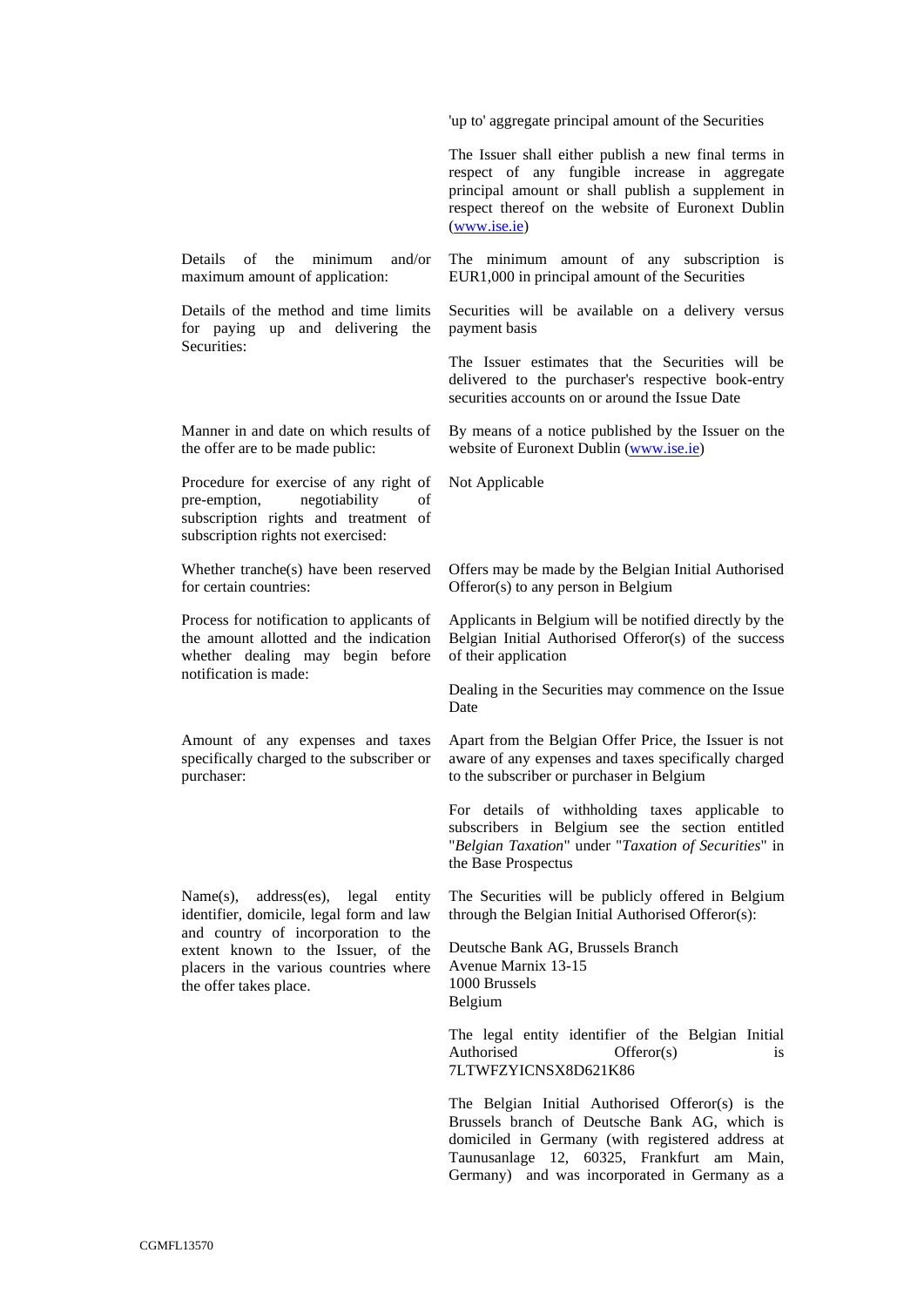stock corporation (Aktiengesellschaft) under the laws of Germany.

# **11. UNITED STATES TAX CONSIDERATIONS**

General: The Securities are Non-U.S. Issuer Securities.

Section 871(m)

The Issuer has determined that the Securities are not Specified ELIs because (i) the Issue Date for the Securities is prior to 2023 and (ii) the Securities do not have a "delta" of one.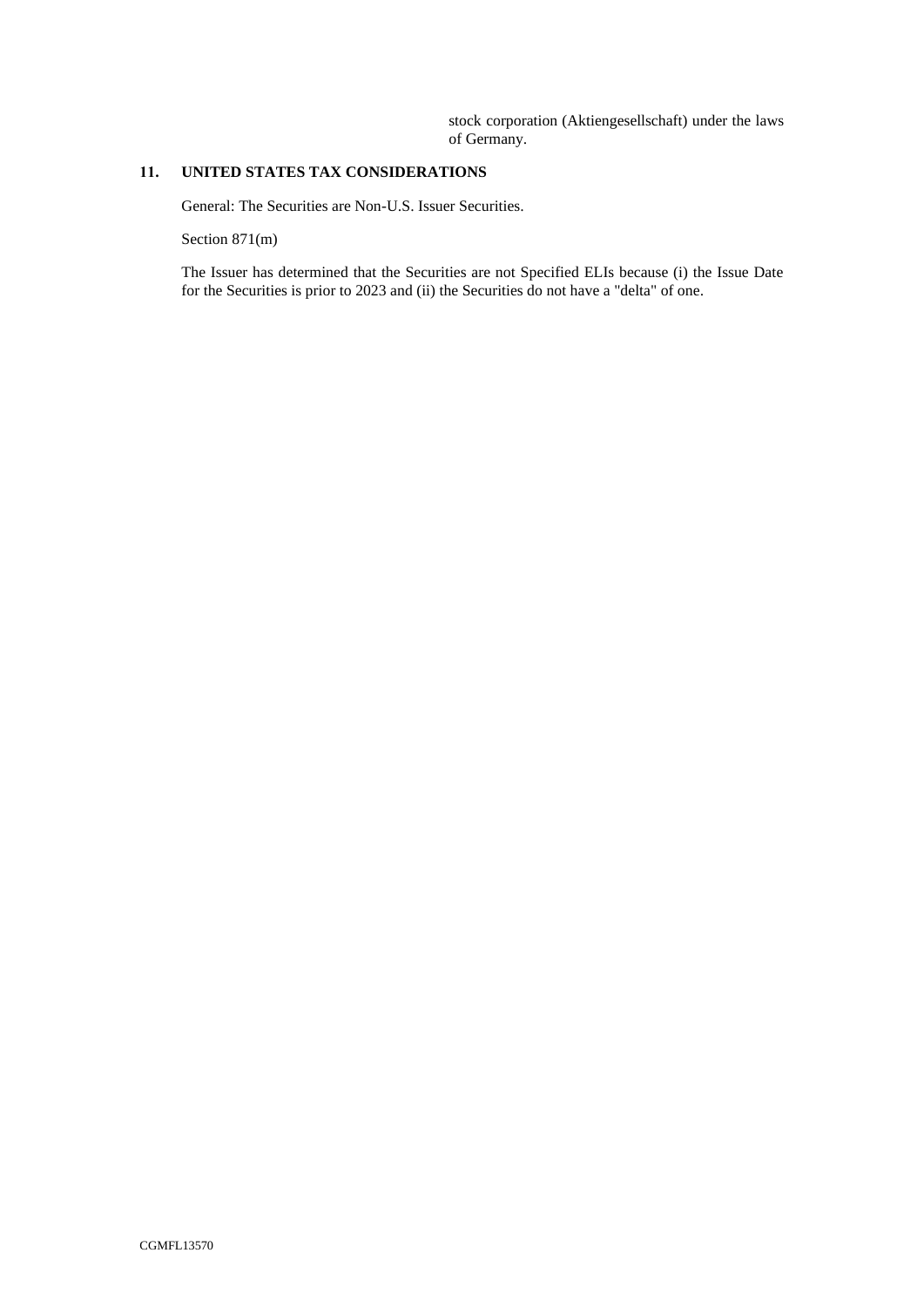# **ANNEX**

# **SUMMARY OF THE SECURITIES**

### **INTRODUCTION AND WARNINGS**

The Summary should be read as an introduction to the Base Prospectus. Any decision to invest in the Securities should be based on consideration of the Base Prospectus as a whole by the investor. In certain circumstances, the investor could lose all or part of the invested capital. Where a claim relating to the information contained in the Base Prospectus is brought before a court, the plaintiff investor might, under the national law, have to bear the costs of translating the Base Prospectus before the legal proceedings are initiated. Civil liability attaches only to those persons who have tabled the Summary, including any translation thereof, but only where the Summary is misleading, inaccurate or inconsistent when read together with the other parts of the Base Prospectus or it does not provide, when read together with the other parts of the Base Prospectus, key information in order to aid investors when considering whether to invest in the Securities.

*You are about to purchase a product that is not simple and may be difficult to understand*.

*The Securities:* Issue of up to EUR20,000,000 Citigroup Global Markets Funding Luxembourg S.C.A. (LU) Global Equities Bonus Note 2030 (ISIN: XS2137896275)

*The Issuer:* Citigroup Global Markets Funding Luxembourg S.C.A. Its registered office is at 31, Z.A. Bourmicht, L-8070 Bertrange, Grand Duchy of Luxembourg and its telephone number is +352 45 14 14 447. Its Legal Entity Identifier ("**LEI**") is 549300EVRWDWFJUNNP53.

*The Authorised Offeror(s):* The Authorised Offeror is Deutsche Bank AG, Brussels Branch, at Avenue Marnix 13-15, 1000 Brussels, Belgium. Its LEI is 7LTWFZYICNSX8D621K86.

*Competent authority:* The Base Prospectus was approved on 8 May 2020 by the Central Bank of Ireland of New Wapping Street, North Wall Quay, Dublin 1, D01 F7X3, Ireland (Telephone number: +353 1 224 6000).

# **KEY INFORMATION ON THE ISSUER**

### **Who is the Issuer of the Securities?**

*Domicile and legal form of the Issuer, LEI, law under which the Issuer operates and country of incorporation:* The Issuer was incorporated as a corporate partnership limited by shares (*société en commandite par actions*) on 24 May 2012 under the laws of Luxembourg for an unlimited duration and is registered with the Register of Trade and Companies of Luxembourg (*Registre de commerce et des sociétés, Luxembourg*) under number B 169.199. Its LEI is 549300EVRWDWFJUNNP53.

*Issuer's principal activities:* The Issuer grants loans and other forms of funding to Citigroup Inc. and its subsidiaries (the "**Group**"), and therefore may compete in any market in which the Group has a presence, and may finance itself in whatever form, including through issuance of the Securities, and carry on incidental activities.

*Major shareholders, including whether it is directly or indirectly owned or controlled and by whom: The* shares of the Issuer are held by Citigroup Global Markets Funding Luxembourg GP S.à r.l. and Citigroup Global Markets Limited ("**CGML**" or the "**Guarantor**"). All of the issued share capital of CGML is owned by Citigroup Global Markets Holdings Bahamas Limited, which is an indirect subsidiary of Citigroup Inc.

*Key managing directors:* The Issuer is managed by Citigroup Global Markets Funding Luxembourg GP S.à r.l. in its capacity as manager (the "**Corporate Manager**"). The members of the board of managers of the Corporate Manager are Ms. Alberta Brusi, Mr. Vincent Mazzoli and Mr. Jonas Bossau.

*Statutory auditors:* The Issuer's approved statutory auditor (*réviseur d'enterprises agréé*) is KPMG Luxembourg Société Coopérative of 39, avenue J.F. Kennedy, L-1855, Luxembourg.

### **What is the key financial information regarding the Issuer?**

The following key financial information has been extracted from the audited non-consolidated financial statements of the Issuer for the years ended 31 December 2019 and 2018.

**Summary information – income statement Year ended 31 December Year ended 31 December**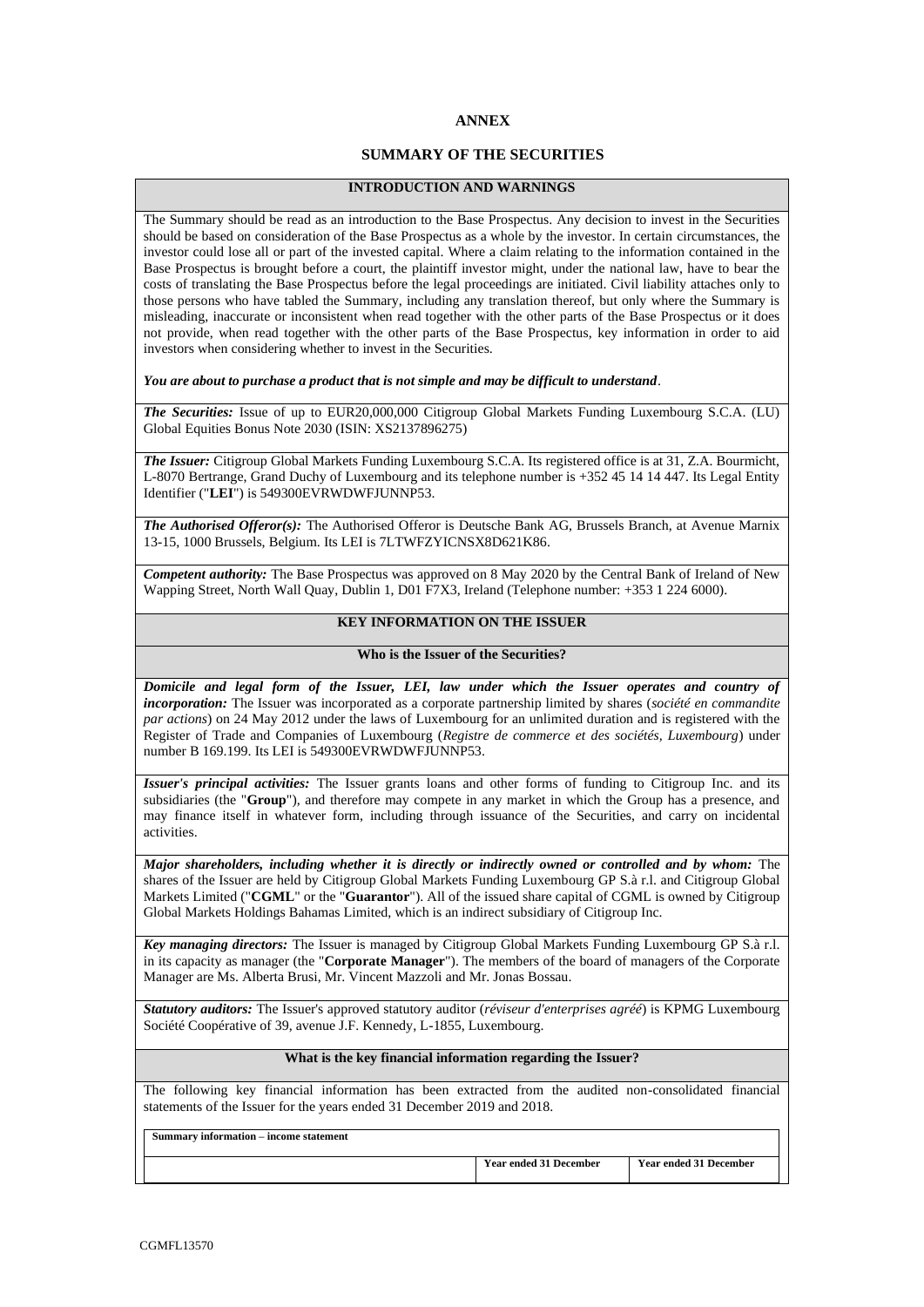|                                                                                                                                                    | 2019 (audited)                                  | 2018 (audited)                                  |
|----------------------------------------------------------------------------------------------------------------------------------------------------|-------------------------------------------------|-------------------------------------------------|
| Profit before income tax (in thousands of U.S. dollars)                                                                                            | 121                                             | 50                                              |
| <b>Summary information - balance sheet</b>                                                                                                         |                                                 |                                                 |
|                                                                                                                                                    | <b>Year ended 31 December</b>                   | <b>Year ended 31 December</b>                   |
|                                                                                                                                                    | 2019 (audited)                                  | 2018 (audited)                                  |
| Net financial debt (long term debt plus short term debt minus cash) (in<br>thousands of U.S. dollars)                                              | 12,746,867                                      | 7,753,224                                       |
| Current ratio (current assets/current liabilities)                                                                                                 | 100%                                            | 100%                                            |
| Debt to equity ratio (total liabilities/total shareholder equity)                                                                                  | 1395849%                                        | 934648%                                         |
| Interest cover ratio (operating income/interest expense)*                                                                                          | Not Applicable                                  | Not Applicable                                  |
| Summary information - cash flow statement                                                                                                          |                                                 |                                                 |
|                                                                                                                                                    | <b>Year ended 31 December</b><br>2019 (audited) | <b>Year ended 31 December</b><br>2018 (audited) |
|                                                                                                                                                    | 9.381                                           | $-290$                                          |
|                                                                                                                                                    |                                                 |                                                 |
| Net cash flows from operating activities (in thousands of U.S. dollars)<br>Net cash flows from financing activities (in thousands of U.S. dollars) | 3,518,483                                       | 4,304,592                                       |

*Qualifications in audit report on historical financial information:* There are no qualifications in the audit report of the Issuer on its audited historical financial information.

#### **What are the key risks that are specific to the Issuer?** <sup>1</sup>

The Issuer is subject to the following key risks:

- The Issuer is subject to intra-group credit risk. From time to time, the Issuer enters into derivative transactions with CGML to offset or hedge its liabilities to securityholders under securities issued by it (which may include the Securities). As such, the Issuer is exposed to the credit risk of CGML in the form of counterparty risk in respect of such derivative transactions. In particular, the Issuer's ability to fulfil its obligations under the Securities is primarily dependent on CGML performing its counterparty obligations owed to the Issuer in respect of such derivative transactions in a timely manner, and any failure by CGML to do so will negatively affect the ability of the Issuer to fulfil its obligations under the Securities. Securityholders will not have any recourse to CGML under any such derivative transactions.
- The Issuer may not be able to maintain its current ratings. If a rating agency reduces, suspends or withdraws its rating of the Issuer and/or any affiliate thereof, the liquidity and market value of the Securities are likely to be adversely affected. Ratings downgrades could also have a negative impact on other funding sources, such as secured financing and other margin requirements, for which there are no explicit triggers.
- The COVID-19 pandemic has had, and will likely continue to have, negative impacts on the Group's businesses, revenues, expenses, credit costs and overall results of operations and financial condition which could be material. Any such negative impact on the Group (including the Issuer), could adversely affect the ability of the Issuer to fulfil its obligations under the Securities, and consequently the value of and return on the Securities may also be adversely affected.

## **KEY INFORMATION ON THE SECURITIES**

#### **What are the main features of the Securities?**

*Type and class of Securities, including security identification numbers*

The Securities are derivative securities in the form of notes, and are linked to an underlying index. The Securities

<sup>&</sup>lt;sup>1</sup> By virtue of the publication of the CGMFL ULN Base Prospectus Supplement (No.1), the risk factors set out in this sub-section entitled "What *are the key risks that are specific to the Issuer*?" are deleted in their entirety and replaced by the following new risk factors.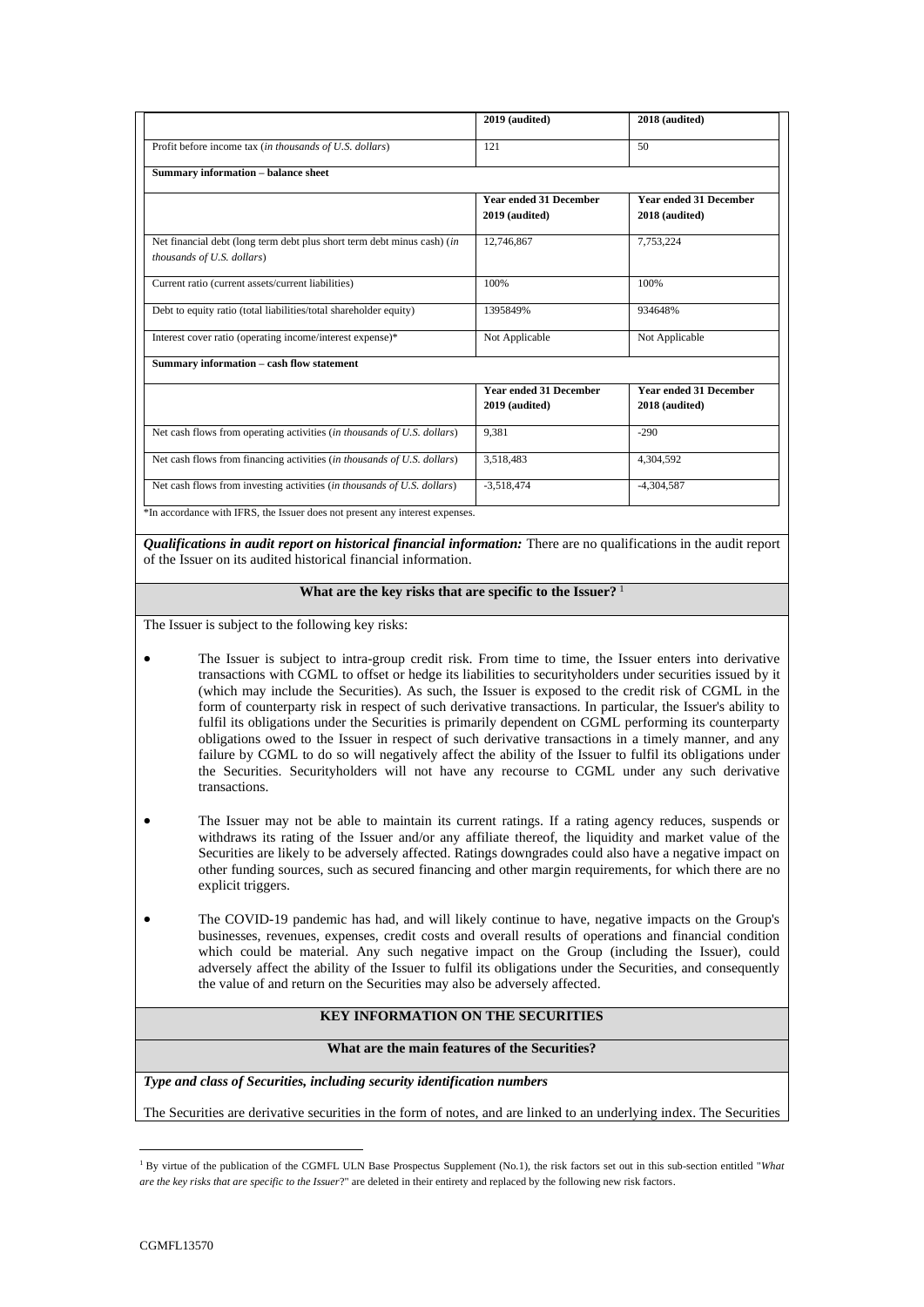will be cleared and settled through Euroclear Bank S.A./N.V. and/or Clearstream Banking, *société anonyme*.

The issue date of the Securities is 31 July 2020. The issue price of the Securities is 102 per cent. of the aggregate principal amount.

Series Number: CGMFL13570; ISIN: XS2137896275; Common Code: 213789627; CFI: DTZNFR; FISN: CITIGROUP GLOBA/ZERO CPNEMTN 203007

*Currency, specified denomination, calculation amount, aggregate principal amount and maturity date of the Securities*

The Securities are denominated in Euro (**EUR**). The Securities have a specified denomination of EUR1,000 and the calculation amount is EUR1,000. The aggregate principal amount of the Securities to be issued is up to EUR20,000,000

*Maturity Date*: 31 July 2030. This is the date on which the Securities are scheduled to redeem, subject to an early redemption of the Securities.

#### *Rights attached to the Securities*

The Securities do not pay any interest. The return on the Securities will derive from, unless the Securities have been previously redeemed or purchased and cancelled, the payment of the Redemption Amount on the Maturity Date of the Securities.

**Redemption Amount**: Unless the Securities have been previously redeemed or purchased and cancelled, if:

(a) a Redemption Barrier Event has not occurred, the Issuer shall redeem each Security on the Maturity Date at an amount equal to the product of (a) the Calculation Amount and (b) the sum of 130% and the Final Performance of the Underlying. Expressed as a formula:

 $CA \times (130\% +$  Final Performance of the Underlying)

subject to a minimum amount of EUR1,000; or

(b) a Redemption Barrier Event has occurred, the Issuer shall redeem each Security on the Maturity Date at an amount equal to the product of (a) the Calculation Amount and (b) the sum of 130% and the Final Performance of the Underlying. Expressed as a formula:

 $CA \times (130\% +$  Final Performance of the Underlying)

Where:

**Calculation Amount** or **CA**: EUR1,000.

**Final Barrier Level**: 0%.

**Final Performance**: in respect of the Underlying, an amount expressed as a percentage equal to the Underlying's Final Reference Level less its Redemption Strike Level, all divided by its Redemption Initial Level. Expressed as a formula:

> Final Reference Level − Redemption Strike Level Redemption Initial Level

**Final Reference Level**: in respect of the Underlying, the underlying closing level for such Underlying on the Final Valuation Date.

**Final Valuation Date(s)**: 17 July 2030, subject to adjustment.

**Redemption Barrier Event**: if the Final Performance of the Underlying is greater than or equal to the Final Barrier Level.

**Redemption Initial Level**: in respect of the Underlying, the underlying closing level for such Underlying for the Redemption Strike Date.

**Redemption Strike Date**: 31 July 2020, subject to adjustment.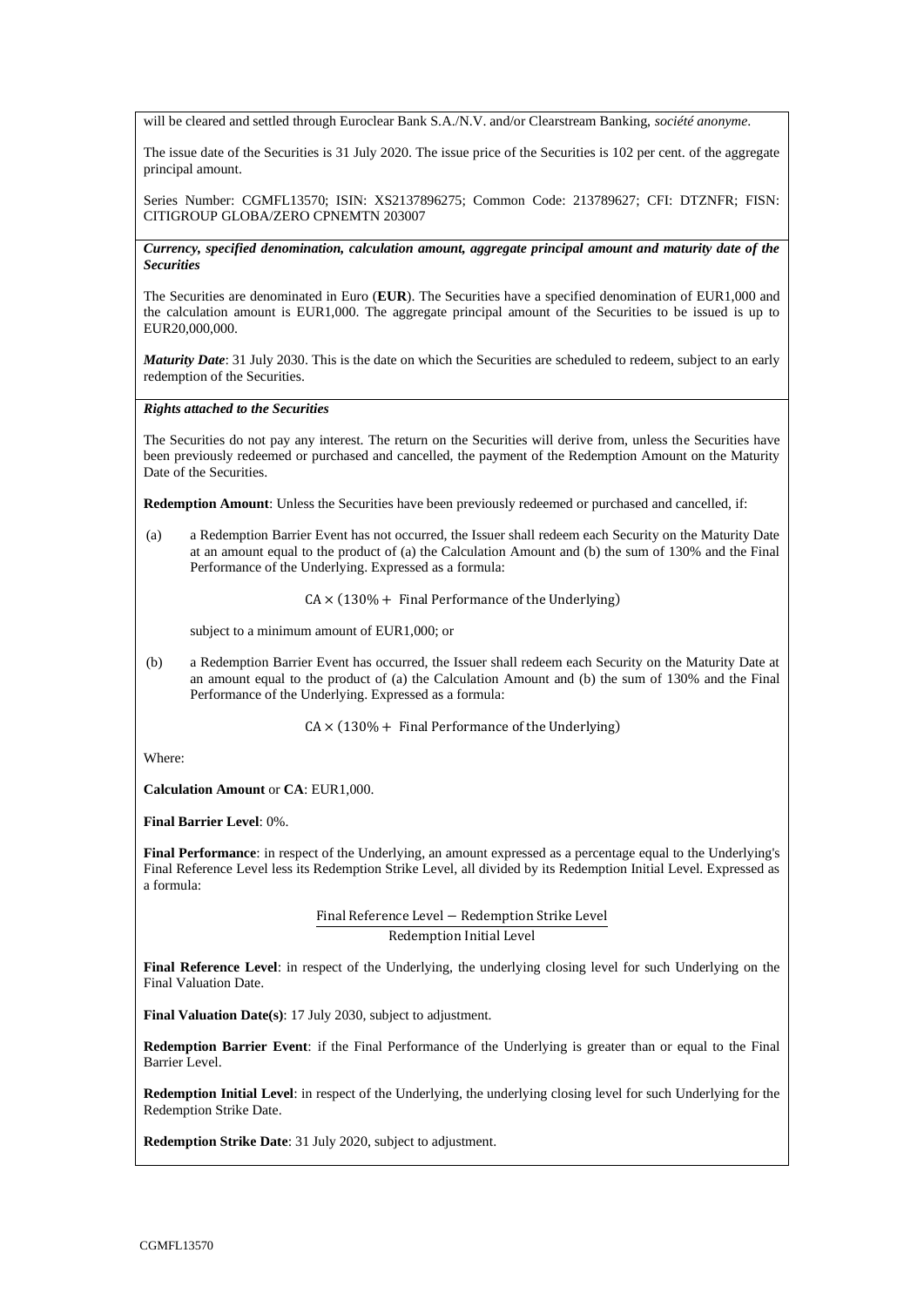**Redemption Strike Level**: in respect of the Underlying, the Redemption Initial Level of such Underlying.

| The Underlying                                                                          |                                      |  |  |
|-----------------------------------------------------------------------------------------|--------------------------------------|--|--|
| <b>Description</b>                                                                      | <b>Electronic page</b>               |  |  |
| STOXX <sup>®</sup> Global Select Dividend 100 (Price) EUR Index (ISIN:<br>US26063V1180) | Bloomberg page: SDGP <index></index> |  |  |

*Early Redemption:* The Securities may be redeemed early following the occurrence of certain specified events or circumstances (for example, including an event affecting the Underlying, an event of default, and circumstances relating to taxation and illegality) at an amount which will be determined by the calculation agent in accordance with the terms and conditions of the Securities, which may not be less than the Minimum Return Amount of EUR1,000.

*Adjustments*: The terms and conditions of the Securities contain provisions, including provisions relating to events affecting the Underlying, settlement disruption and market disruption provisions and provisions relating to subsequent corrections of the level of the Underlying and details of the consequences of such events. Such provisions may where applicable permit adjustments to be made to the terms and conditions of the Securities.

*Meetings:* The terms and conditions of the Securities contain provisions for calling meetings of holders to consider matters affecting their interests generally. These provisions permit defined majorities to bind all holders, including holders who did not attend and vote at the relevant meeting and holders who voted in a manner contrary to the majority.

*Governing law:* The Securities will be governed by English law.

*Bail-in:* Each holder of the Securities acknowledges, accepts, consents and agrees, by its acquisition of the Securities, to be bound by the exercise of, any bail-in power by the relevant resolution authority in respect of the Securities. Any exercise of such bail-in power or other action taken by a resolution authority in respect of the Issuer or the Guarantor could materially adversely affect the value of and return on the Securities.

Status of the Securities: The Securities constitute direct, unconditional, unsubordinated and unsecured obligations of the Issuer and will at all times rank *pari passu* and rateably among themselves and at least *pari passu* with all other unsecured and unsubordinated outstanding obligations of the Issuer, save for such obligations as may be preferred by provisions of law that are both mandatory and of general application.

### *Description of restrictions on free transferability of the Securities*

The Securities will be transferable, subject to offering, selling and transfer restrictions of the laws of any jurisdiction in which the Securities are offered or sold.

## **Where will the Securities be traded?**

Application has been made by the Issuer (or on its behalf) for the Securities to be admitted to trading on the Regulated Market of Euronext Dublin and to listing on the official list of Euronext Dublin with effect from on or around the issue date.

### **Is there a guarantee attached to the Securities?**

*Brief description of the Guarantor:* CGML is a private company limited by shares and was incorporated in England and Wales on 21 October 1983. CGML operates under the laws of England and Wales and is domiciled in England. Its registered office is at Citigroup Centre, Canada Square, Canary Wharf, London E14 5LB and its telephone number is +44 (0)207 986 4000. The registration number of CGML is 01763297 on the register maintained by Companies House. Its LEI is XKZZ2JZF41MRHTR1V493. CGML is a wholly-owned indirect subsidiary of Citigroup Inc. and has a major international presence as a dealer, market maker and underwriter, as well as providing advisory services to a wide range of corporate, institutional and government clients.

*Nature and scope of guarantee:* The Securities issued will be unconditionally and irrevocably guaranteed by CGML pursuant to a deed of guarantee, which constitutes direct, unconditional, unsubordinated and unsecured obligations of CGML and ranks and will rank *pari passu* (subject to mandatorily preferred debts under applicable laws) with all other outstanding, unsecured and unsubordinated obligations of CGML.

*Key financial information of the Guarantor:* The following key financial information has been extracted from the audited non-consolidated financial statements of the Guarantor for the years ended 31 December 2018 and 2017, and from the unaudited non-consolidated interim financial statements of the Guarantor for the six month period ended 30 June 2019.\*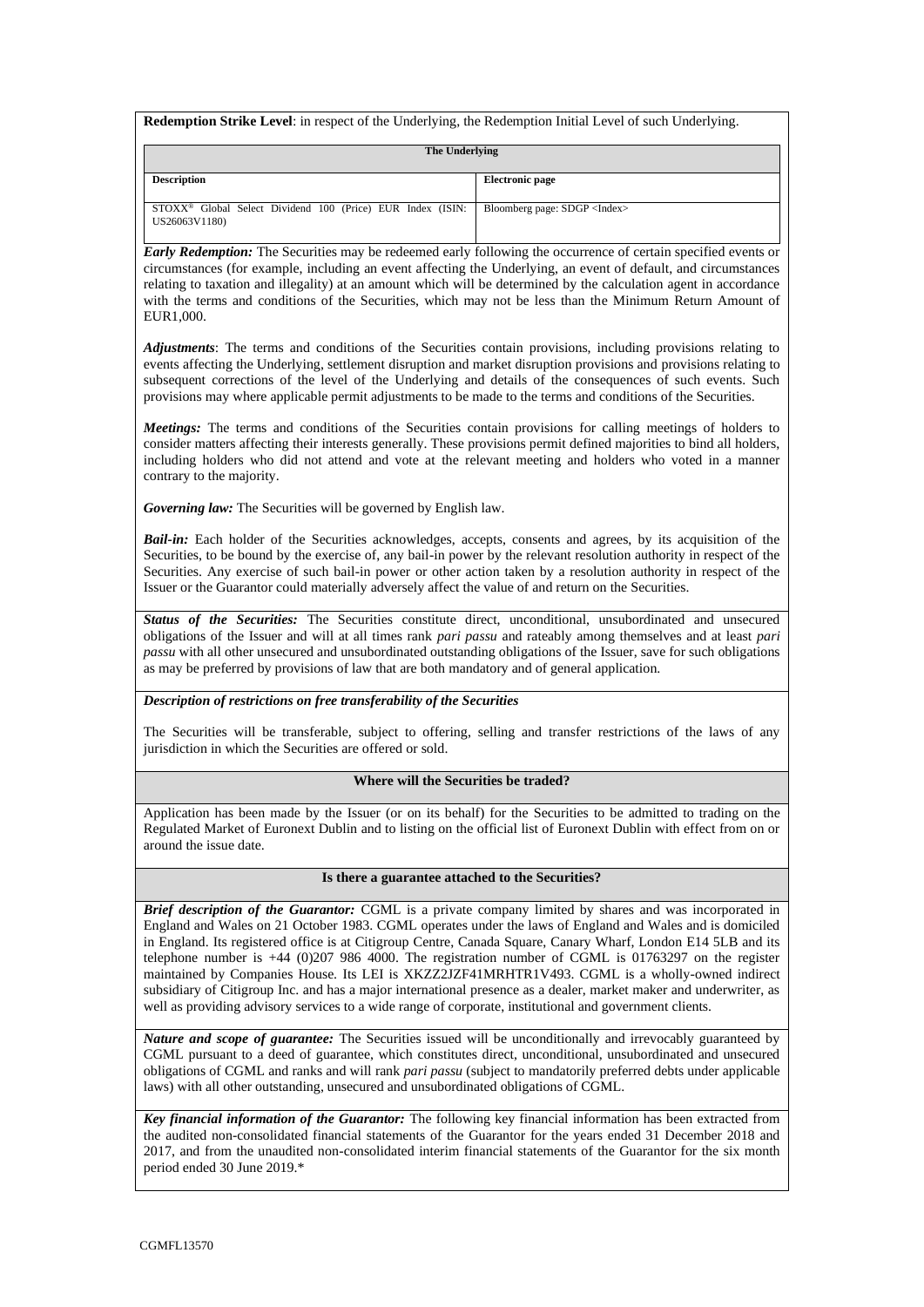| Summary information - income statement                                                                                                                  | Year ended 31<br>December 2018<br>(audited)     | Year ended 31<br>December 2017<br>(audited) |                  | <b>Six months ended</b><br><b>30 June 2019</b><br>(unaudited) | Six months ended<br><b>30 June 2018</b><br>(unaudited)        |
|---------------------------------------------------------------------------------------------------------------------------------------------------------|-------------------------------------------------|---------------------------------------------|------------------|---------------------------------------------------------------|---------------------------------------------------------------|
| Profit after taxation (in millions of U.S. dollars)                                                                                                     | 488                                             | 384                                         |                  | 294                                                           | 214                                                           |
| <b>Summary information - balance sheet</b>                                                                                                              |                                                 |                                             |                  |                                                               |                                                               |
|                                                                                                                                                         | <b>Year ended 31 December</b><br>2018 (audited) |                                             | $2017$ (audited) | <b>Year ended 31 December</b>                                 | <b>Six months ended</b><br><b>30 June 2019</b><br>(unaudited) |
| Net financial debt (long term debt plus short term<br>debt minus cash) (in millions of U.S. dollars)                                                    | 9,697                                           |                                             | 17,520           |                                                               | 16,076                                                        |
| Debt to equity ratio (total liabilities/total<br>shareholder equity)                                                                                    | 21                                              |                                             | 23               |                                                               | 24                                                            |
| *The Guarantor was exempt from the requirement to prepare a cash flow statement under IAS 7 for the financial years ended 31 December<br>2018 and 2017. |                                                 |                                             |                  |                                                               |                                                               |

*Qualifications in audit report on historical financial information:* There are no qualifications in the audit report of the Guarantor on its audited historical financial information.

*Key risks in respect of the Guarantor:* The Guarantor is subject to the following key risks:

- The Guarantor is exposed to concentrations of risk, particularly credit and market risk. As regulatory or market developments continue to lead to increased centralisation of trading activities, the Guarantor could experience an increase in concentration of risk, which could limit the effectiveness of any hedging strategies and cause the Guarantor to incur significant losses. The Guarantor may also be affected by macroeconomic, geopolitical and other challenges, uncertainties and volatilities, which may negatively impact the businesses of the Guarantor and its ability to fulfil its obligations under the Securities, and the value of and return on the Securities.
- The Guarantor may not be able to maintain its current ratings. If a rating agency reduces, suspends or withdraws its rating of the Guarantor and/or any affiliate thereof, the liquidity and market value of the Securities are likely to be adversely affected. Ratings downgrades could also have a negative impact on other funding sources, such as secured financing and other margin requirements, for which there are no explicit triggers.
- The COVID-19 pandemic has had, and will likely continue to have, negative impacts on the Group's businesses, revenues, expenses, credit costs and overall results of operations and financial condition which could be material. Any such negative impact on the Group (including the Guarantor), could adversely affect the ability of the Guarantor to fulfil its obligations under the Securities, and consequently the value of and return on the Securities may also be adversely affected.

### **What are the key risks that are specific to the Securities?**

The Securities are subject to the following key risks:

- You should be prepared to sustain a total or partial loss of the purchase price of your Securities. The Securities may be traded in the secondary market, and if so, the price for which a Security may be sold may be less than the principal amount of such Security and/or your initial investment in such Securities. Further, you will receive no interest during the term of the Securities.
- The Issuer's obligations under the Securities and the Guarantor's obligations under the deed of guarantee represent general contractual obligations of each respective entity and of no other person. Accordingly, payments under the Securities are subject to the credit risk of the Issuer and the Guarantor. Securityholders will not have recourse to any secured assets of the Issuer and Guarantor in the event that the Issuer or Guarantor is unable to meet its obligations under the Securities, including in the event of an insolvency, and therefore risk losing some or all of their investment.
- Securities may have no established trading market when issued, and one may never develop, so investors should be prepared to hold the Securities until maturity. If a market does develop, it may not be very liquid. Consequently, you may not be able to sell your Securities easily or at all or at prices equal to or higher than your initial investment and in fact any such price may be substantially less than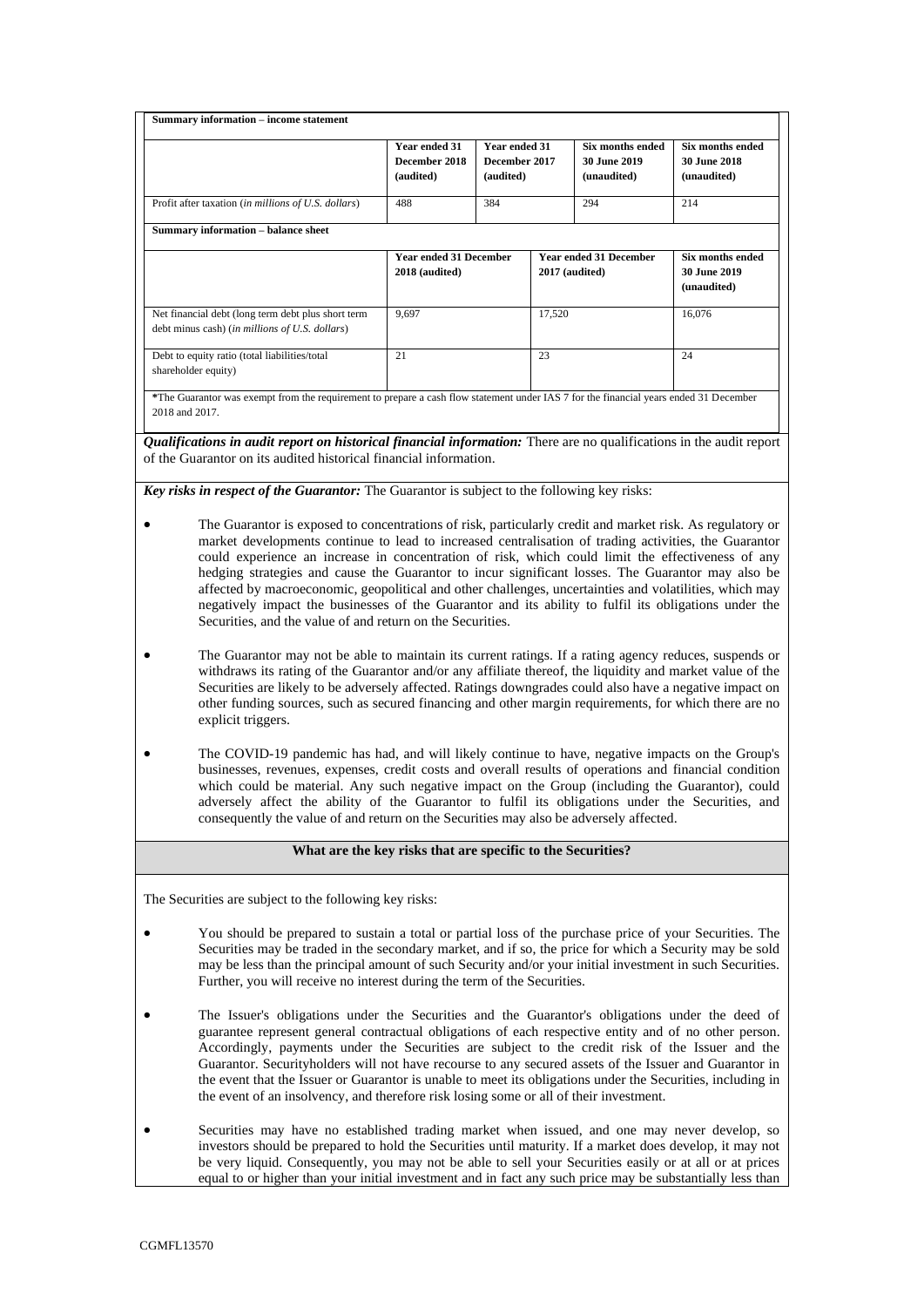the original purchase price. Illiquidity may have a severely adverse effect on the market value of **Securities** 

- Amounts due in respect of the Securities are linked to the performance of the Underlying, which is a security index. Global economic, financial and political developments, among other things, may have a material effect on the value of the component securities of, and/or the performance of, the Underlying, and in recent years, currency exchange rates and prices for component securities have been highly volatile. This may in turn affect the value of and return on the Securities.
- The Securities do not create an actual interest in, or ownership of, the Underlying. A Security will not represent a claim against the Underlying and, in the event that the amount paid on redemption of the Securities is less than your investment, you will not have recourse under any relevant Security to the Underlying or other items which may comprise the relevant Underlying(s) in respect of such Securities. You will have no legal or beneficial interest in the Underlying. You may receive a lower return on the Securities than you would have received had you invested directly in the Underlying or through another product.
- The terms and conditions of Securities include provisions dealing with the postponement of dates on which the level of the Underlying is scheduled to be taken. Such postponement or alternative provisions for valuation provided in the terms and conditions of the Securities may have an adverse effect on the value of such Securities.
- The calculation agent may make adjustments to the terms of the Securities to account for the effect of certain adjustment events occurring in respect of the Securities or the Underlying, or may replace the Underlying with a new security index. Any such adjustments may have an adverse effect on the value of such Securities.

### **KEY INFORMATION ON THE OFFER OF SECURITIES TO THE PUBLIC AND/OR THE ADMISSION TO TRADING ON A REGULATED MARKET**

## **Under which conditions and timetable can I invest in the Securities?**

### *Terms and conditions of the offer*

An offer of the Securities will be made in Belgium during the period from (and including) 15 May 2020 to (and including) 27 July 2020. Such period may be shortened at the option of the Issuer. The Issuer reserves the right to cancel the offer of the Securities.

The offer price is EUR1,020 per calculation amount, and the minimum subscription amount is EUR1,000. The Issuer may decline in whole or in part an application for the Securities and/or accept subscriptions which would exceed the aggregate principal amount of EUR20,000,000. In the event that subscriptions for Securities are reduced due to over-subscription, the Issuer will allot Securities to applicants on a pro rata basis, rounded up or down to the nearest integral multiple of EUR1,000 in principal amount of Securities, as determined by the Issuer, and subject to a minimum allotment per applicant of the calculation amount.

Description of the application process: Applications for the purchase of Securities may be made by a prospective investor in Belgium to the Authorised Offeror. Each prospective investor in Belgium should ascertain from the Authorised Offeror when the Authorised Offeror will require receipt of cleared funds from it in respect of its application for the purchase of any Securities and the manner in which payment should be made to the Authorised Offeror.

Details of method and time limits for paying up and delivering the Securities: Securities will be available on a delivery versus payment basis. The Issuer estimates that the Securities will be delivered to the purchaser's respective book-entry securities accounts on or around the issue date.

Manner in and date on which results of the offer are to be made public: By means of a notice published by the Issuer on the website of Euronext Dublin (www.ise.ie).

#### *Estimated expenses or taxes charged to investor by issuer/offeror*

The dealer and/or any distributors will be paid up to 5.00 per cent. as fees in relation to the issue of Securities. So far as the Issuer is aware, no person involved in the offer of the Securities has an interest material to the offer. Apart from the offer price, the Issuer is not aware of any expenses and taxes specifically charged to the subscriber or purchaser in Belgium.